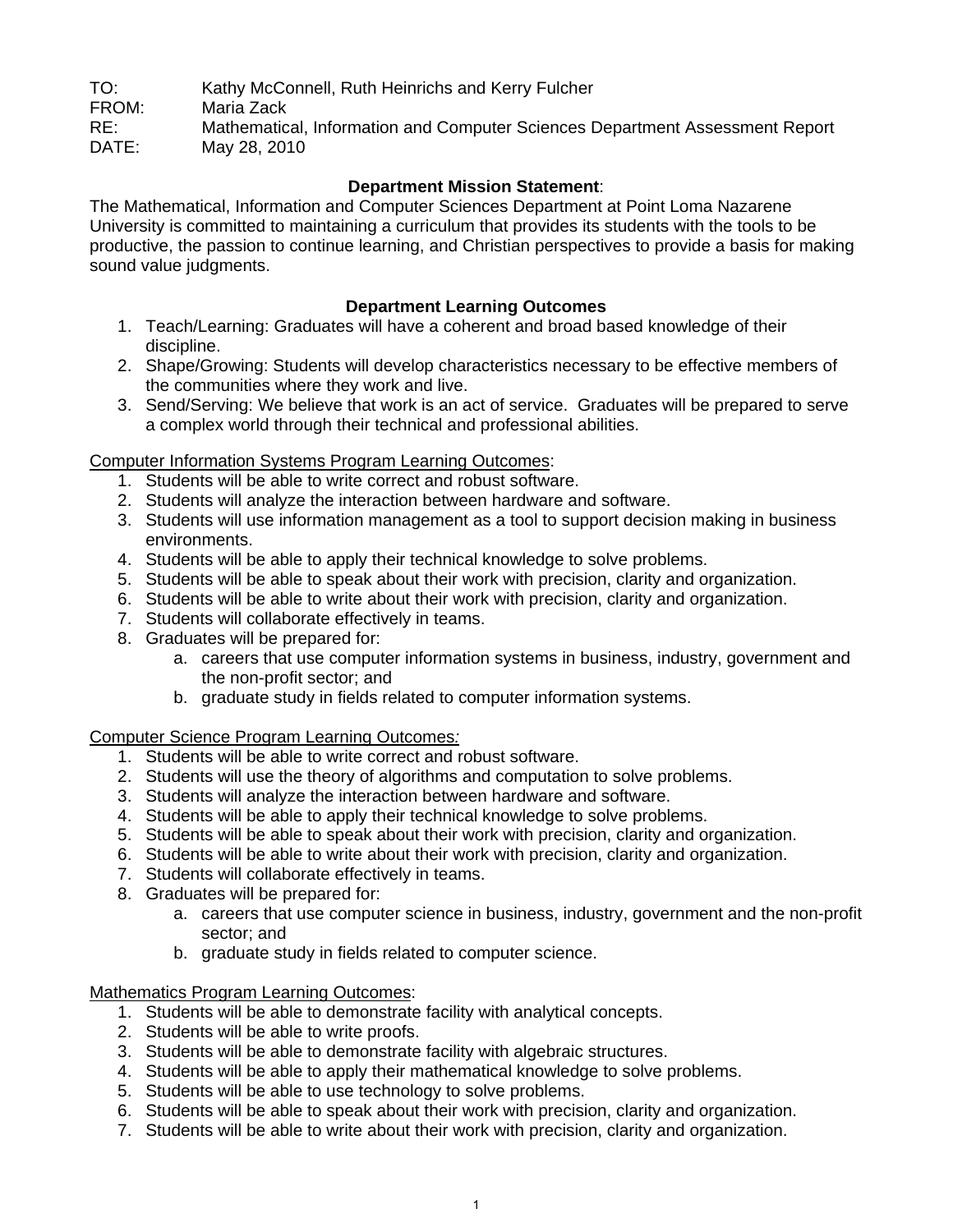- 8. Students will collaborate effectively in teams.
- 9. Graduates will be prepared for:
	- a. careers that use mathematics in business, industry, government and the non-profit sector;
	- b. graduate study in fields related to mathematics; and
	- c. teaching mathematics and computer science at the secondary level.

## **Curriculum Maps**

The maps for each program can be found on the next three pages.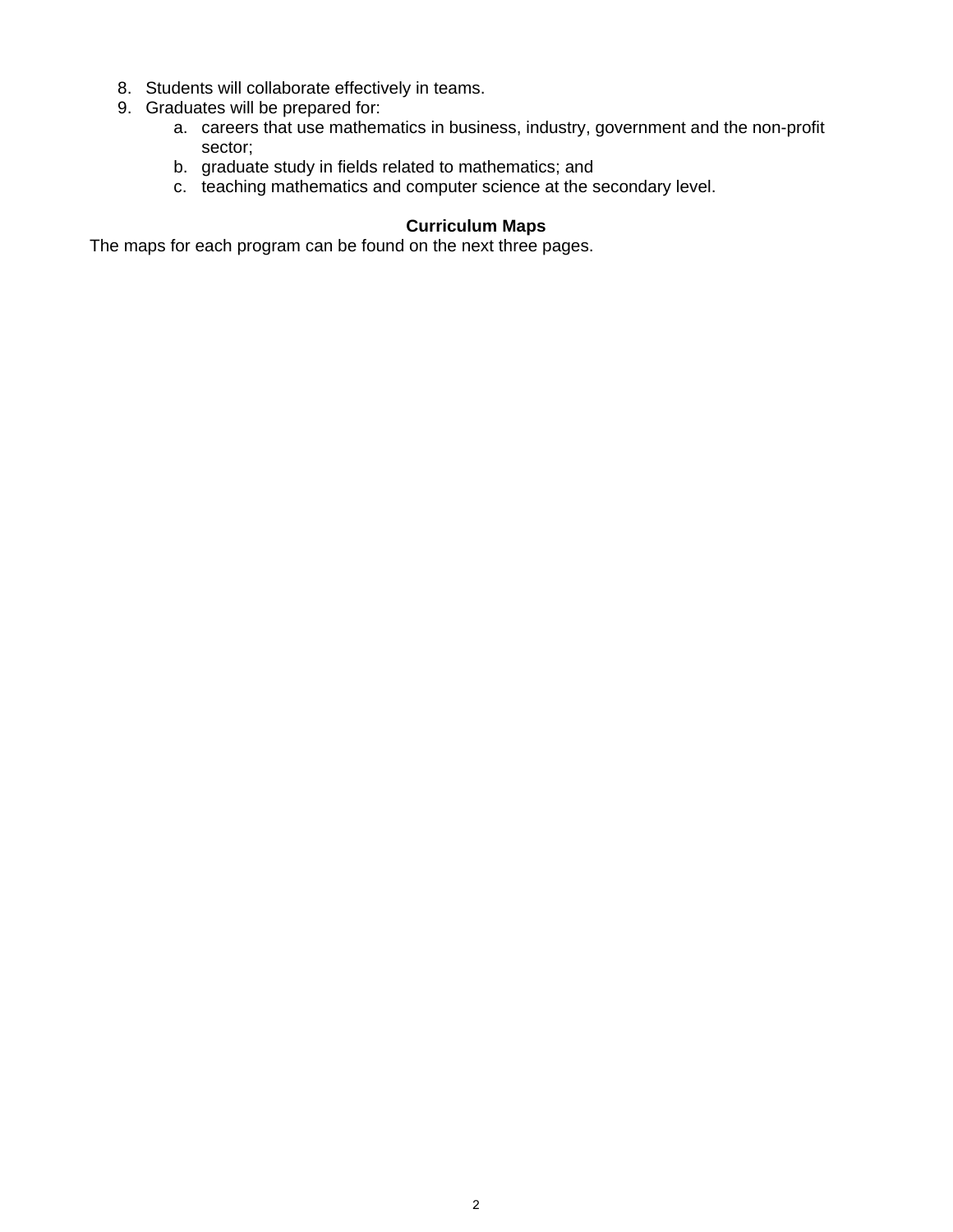## **Computer Information Systems Curriculum, Outcomes and Assessment Diagram (April 18, 2011)**

| <b>Institutional Learning</b>                                                                                                                                                                                                                                                                    | <b>PLNU</b>                                     | <b>Department Learning</b>                                                                                                                                                             | <b>Program Learning Outcomes</b>                                                                                                                                                                                                            | Introduced                                      | .<br>Reinforced                                              | Mastery                                                                                                                           | Measure                                                                       | <b>Global Measure</b>                                       |
|--------------------------------------------------------------------------------------------------------------------------------------------------------------------------------------------------------------------------------------------------------------------------------------------------|-------------------------------------------------|----------------------------------------------------------------------------------------------------------------------------------------------------------------------------------------|---------------------------------------------------------------------------------------------------------------------------------------------------------------------------------------------------------------------------------------------|-------------------------------------------------|--------------------------------------------------------------|-----------------------------------------------------------------------------------------------------------------------------------|-------------------------------------------------------------------------------|-------------------------------------------------------------|
| Outcome                                                                                                                                                                                                                                                                                          | Mission<br>Component                            | Outcomes                                                                                                                                                                               |                                                                                                                                                                                                                                             |                                                 |                                                              |                                                                                                                                   |                                                                               |                                                             |
| Learning: Informed by our<br>Christian Faith: Members of<br>the PLNU community will<br>display openness to and<br>mastery of foundational                                                                                                                                                        | minds are<br>engaged and<br>challenged          | Graduates will have a<br>coherent and broad<br>based knowledge of<br>their discipline.                                                                                                 | Students will be able to write correct and robust software.                                                                                                                                                                                 | <b>CSC143</b><br>MTH164<br><b>ISS242</b>        | <b>CSC153</b><br><b>CSC254</b><br><b>ISS424</b>              | <b>ISS324</b><br>CSC493*                                                                                                          | <b>CSC 254</b><br>Signature<br>Assignment (A)<br>To be developed.             | <b>TEACH: ETS overall</b><br>score (A)<br>Alumni Survey (5) |
| knowledge and perspectives;<br>think critically, analytically,<br>and creatively; and<br>communicate effectively.                                                                                                                                                                                |                                                 | (Learning/Teach)                                                                                                                                                                       | Students will analyze the interaction between hardware and<br>software.                                                                                                                                                                     | <b>CSC133</b><br><b>CSC143</b>                  | <b>CSC153</b><br><b>CSC254</b><br><b>CSC314</b>              | <b>CSC374</b><br>CSC493*<br><b>ISS414</b><br><b>ISS424</b>                                                                        | <b>CSC314</b><br>Signature<br>Assignment (A)<br>To be developed.              |                                                             |
|                                                                                                                                                                                                                                                                                                  |                                                 |                                                                                                                                                                                        | Students will use information management as a tool to support<br>decision making in business environments.                                                                                                                                  | <b>CSC 133</b><br><b>MTH203</b><br>ECO102       | <b>ISS242</b><br>ACC201*<br><b>BUS201</b> *<br><b>BUS212</b> | <b>ISS 414</b><br><b>BUS313*</b><br><b>BUS332*</b><br><b>BUS374</b> *                                                             | <b>ISS414 Signature</b><br>Assignment (2)<br>To be developed.                 |                                                             |
| Growing: In a Christian Faith<br>Community: Members of the<br>PLNU community will<br>demonstrate God-inspired<br>development and<br>understanding self and others<br>and live hospitably within<br>complex professional,                                                                         | character<br>is modeled<br>and formed           | Students will develop<br>characteristics<br>necessary to be<br>effective members of<br>the communities where<br>they work and live.<br>(Growing/Shape)                                 | Students will be able to apply their technical knowledge to solve<br>problems.                                                                                                                                                              | <b>CSC143</b><br><b>MTH203</b>                  | <b>CSC153</b><br><b>CSC254</b><br>CSC412*<br><b>ISS242</b>   | <b>ISS414</b><br><b>ISS424</b><br>ISS472^<br><b>ISS481</b><br>CSC493*<br>HON498 & HON499^<br>ISS496 & ISS497^<br>ISS498 & ISS499^ | <b>ISS414 Signature</b><br>Assignment (2)<br>To be developed.                 |                                                             |
| environmental and social<br>contexts.                                                                                                                                                                                                                                                            |                                                 |                                                                                                                                                                                        | Students will be able to speak about their work with precision,<br>clarity and organization                                                                                                                                                 | <b>COM100</b><br><b>CSC153</b><br><b>CSC254</b> | <b>ISS242</b><br><b>ISS324</b>                               | <b>ISS481</b><br>CSC493*<br>ISS472^<br>HON498 & HON499^<br>ISS496 & ISS497^<br>ISS498 & ISS499^                                   | Senior Seminar: Oral presentation<br>evaluated by a jury using a rubric (A).  |                                                             |
|                                                                                                                                                                                                                                                                                                  |                                                 |                                                                                                                                                                                        | Students will be able to write about their work with precision, clarity<br>and organization                                                                                                                                                 | <b>WRI110</b><br><b>CSC153</b><br><b>CSC254</b> | <b>ISS242</b><br><b>ISS324</b>                               | <b>ISS481</b><br>CSC493*<br>ISS472^<br>HON498 & HON499^<br>ISS496 & ISS497^<br>ISS498 & ISS499^                                   | Senior Seminar: Written summary<br>evaluated by a jury using a rubric (A).    |                                                             |
|                                                                                                                                                                                                                                                                                                  |                                                 |                                                                                                                                                                                        | Students will collaborate effectively in teams.                                                                                                                                                                                             | <b>CSC143</b><br><b>CSC153</b><br><b>MTH164</b> | <b>CSC254</b><br><b>CSC314</b>                               | <b>ISS324</b><br><b>ISS424</b><br>ISS472^<br>CSC493*<br>ISS496 & ISS497^                                                          | CSC324 Group assignment (2)<br>Group rubric/questionnaire<br>To be developed. |                                                             |
| Serving: In a Context of<br>Christian Faith: Members of<br>the PLNU community will<br>engage in actions that reflect<br>Christian discipleship in a<br>context of communal service<br>and collective responsibility,<br>serve both locally and globally<br>in a vocational and social<br>setting | service<br>becomes an<br>expression of<br>faith | We believe that work is<br>an act of service.<br>Graduates will be<br>prepared to serve a<br>complex world through<br>their technical and<br>professional abilities.<br>(Serving/Send) | Graduates will be prepared for:<br>• careers that use computer information systems in business,<br>industry, government and the non-profit sector; and<br>graduate study in fields related to computer information<br>$\bullet$<br>systems. | goal of the program.                            |                                                              | This occurs throughout the curriculum in every class and is the overall                                                           | Overall ETS Score (A)<br>Alumni survey (5)                                    |                                                             |

A – means that the measure is done annually (once it has been phased into the cycle)

2 – means that the measure done every two years (once it has been phased into the cycle)

5 – means that the measure done every five years (once it has been phased into the cycle)

\* - means and elective ^ - means that the student must choose one in the list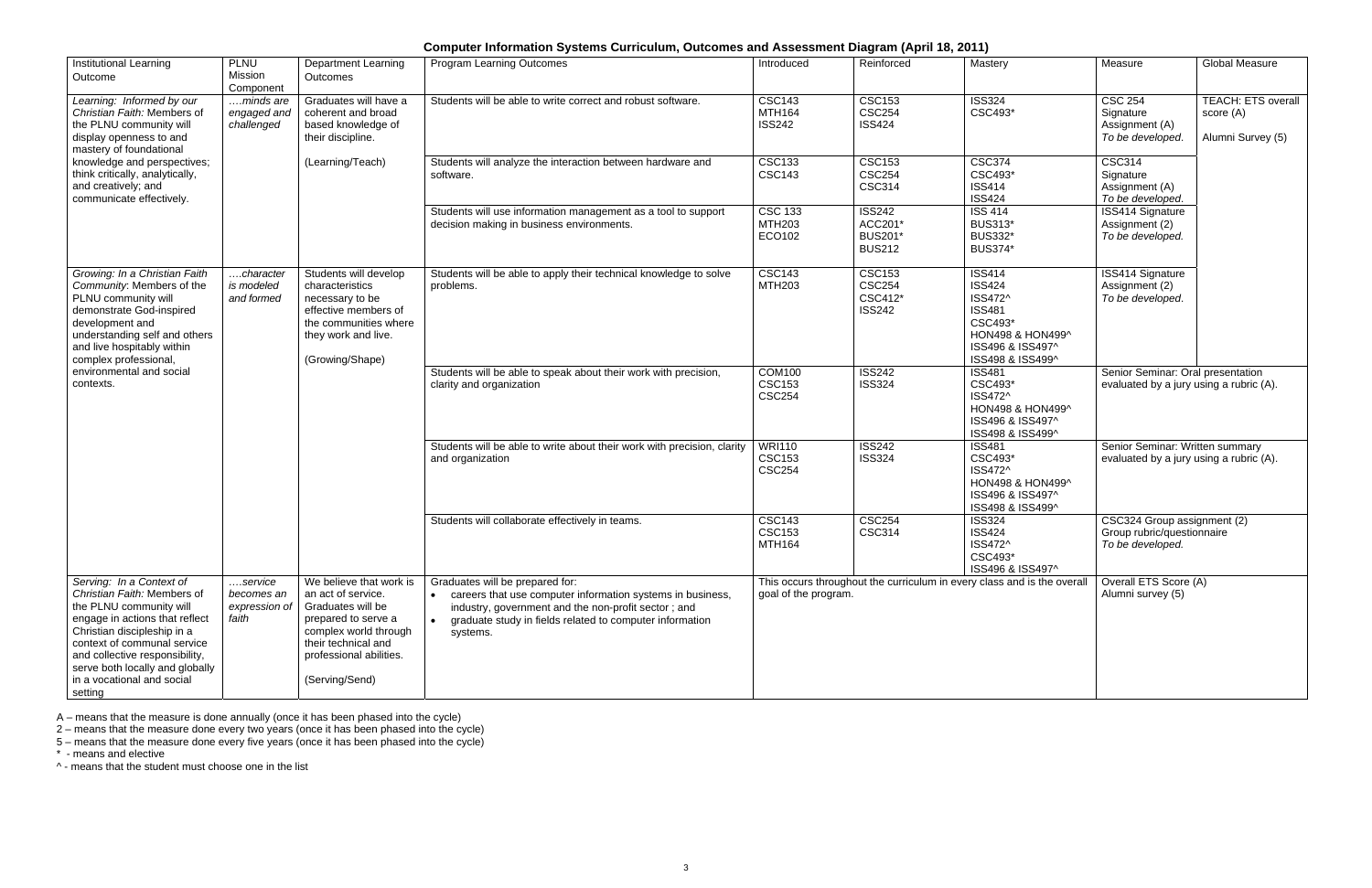## **Computer Science Curriculum, Outcomes and Assessment Diagram (April 18, 2011)**

| Institutional Learning<br>Outcome                                                                                                                                                                                                                                                                 | <b>PLNU Mission</b><br>Component                | <b>Department Learning</b><br>Outcomes                                                                                                                                                 | <b>Program Learning Outcomes</b>                                                                                                                                                                                 | Introduced                                                           | Reinforced                                                                                              | Mastery                                                                                                                           | Measure                                                                                                                                                      | Global<br>Measure                                          |
|---------------------------------------------------------------------------------------------------------------------------------------------------------------------------------------------------------------------------------------------------------------------------------------------------|-------------------------------------------------|----------------------------------------------------------------------------------------------------------------------------------------------------------------------------------------|------------------------------------------------------------------------------------------------------------------------------------------------------------------------------------------------------------------|----------------------------------------------------------------------|---------------------------------------------------------------------------------------------------------|-----------------------------------------------------------------------------------------------------------------------------------|--------------------------------------------------------------------------------------------------------------------------------------------------------------|------------------------------------------------------------|
| Learning: Informed by our<br>Christian Faith: Members of<br>the PLNU community will<br>display openness to and<br>mastery of foundational                                                                                                                                                         | minds are<br>engaged and<br>challenged          | Graduates will have a<br>coherent and broad<br>based knowledge of their<br>discipline.                                                                                                 | Students will be able to write correct and robust software.                                                                                                                                                      | <b>CSC143</b>                                                        | <b>CSC153</b><br><b>CSC254</b><br><b>CSC354</b><br><b>CSC394</b><br>ISS424*                             | <b>CSC324</b><br><b>CSC493</b>                                                                                                    | CSC 254 Signature<br>Assignment (A)<br>To be developed.                                                                                                      | <b>TEACH: ETS</b><br>overall score<br>(A)<br>Alumni Survey |
| knowledge and perspectives;<br>think critically, analytically,<br>and creatively; and<br>communicate effectively.                                                                                                                                                                                 |                                                 | (Learning/Teach)                                                                                                                                                                       | Students will use the theory of algorithms and computation to<br>solve problems.                                                                                                                                 | <b>CSC133</b><br><b>MTH164</b><br><b>MTH174</b>                      | <b>CSC254</b><br><b>CSC394</b><br>MTH274*<br><b>MTH343</b>                                              | <b>CSC354</b><br><b>CSC422</b>                                                                                                    | <b>ETS: Structures and</b><br>algorithms subscore (A)                                                                                                        | (5)                                                        |
|                                                                                                                                                                                                                                                                                                   |                                                 |                                                                                                                                                                                        | Students will analyze the interaction between hardware and<br>software.                                                                                                                                          | <b>CSC133</b><br><b>CSC143</b>                                       | <b>CSC153</b><br><b>CSC254</b><br><b>CSC314</b><br><b>CSC374</b><br><b>CSC422</b><br>ISS414*<br>ISS424* | <b>CSC394</b><br><b>CSC454</b><br><b>CSC493</b>                                                                                   | ETS: Computer<br>Organization,<br>Architecture and<br><b>Operating Systems</b><br>subscore (A) and<br>CSC314 Signature<br>Assignment (A)<br>To be developed. |                                                            |
| Growing: In a Christian Faith<br>Community: Members of the<br>PLNU community will<br>demonstrate God-inspired<br>development and<br>understanding self and others<br>and live hospitably within<br>complex professional                                                                           | character is<br>modeled and<br>formed           | Students will develop<br>characteristics necessary<br>to be effective members<br>of the communities where<br>they work and live.<br>(Growing/Shape)                                    | Students will be able to apply their technical knowledge to solve<br>problems.                                                                                                                                   | <b>CSC143</b><br>MTH203*<br>MTH233*<br>MTH382*<br>MTH392*<br>ISS242* | <b>CSC153</b><br><b>CSC254</b><br><b>CSC412</b><br>MTH373*<br>ISS424*                                   | <b>CSC354</b><br><b>CSC493</b><br>ISS414*<br>ISS472^<br>HON498 & HON499^<br>CSC496 & CSC497^<br>CSC498 & CSC499^<br><b>CSC481</b> | CSC493 Signature<br>Assignment (2)<br>To be developed.                                                                                                       |                                                            |
| environmental and social<br>contexts.                                                                                                                                                                                                                                                             |                                                 |                                                                                                                                                                                        | Students will be able to speak about their work with precision,<br>clarity and organization                                                                                                                      | <b>COM100</b><br><b>CSC153</b><br><b>CSC254</b>                      | <b>CSC324</b><br><b>CSC354</b>                                                                          | <b>CSC481</b><br><b>CSC493</b><br>ISS472^<br>HON498 & HON499^<br>CSC496 & CSC497^<br>CSC498 & CSC499^                             | Senior Seminar: Oral presentation<br>evaluated by a jury using a rubric (A).                                                                                 |                                                            |
|                                                                                                                                                                                                                                                                                                   |                                                 |                                                                                                                                                                                        | Students will be able to write about their work with precision,<br>clarity and organization                                                                                                                      | <b>WRI110</b><br><b>CSC153</b><br><b>CSC254</b>                      | <b>CSC324</b><br><b>CSC354</b>                                                                          | <b>CSC481</b><br><b>CSC493</b><br>ISS472^<br>HON498 & HON499^<br>CSC496 & CSC497^<br>CSC498 & CSC499^                             | Senior Seminar: Written summary<br>evaluated by a jury using a rubric (A).                                                                                   |                                                            |
|                                                                                                                                                                                                                                                                                                   |                                                 |                                                                                                                                                                                        | Students will collaborate effectively in teams.                                                                                                                                                                  | <b>CSC143</b><br>CSC <sub>153</sub><br>MTH164                        | <b>CSC254</b><br>CSC314<br><b>CSC354</b><br><b>CSC454</b>                                               | <b>CSC324</b><br>CSC493<br>CSC496 & CSC497^<br>ISS424*                                                                            | CSC324 Group assignment (2)<br>Group rubric/questionnaire<br>To be developed.                                                                                |                                                            |
| Serving: In a Context of<br>Christian Faith: Members of<br>the PLNU community will<br>engage in actions that reflect<br>Christian discipleship in a<br>context of communal service<br>and collective responsibility,<br>serve both locally and globally<br>in a vocational and social<br>setting. | service<br>becomes an<br>expression of<br>faith | We believe that work is<br>an act of service.<br>Graduates will be<br>prepared to serve a<br>complex world through<br>their technical and<br>professional abilities.<br>(Serving/Send) | Graduates will be prepared for:<br>• careers that use computer science in business, industry,<br>government and the non-profit sector; and<br>graduate study in fields related to computer science.<br>$\bullet$ | goal of the program.                                                 |                                                                                                         | This occurs throughout the curriculum in every class and is the overall                                                           | Overall ETS Score (A)<br>Alumni survey (5)                                                                                                                   |                                                            |

A – means that the measure is done annually (once it has been phased into the cycle)

2 – means that the measure done every two years (once it has been phased into the cycle)

5 – means that the measure done every five years (once it has been phased into the cycle)

\* - means and elective

^ - means that the student must choose one in the list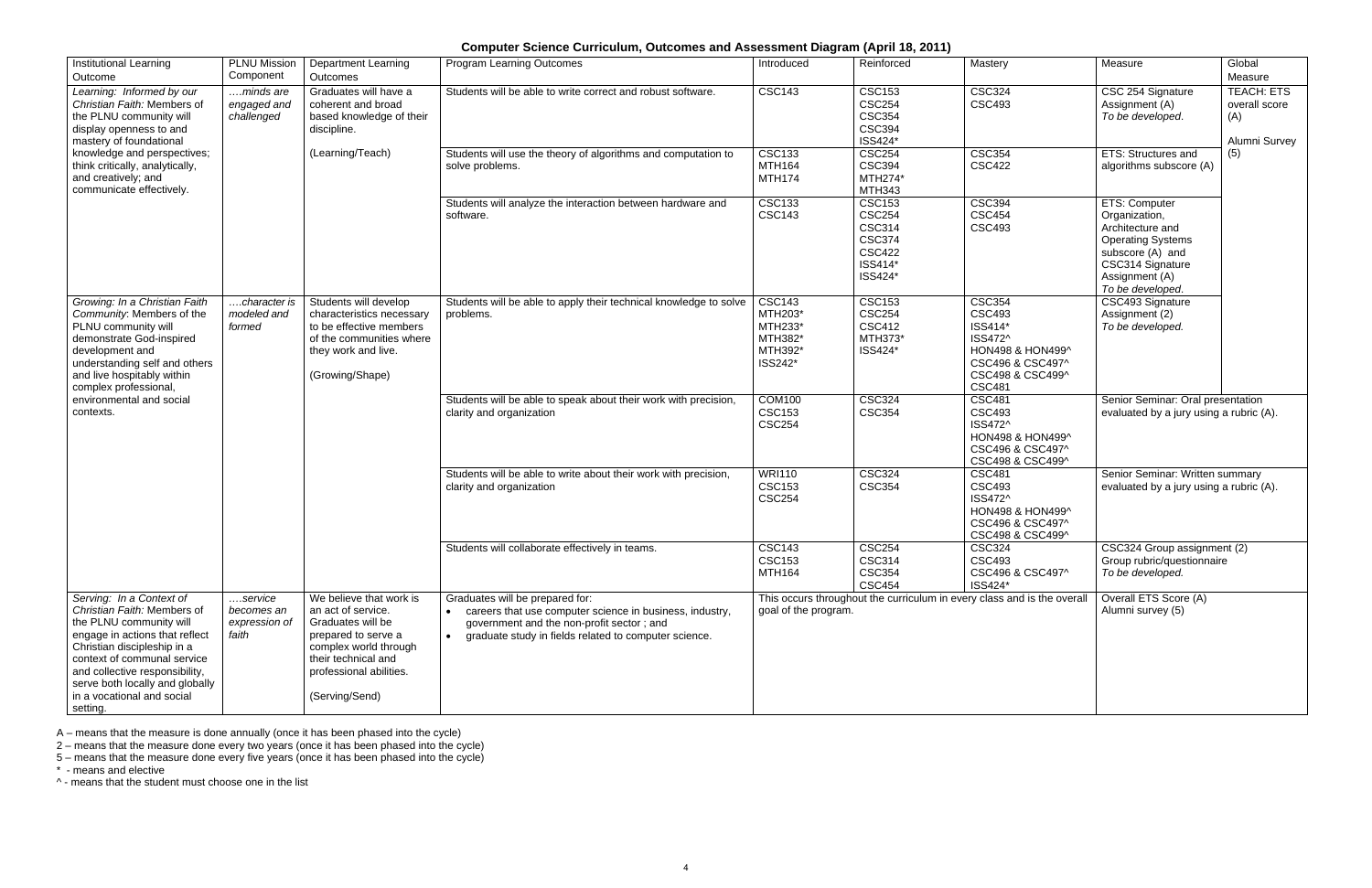## **Mathematics Curriculum, Outcomes and Assessment Diagram (April 18, 2011)**

| <b>Institutional Learning</b><br>Outcome                                                                                                                                                                                                                                       | PLNU<br>Mission<br>Component                    | <b>Department Learning</b><br>Outcomes                                                                                                                                                 | <b>Program Learning Outcomes</b>                                                                                                                                                                                                                                             | Introduced                                                                        | Reinforced                                                                        | Mastery                                                                                                                       | Measure                                                                                             | <b>Global Measure</b>                                       |
|--------------------------------------------------------------------------------------------------------------------------------------------------------------------------------------------------------------------------------------------------------------------------------|-------------------------------------------------|----------------------------------------------------------------------------------------------------------------------------------------------------------------------------------------|------------------------------------------------------------------------------------------------------------------------------------------------------------------------------------------------------------------------------------------------------------------------------|-----------------------------------------------------------------------------------|-----------------------------------------------------------------------------------|-------------------------------------------------------------------------------------------------------------------------------|-----------------------------------------------------------------------------------------------------|-------------------------------------------------------------|
| Learning: Informed by our<br>Christian Faith: Members of<br>the PLNU community will<br>display openness to and                                                                                                                                                                 | minds are<br>engaged and<br>challenged          | Graduates will have a<br>coherent and broad<br>based knowledge of<br>their discipline.                                                                                                 | Students will be able to demonstrate facility with analytical concepts.                                                                                                                                                                                                      | MTH164<br><b>MTH174</b>                                                           | <b>MTH274</b><br><b>MTH352</b><br>MTH402*<br>MTH471*                              | MTH413**<br><b>MTH424</b>                                                                                                     | <b>ETS: Calculus</b><br>subscore (A)                                                                | <b>TEACH: ETS overall</b><br>score (A)<br>Alumni Survey (5) |
| mastery of foundational<br>knowledge and perspectives;<br>think critically, analytically,<br>and creatively; and<br>communicate effectively.                                                                                                                                   |                                                 | (Learning/Teach)                                                                                                                                                                       | Students will be able to write proofs.                                                                                                                                                                                                                                       | <b>MTH242</b>                                                                     | MTH343**<br>MTH352<br>MTH402*                                                     | <b>MTH424</b><br><b>MTH444</b>                                                                                                | MTH242 (A),<br>MTH424 (2) and<br>MTH444 (2)<br>Signature<br>Assignments<br>To be developed.         |                                                             |
|                                                                                                                                                                                                                                                                                |                                                 |                                                                                                                                                                                        | Students will be able to demonstrate facility with algebraic structures.                                                                                                                                                                                                     | <b>MTH164</b><br><b>MTH174</b><br><b>MTH274</b>                                   | <b>MTH233</b><br><b>MTH242</b><br>MTH352<br>MTH343**                              | <b>MTH444</b>                                                                                                                 | ETS: Algebra<br>subscore (A)                                                                        |                                                             |
| Growing: In a Christian Faith<br>Community: Members of the<br>PLNU community will<br>demonstrate God-inspired<br>development and<br>understanding self and<br>others and live hospitably<br>within complex professional,                                                       | character<br>is modeled<br>and formed           | Students will develop<br>characteristics<br>necessary to be<br>effective members of<br>the communities where<br>they work and live.<br>(Growing/Shape)                                 | Students will be able to apply their mathematical knowledge to solve<br>problems.                                                                                                                                                                                            | <b>MTH233</b><br><b>MTH274</b><br><b>PHY241</b>                                   | <b>MTH382</b><br>MTH343**<br>MTH402*<br>MTH471*<br>MTH492*                        | <b>MTH333</b><br>MTH373**<br>MTH392*<br>MTH413**<br>HON498 & HON499^<br>MTH496 & MTH497^<br>MTH498 & MTH499^<br><b>MTH481</b> | ETS: Applied<br>subscore (A)                                                                        |                                                             |
| environmental and social<br>contexts.                                                                                                                                                                                                                                          |                                                 |                                                                                                                                                                                        | Students will be able to use technology to solve problems.                                                                                                                                                                                                                   | <b>MTH131</b><br><b>MTH164</b><br><b>MTH174</b><br><b>MTH274</b><br><b>CSC143</b> | <b>MTH333</b><br><b>CSC153</b><br><b>CSC254</b><br>MTH492*                        | MTH382<br>MTH373**<br>HON498 & HON499^<br>MTH496 & MTH497^<br>MTH498 & MTH499^                                                | MTH382 Signature Assignment (2)<br>To be developed.                                                 |                                                             |
|                                                                                                                                                                                                                                                                                |                                                 |                                                                                                                                                                                        | Students will be able to speak about their work with precision, clarity<br>and organization                                                                                                                                                                                  | <b>COM100</b><br><b>MTH164</b><br><b>MTH174</b><br><b>MTH274</b>                  | MTH233<br><b>MTH242</b><br>MTH352<br>MTH373**<br><b>MTH471</b>                    | <b>MTH424</b><br><b>MTH444</b><br><b>MTH481</b><br>MTH492<br>HON498 & HON499^<br>MTH496 & MTH497^<br>MTH498 & MTH499^         | Senior Seminar: Oral presentation<br>evaluated by a jury using a rubric (A).                        |                                                             |
|                                                                                                                                                                                                                                                                                |                                                 |                                                                                                                                                                                        | Students will be able to write about their work with precision, clarity<br>and organization                                                                                                                                                                                  | <b>WRI110</b><br><b>MTH164</b><br><b>MTH174</b><br><b>MTH274</b>                  | <b>MTH233</b><br><b>MTH242</b><br>MTH352<br>MTH373**                              | <b>MTH424</b><br><b>MTH444</b><br><b>MTH481</b><br>MTH492<br>HON498 & HON499^<br>MTH496 & MTH497^<br>MTH498 & MTH499^         | Senior Seminar: Written summary<br>evaluated by a jury using a rubric (A).                          |                                                             |
|                                                                                                                                                                                                                                                                                |                                                 |                                                                                                                                                                                        | Students will collaborate effectively in teams.                                                                                                                                                                                                                              | MTH164<br><b>MTH174</b><br><b>MTH274</b><br><b>CSC143</b>                         | <b>MTH233</b><br><b>MTH242</b><br><b>MTH352</b><br><b>MTH492</b><br><b>CSC153</b> | <b>MTH382</b><br><b>MTH424</b><br><b>MTH444</b><br>MTH496 & MTH497^<br>MTH373**                                               | MTH352 Group assignment (2)<br>Group rubric/questionnaire<br>To be developed.                       |                                                             |
| Serving: In a Context of<br>Christian Faith: Members of<br>the PLNU community will<br>engage in actions that reflect<br>Christian discipleship in a<br>context of communal service<br>and collective responsibility,<br>serve both locally and<br>globally in a vocational and | service<br>becomes an<br>expression<br>of faith | We believe that work is<br>an act of service.<br>Graduates will be<br>prepared to serve a<br>complex world through<br>their technical and<br>professional abilities.<br>(Serving/Send) | Graduates will be prepared for:<br>careers that use mathematics in business, industry, government<br>$\bullet$<br>and the non-profit sector;<br>graduate study in fields related to mathematics; and<br>teaching mathematics and computer science at the secondary<br>level. |                                                                                   | This occurs throughout the curriculum in every class.                             |                                                                                                                               | Overall ETS Score (A)<br>Alumni survey (5)<br>Fieldwork evaluations for prospective<br>teachers (A) |                                                             |
| social setting.                                                                                                                                                                                                                                                                |                                                 |                                                                                                                                                                                        |                                                                                                                                                                                                                                                                              |                                                                                   |                                                                                   |                                                                                                                               |                                                                                                     |                                                             |

A – means that the measure is done annually (once it has been phased into the cycle) which the extrares students must choose two of the three of these

2 – means that the measure done every two years (once it has been phased into the cycle) \* - means elective

5 – means that the measure done every five years (once it has been phased into the cycle) **A** - means students must choose one of these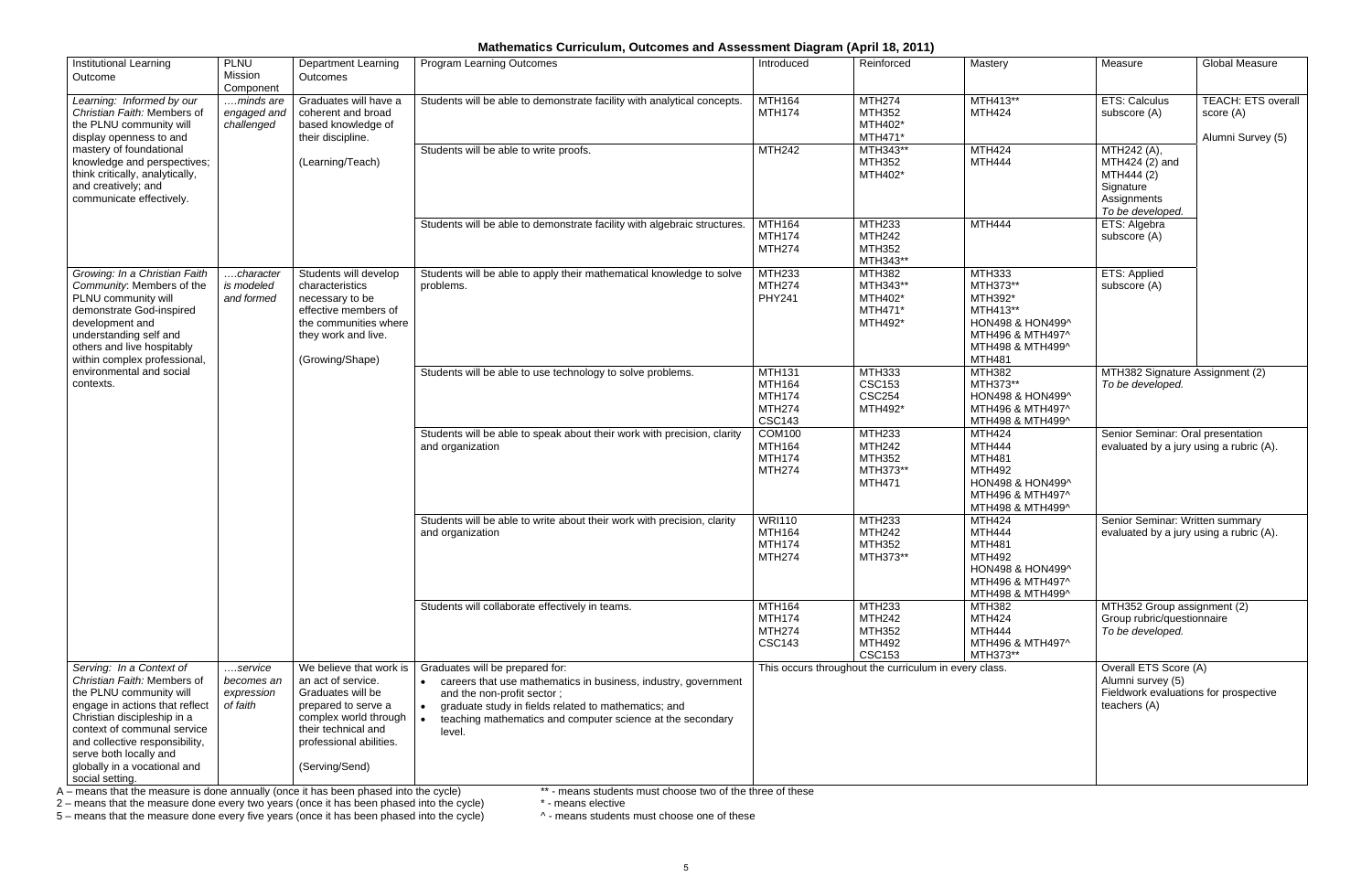#### **Multi-Year Assessment Plan**

Note that some of the signature assignments may move to alternating years once rubrics are tested.

2009-10 ETS Exam (A) Senior Seminar Oral and Written Presentations (A) Alumni Survey (5) 2010-11 ETS Exam (A) Senior Seminar Oral and Written Presentations (A) CSC254 Signature Assignment and Rubric (develop) (A) MTH242 Signature Assignment and Rubric (develop) (A) MTH242 Signature Assessment (A) MTH213 and MTH223 Assessment (Liberal Studies) (A) MTH213 and MTH223 Signature Assignments and Rubric Developed, and Historical Data Gathered GE: MTH144, MTH164, MTH303 Assessment (Random Samples) (A) GE: MTH144, MTH164, MTH303 Signature Assignments and Rubric Developed, and Historical Data **Gathered** 2011-12 ETS Exam (A) Senior Seminar Oral and Written Presentations (A) CSC254 Signature Assignment (A) MTH242 Signature Assignment (A) CSC314 Signature Assignment and Rubric (develop) (A) ISS414 Signature Assignment and Rubric (develop) (2) MTH382 Signature Assignment and Rubric (develop) (A) MTH213 and MTH223 Assessment (Liberal Studies) (A) GE: MTH144, MTH164, MTH303 Assessment (Random Samples) (A) 2012-13 ETS Exam (A) Senior Seminar Oral and Written Presentations (A) CSC254 Signature Assignment (A) CSC314 Signature Assignment (A) MTH242 Signature Assignment (A) MTH382 Signature Assignment (A) CSC324 Signature Assignment and Rubric to measure teamwork (develop) (2) CSC493 Signature Assignment and Rubric (develop) (2) MTH352 Signature Assignment and Rubric to measure teamwork (develop) (2) MTH444 Signature Assignment and Rubric (develop) (2) MTH213 and MTH223 Assessment (Liberal Studies) (A)

GE: MTH144, MTH164, MTH303 Assessment (Random Samples) (A)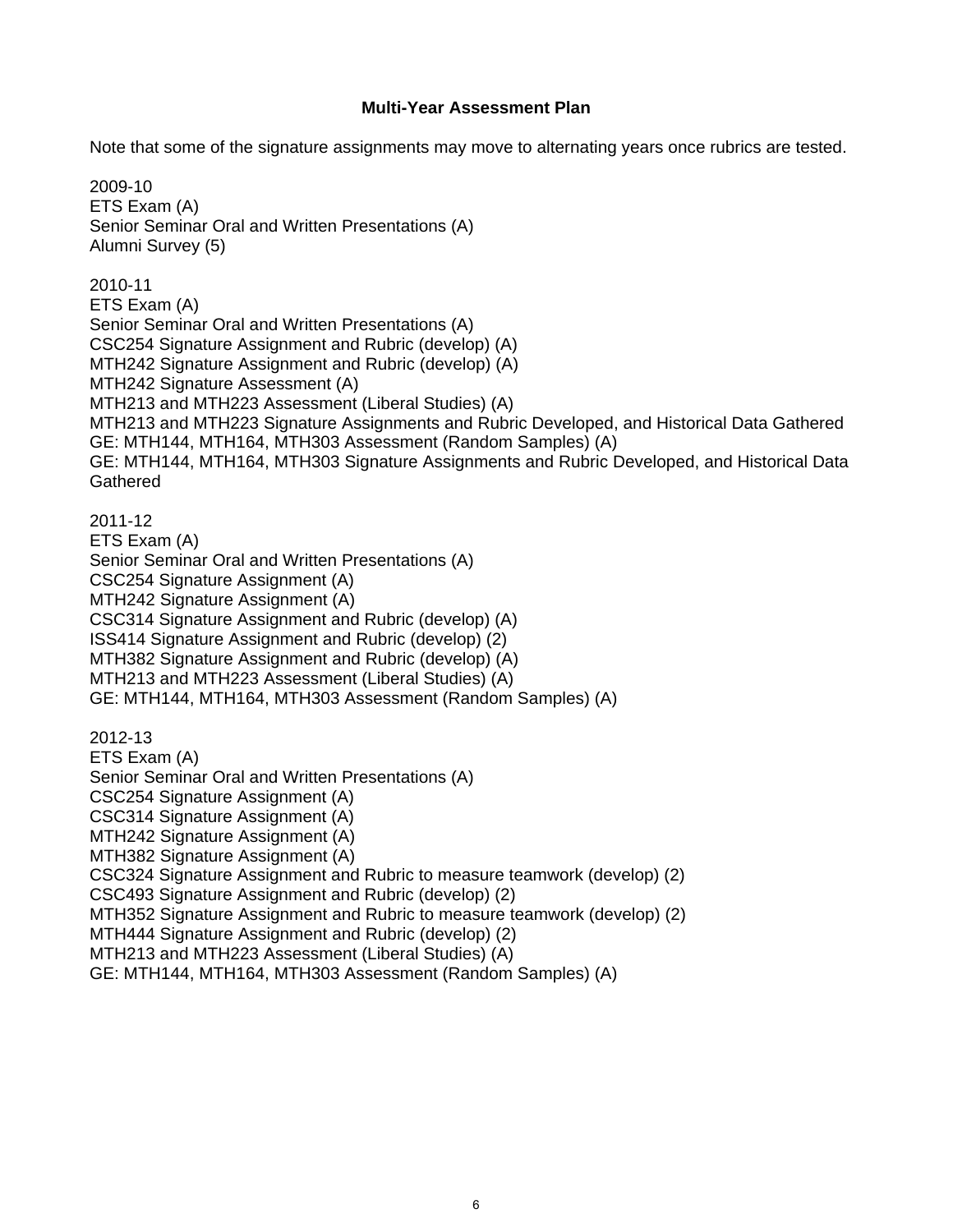2013-14 ETS Exam (A) Senior Seminar Oral and Written Presentations (A) CSC254 Signature Assignment (A) CSC314 Signature Assignment (A) MTH242 Signature Assignment (A) MTH382 Signature Assignment (A) ISS414 Signature Assignment (2) MTH424 Signature Assignment and Rubric (develop) (2) Alumni Survey (5) MTH213 and MTH223 Assessment (Liberal Studies) (A) GE: MTH144, MTH164, MTH303 Assessment (Random Samples) (A) 2014-15 ETS Exam (A) Senior Seminar Oral and Written Presentations (A) CSC254 Signature Assignment (A) CSC314 Signature Assignment (A) MTH242 Signature Assignment (A) MTH382 Signature Assignment (A) CSC324 Signature Assignment to measure teamwork (2) CSC493 Signature Assignment (2) MTH352 Signature Assignment to measure teamwork (2) MTH444 Signature Assignment (2) MTH213 and MTH223 Assessment (Liberal Studies) (A) GE: MTH144, MTH164, MTH303 Assessment (Random Samples) (A) 2015-16 ETS Exam (A) Senior Seminar Oral and Written Presentations (A) CSC254 Signature Assignment (A) CSC314 Signature Assignment (A) MTH242 Signature Assignment (A) MTH382 Signature Assignment (A) ISS414 Signature Assignment (2) MTH424 Signature Assignment (2) MTH213 and MTH223 Assessment (Liberal Studies) (A) GE: MTH144, MTH164, MTH303 Assessment (Random Samples) (A) 2016-17 ETS Exam (A) Senior Seminar Oral and Written Presentations (A) CSC254 Signature Assignment (A) CSC314 Signature Assignment (A) MTH242 Signature Assignment (A) MTH382 Signature Assignment (A) CSC324 Signature Assignment to measure teamwork (2) CSC493 Signature Assignment (2) MTH352 Signature Assignment to measure teamwork (2) MTH444 Signature Assignment (2) MTH213 and MTH223 Assessment (Liberal Studies) (A) GE: MTH144, MTH164, MTH303 Assessment (Random Samples) (A)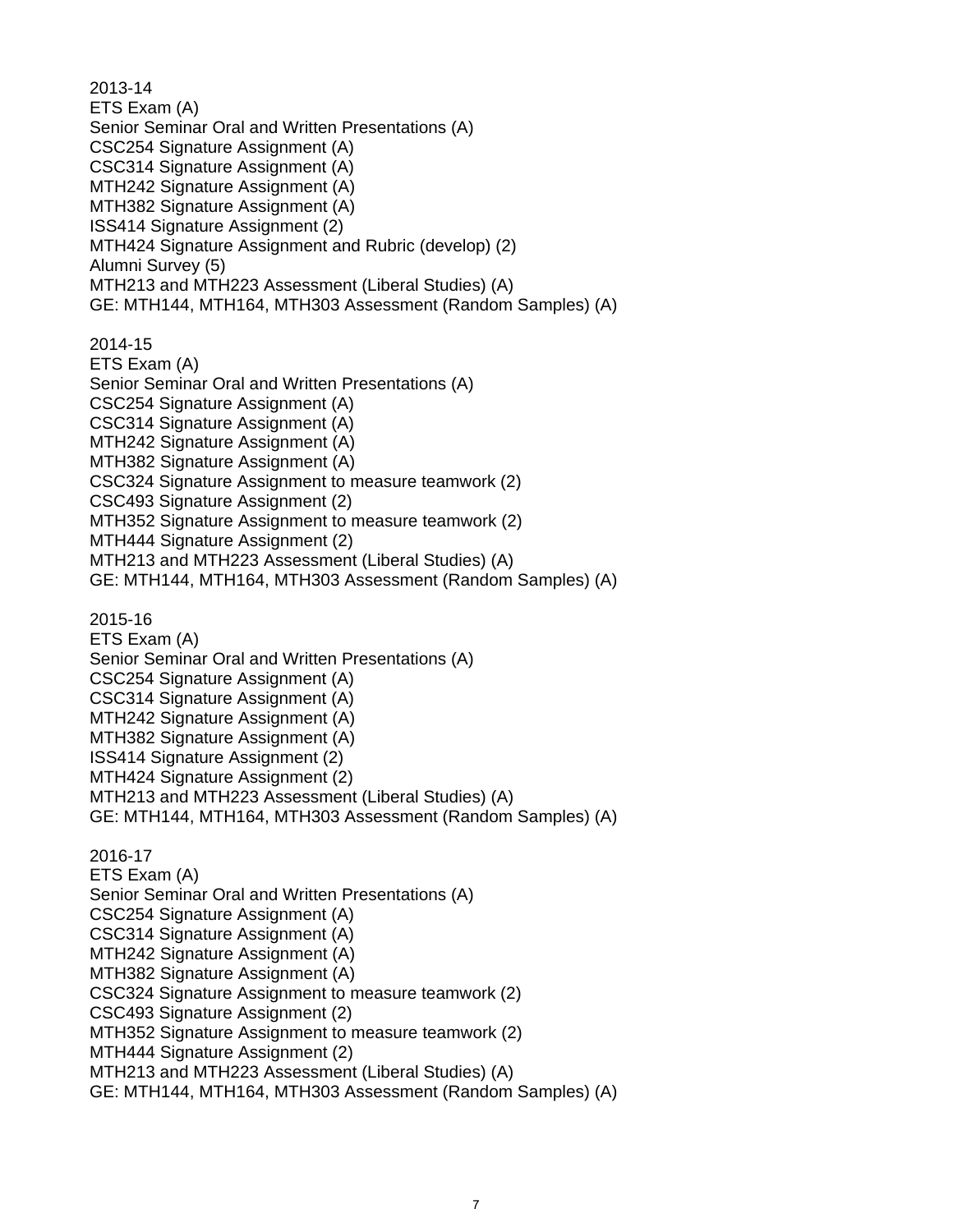#### **Assessment Activities**

## **ETS Exams**

We use ETS exams to give us data on students overall preparation (Program Learning Outcome #8 for CIS and CS and Program Learning Outcome #9 for Math) as well as using indicator scores measuring individual areas of learning.

Computer Information Systems (CS Test Taken Spring 2011)

| Exam Score:        |       | Score   Percentile |
|--------------------|-------|--------------------|
| Department Average | 140.8 |                    |

Computer Information Systems Indicator Scores:

| Assessment Indicator Scores:    |    | Score   Percentile |
|---------------------------------|----|--------------------|
| <b>Programming Fundamentals</b> | 53 | 30                 |
| Computer Org/Arch/Oper Sys      | 25 | 10                 |
| Alg/Theory/Comp Math            | 35 | 15                 |

Five of the six CIS majors scored at the  $25<sup>th</sup>$  percentile or higher. Thus our target of having at least half of the graduating class of CIS majors at the  $25<sup>th</sup>$  percentile or higher was met. This is a significant improvement over the past few years. We believe that it may be the first sign that changing our Information Systems curriculum to a Computer Information Systems (CIS) by increasing the amount of computer science is having the intended outcome of producing CIS graduates with a greater depth of CS knowledge. Because ETS does not have a CIS exam, we are supplementing the ETS with other outcome measures embedded in courses.

Computer Science (Spring 2011)

| <b>IExam Score:</b> |       | Score   Percentile |
|---------------------|-------|--------------------|
| Department Average  | 156.3 |                    |

Computer Science Indicator Scores:

| Assessment Indicator Scores: |    | Score   Percentile |
|------------------------------|----|--------------------|
| Programming Fundamentals     | 64 | 65                 |
| Computer Org/Arch/Oper Sys   | 39 | 65                 |
| Alg/Theory/Comp Math         | 56 | 90                 |

Five of the seven Computer Science Majors obtained a score at or above the  $50<sup>th</sup>$  percentile. The overall target of at least half of the graduating class of CS majors at the 50<sup>th</sup> percentile or higher was met.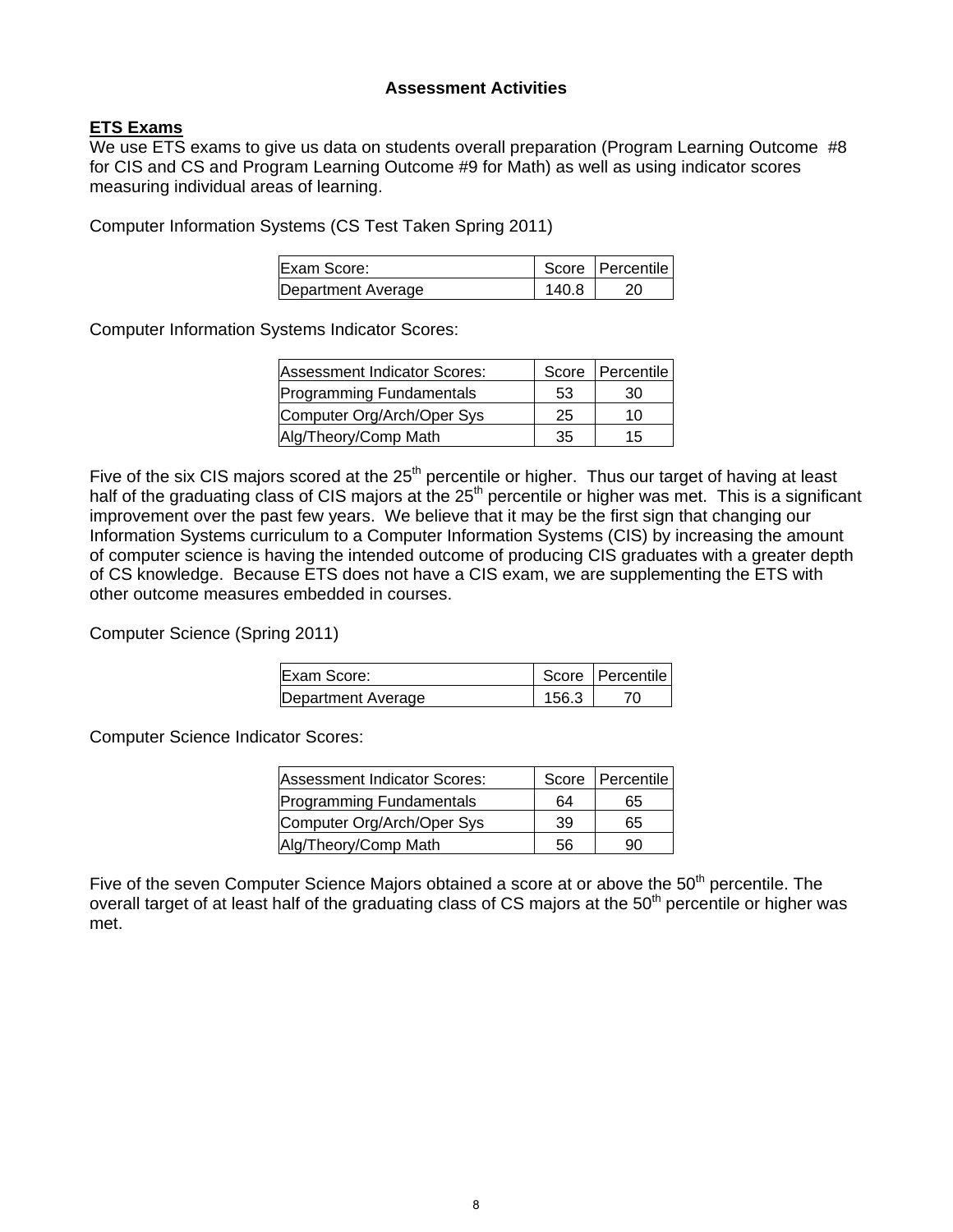#### Mathematics (Spring 2011)

| Exam Score:                  |       | Score   Percentile |
|------------------------------|-------|--------------------|
| Department Average           | 163.3 | 80                 |
|                              |       |                    |
| Assessment Indicator Scores: | Score | Percentile         |
| Calculus                     | 39    | 70                 |
| Algebra                      | 49    | 90                 |
| Routine                      | 45    | 85                 |
| Non-routine                  | 26    | 35                 |
| Applied                      | 40    | 70                 |

Five of seven students scored at or above the 50<sup>th</sup> percentile. The overall target of at least half of the graduating class of CS majors at the  $50<sup>th</sup>$  percentile or higher was met.

Looking at longitudinal data (inserted on the next page) for the ETS exam a few things are worth noting:

- We have made adjustments in our Computer Science curriculum in the area of computer architecture and operating systems and it seems to be having an impact on the subscores in those areas.
- The scores on non-routine problems in the area of mathematics have been wildly erratic. In the spring of 2010 we did some analysis of this type of problem as part of our Program Review. It indicated three things:
	- $\circ$  Many other schools are also experiencing erratic scores in this area so there is probably on a limited amount that we can do to reduce the variability in scores.
	- $\circ$  They key areas of weakness for our students appear to be linear algebra, differential equations and some modeling. We have made modifications in our curriculum to address these issues. The new classes will begin in the Fall of 2011 (see the MICS Program Review for further details).
	- o Our requirement of an "integrative experience" for all majors and that seems to be having a positive impact on our "applied" subscores.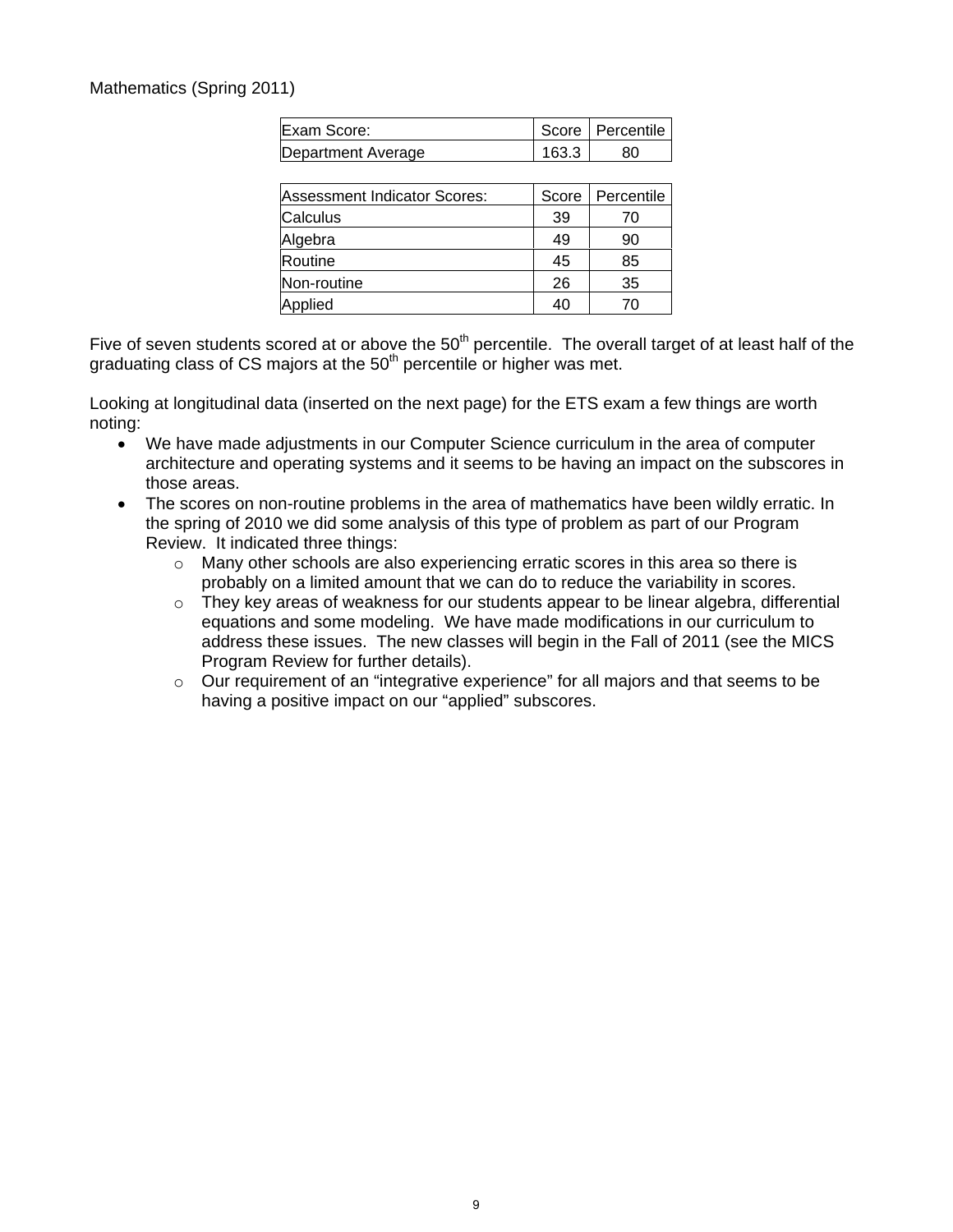#### ETS MFT Longitudinal Summary 2010-11 Score of 200 is possible

|                                                       | 2010-11            |                   |                    | 2009-10         |         | 2008-09         |         | 2007-08           |         | 2006-07    |         | 2005-06    |         | 2004-05    |          | 2003-04    |       | 2002-03    |
|-------------------------------------------------------|--------------------|-------------------|--------------------|-----------------|---------|-----------------|---------|-------------------|---------|------------|---------|------------|---------|------------|----------|------------|-------|------------|
| <b>Computer Science</b>                               | Score              | Percentile        | Score              | Percentile      | Score   | Percentile      | Score   | Percentile        | Score   | Percentile | Score   | Percentile | Score   | Percentile | Score    | Percentile | Score | Percentile |
| Department Average                                    | 156.3              |                   | 153.5              | 65              | 162.8   | 90              | 167.    | 95                | 166.3   | 95         | 158.6   | 80         | 152.3   | 55         | 163.7    | 85         | 159.5 | 83         |
| Percent of Students Above 50th Percentile             |                    | 71%               |                    | 60%             |         | 100%            |         | 100%              |         | 100%       |         | 75%        |         | 100%       |          | 83%        |       | 75%        |
| Number of Students Taking the Test                    |                    |                   |                    |                 |         |                 |         |                   |         |            |         |            |         |            |          |            |       |            |
|                                                       | $2010 - 1$         |                   |                    | 2009-10         |         |                 | 2007-08 |                   |         | 2006-07    |         |            |         | 2004-05    | 2003-04  |            |       | 2002-03    |
|                                                       |                    |                   |                    |                 | 2008-09 |                 |         |                   |         |            | 2005-06 |            |         |            |          |            |       |            |
| <b>Assessment Indicator Scores:</b>                   | Score              | Percentile        | Score              | Percentile      | Score   | Percentile      | Score   | Percentile        | Score   | Percentile | Score   | Percentile | Score   | Percentile | Score    | Percentile | Score | Percentile |
| Programming Fundamentals                              | 64                 | 65                | 65                 | 70 <sup>1</sup> | 73      | 95              | 68      | 85                | 73      | 85         |         |            |         |            | 66.7     | 85         | 65.4  | 83         |
| Computer Org/Arch/Oper Sys                            | 39 <sub>1</sub>    | 65                | 49                 | 90              | 54      | 95              | 52      | 44                | 52      | 90         |         |            |         |            | 39.2     | 75         | 40.9  | 83         |
| Structures and Algorithms                             | 561                | 90                | 49                 | 70              | 50      | <b>70</b>       | 77      | 95                | 59      | 90         |         |            |         |            | 65.7     | 95         | 42.9  | 54         |
| * Sample size too small to be given indicator scores. | $2010 - 1$         |                   |                    | 2009-10         |         | 2008-09         |         | 2007-08           |         | 2006-07    |         | 2005-06    |         | 2004-05    |          | 2003-04    |       | 2002-03    |
| <b>Computer Information Systems</b>                   | Score              | Percentile        | Score              | Percentile      | Score   | Percentile      | Score   | Percentile        | Score   | Percentile | Score   | Percentile | Score   | Percentile | Score    | Percentile | Score | Percentile |
| Department Average                                    | 140.8              | 20                | 138.8              |                 | 137.8   | 10 <sup>1</sup> | 120.0   |                   | 133.75  |            | 142.3   |            | 122     |            | 145.8333 | 35         | 141.8 | 38         |
| Percent of Students Above 25th Percentile             |                    | 83%               |                    | 20%             |         | 50%             |         | 0%                |         | 25%        |         | 100%       |         | 0%         |          | 83%        |       | 67%        |
| Number of Students Taking the Test                    |                    |                   |                    |                 |         |                 |         |                   |         |            |         |            |         |            |          |            |       |            |
|                                                       | 2010-11<br>2009-10 |                   | 2007-08<br>2008-09 |                 |         |                 |         | 2006-07           | 2005-06 |            | 2004-05 |            | 2003-04 |            | 2002-03  |            |       |            |
| Assessment Indicator Scores:                          | Score              | <b>Percentile</b> | Score              | Percentile      | Score   | Percentile      | Score   | <b>Percentile</b> | Score   | Percentile | Score   | Percentile | Score   | Percentile | Score    | Percentile | Score | Percentile |

|                              |       | .<br>$-00000$ |       |            | ---- -- |            | $-00100$ |            | ----  | $-0000$    |              |            | ----- | $-0000$    |       |            | $-00-00$              |                        |
|------------------------------|-------|---------------|-------|------------|---------|------------|----------|------------|-------|------------|--------------|------------|-------|------------|-------|------------|-----------------------|------------------------|
| Assessment Indicator Scores: | Score | Percentile    | Score | Percentile | Score   | Percentile | Score    | Percentile | Score | Percentile | Score        | Percentile | Score | Percentile | Scorr | 'ercentile | Score                 | ~Percent~<br>៴៲៴៴៲៲៶៲៲ |
| rogramming Fundamentals      |       |               |       |            |         |            |          |            |       |            | -- -<br>55.8 |            |       |            |       |            | 40.8                  |                        |
| Computer Org/Arch/Oper Sys   |       |               |       |            |         |            |          |            |       |            |              |            |       |            |       |            | 26.3                  |                        |
| uctures and Algorithms       |       |               |       |            |         |            |          |            |       |            | +0.4         |            |       |            |       |            | $\sim$ $\sim$<br>32.2 |                        |

\* Sample size too small to be given indicator scores.

Note in 2007-08 and 2004-05 only one Information Systems student took the test.

|                                           | 2010-1<br>2009-10 |           | 2008-09 |            | 2007-08 |            | 2006-07 |            | 2005-06 |            |       | 2004-05    |       | 2003-04<br>2002-03 |       |            |       |            |
|-------------------------------------------|-------------------|-----------|---------|------------|---------|------------|---------|------------|---------|------------|-------|------------|-------|--------------------|-------|------------|-------|------------|
| <b>Mathematics</b>                        | Score             | ≀rcentile | Score   | Percentile | Score   | Percentile | Score   | Percentile | Score   | Percentile | Score | Percentile | Score | Percentile         | Score | Percentile | Score | Percentile |
| Department Average                        | 163.              |           | 160.    |            | 162.3   |            | 161.3   |            | 166.    |            | 470   |            | 157.  |                    | 155.3 |            | 4C    | 93         |
| Percent of Students Above 50th Percentile |                   | 71%       |         | 50%        |         | 67%        |         | 67°        |         | 75%        |       | , טע       |       | 50%                |       |            |       | 100%       |
| Number of Students Taking the Test        |                   |           |         |            |         |            |         |            |         |            |       |            |       |                    |       |            |       |            |

|                              | 2010-11 |            | 2009-10 |            | 2008-09 |            | 2007-08 |            | 2006-07 |            | 2005-06     |            | 2004-05 |            | 2003-04 |            | 2002-03 |            |
|------------------------------|---------|------------|---------|------------|---------|------------|---------|------------|---------|------------|-------------|------------|---------|------------|---------|------------|---------|------------|
| Assessment Indicator Scores: | Score   | Percentile | Score   | Percentile | Score   | Percentile | Score   | Percentile | Score   | Percentile | Score       | Percentile | Score   | Percentile | Score   | Percentile | Score   | Percentile |
| Calculus                     |         |            |         |            |         |            |         |            |         | 90 I       |             |            | 42.5    | 80         | 33.3    |            | 45.9    |            |
| Algebra                      |         |            |         |            |         |            |         |            |         | 801        |             |            |         |            |         |            | 56.6    | 90         |
| Routine                      |         |            |         |            |         |            |         |            |         | 90         | En.<br>ے.ےں |            | 42.6    |            | ◡ ៲ ៶៶  |            | 62.6    | 95         |
| Non-routine                  |         |            |         |            |         |            |         |            |         |            |             |            | 22.8    |            |         |            | 32.5    | 92         |
| Applied                      |         |            |         |            |         |            |         |            |         |            |             |            | 33.8    |            | 46.     |            | 49.9    | 84         |

Note the ETS change the Mathematics test in 2004-05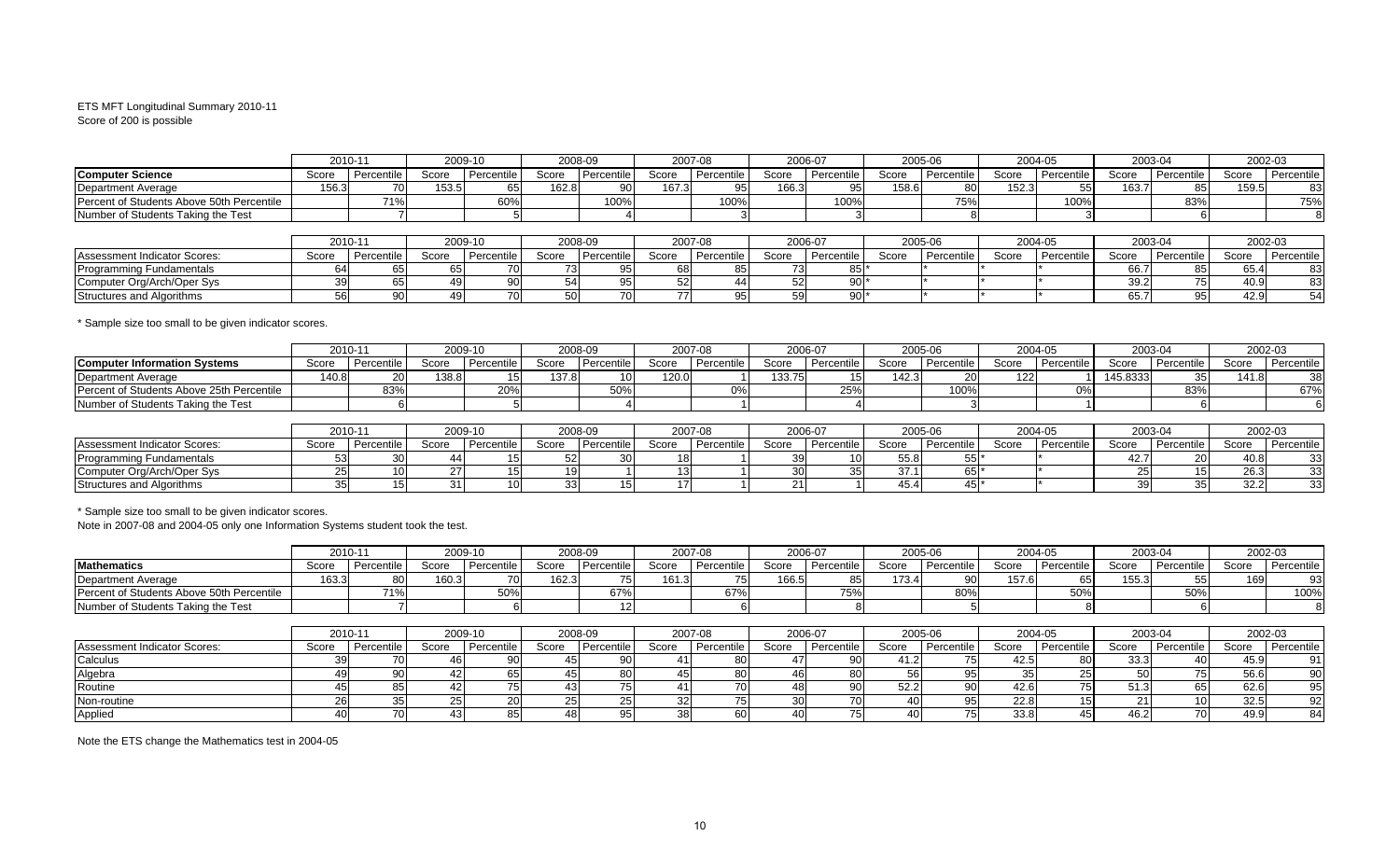Summary of Program Learning Outcome Information from the ETS Scores:

Computer Information Systems Program Learning Outcomes:

- 1. Students will be able to write correct and robust software.
	- ETS scores satisfactory (see above)
	- CSC254 signature assignment to begin in 2011-12
- 2. Students will analyze the interaction between hardware and software.
	- ETS Scores satisfactory (see above)
	- CSC314 signature assignment to begin in 2011-12
- 3. Students will use information management as a tool to support decision making in business environments.
	- **ETS** scores satisfactory (see above)
	- ISS414 signature assignment to begin in 2011-12
- 4. Students will be able to apply their technical knowledge to solve problems.
	- ETS scores satisfactory (see above)
	- ISS414 signature assignment to begin in 2011-12
- 8. Graduates will be prepared for:
	- a. careers that use computer information systems in business, industry, government and the non-profit sector; and
	- b. graduate study in fields related to computer information systems.
	- ETS scores satisfactory (see above)

Computer Science Program Learning Outcomes*:*

- 1. Students will be able to write correct and robust software.
	- ETS scores satisfactory (see above)
	- CSC254 signature assignment to begin in 2011-12
- 2. Students will use the theory of algorithms and computation to solve problems.
	- ETS scores satisfactory (see above)
	- **ETS** subscore for Structures and Algorithms at the  $90<sup>th</sup>$  percentile for the CS majors.
- 3. Students will analyze the interaction between hardware and software.
	- ETS scores satisfactory (see above)
	- **ETS** subscore for Architecture and Operating Systems at the  $65<sup>th</sup>$  percentile for the CS majors. Note we see a cyclical pattern in these scores due to the alternating nature of our curriculum (e.g. the year before this score was in the  $90<sup>th</sup>$  percentile).
	- CSC314 signature assignment to begin in 2011-12
- 4. Students will be able to apply their technical knowledge to solve problems.
	- ETS scores satisfactory (see above)
	- CSC493 signature assignment to begin in 2012-13
- 8. Graduates will be prepared for:
	- a. careers that use computer science in business, industry, government and the non-profit sector; and
	- b. graduate study in fields related to computer science.
	- **ETS** scores satisfactory (see above)

Mathematics Program Learning Outcomes:

- 1. Students will be able to demonstrate facility with analytical concepts.
	- ETS scores satisfactory (see above)
	- **ETS** subscore for Calculus  $70<sup>th</sup>$  percentile for the Mathematics majors.
- 2. Students will be able to write proofs.
	- ETS scores satisfactory (see above)
- MTH242 signature assignment used spring of 2011 (see details in Other Assessments)
- 3. Students will be able to demonstrate facility with algebraic structures.
	- ETS scores satisfactory (see above)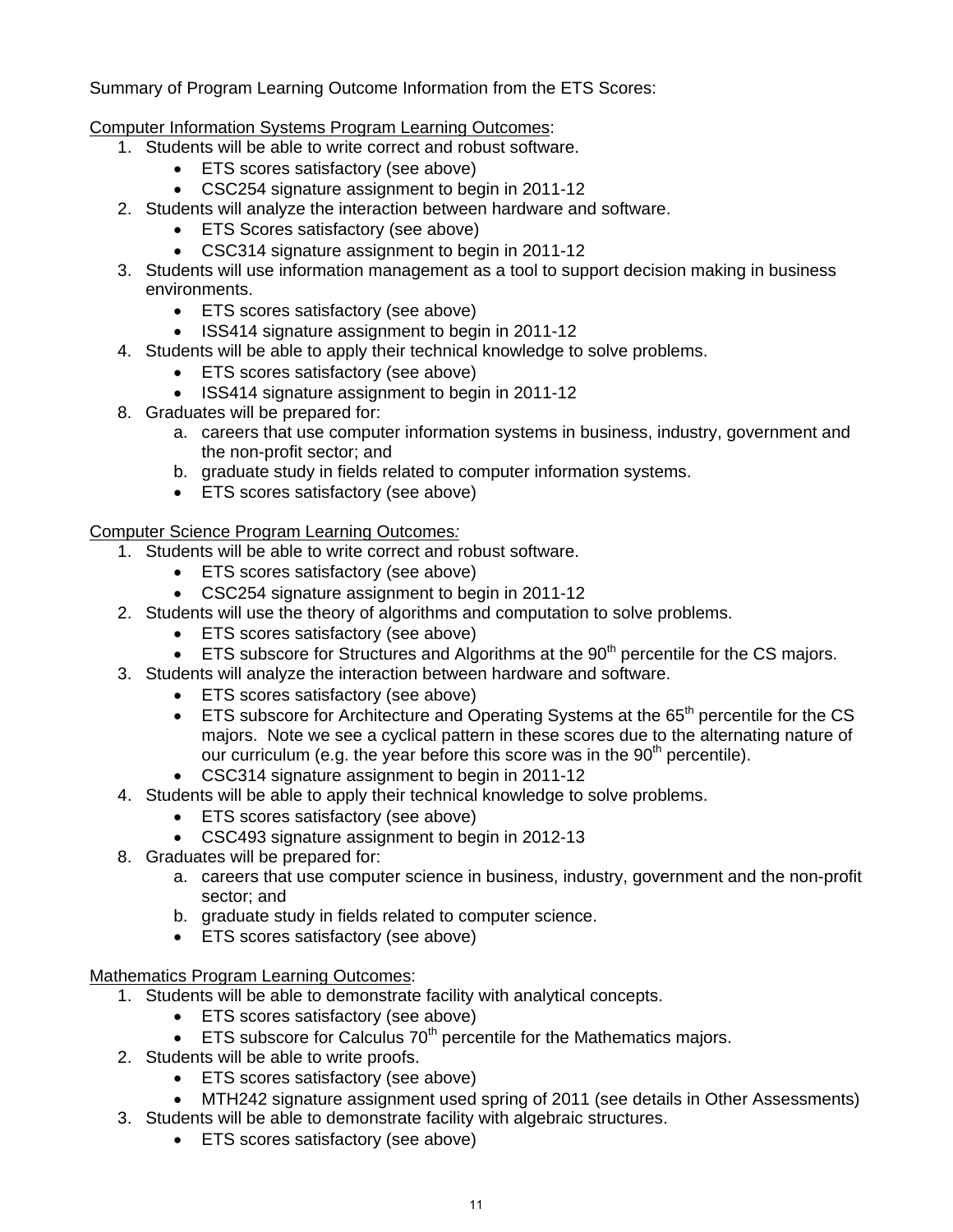- **ETS** subscore for Algebra  $90<sup>th</sup>$  percentile for Mathematics majors.
- 4. Students will be able to apply their mathematical knowledge to solve problems.
	- ETS scores satisfactory (see above)
	- **ETS** subscore for Applied  $70<sup>th</sup>$  percentile for Mathematics majors.
- 9. Graduates will be prepared for:
	- a. careers that use mathematics in business, industry, government and the non-profit sector;
	- b. graduate study in fields related to mathematics; and
	- c. teaching mathematics and computer science at the secondary level.
	- ETS scores satisfactory (see above)

#### **Senior Seminar Oral Presentations and Written Reports**

In the spring of 2011, 20 seniors participated in the Senior Seminar. Over the last few years we have continued to refine the rubrics that we are using to score students in this class. Below is the data summarizing the faculty evaluations of their written and oral presentations.

Oral Presentation:

|                            |               | Percent of       |
|----------------------------|---------------|------------------|
|                            |               | students with an |
|                            |               | average of 2.5   |
|                            | Average Score | or more          |
| Background                 | 3.29          | 95%              |
| Organization               | 3.06          | 85%              |
| <b>Speaking Skills</b>     | 3.21          | 90%              |
| <b>Presentation Tools</b>  | 3.37          | 100%             |
| Ability to field questions | 2.92          | 100%             |

#### Written Report:

|                             |               | Percent of<br>students with an |
|-----------------------------|---------------|--------------------------------|
|                             |               | average of 2.5                 |
|                             | Average Score | or more                        |
| Bibliography and support    | 2.63          | 55%                            |
| Organization                | 2.87          | 65%                            |
| <b>Grammar and Spelling</b> | 2.73          | 60%                            |
| Depth of Information        | 2.65          | 50%                            |
| Clarity of Writing          | 2.91          | 70%                            |

The data indicates that the department goal of at least 80% of the students earning a score of 2.5 or more in each major category was satisfied in the oral presentations. It was satisfied in none of the written report categories. We have been increasing the standards for writing in senior seminar in the last few years and this year the class had a number of particularly weak writers. Some of the difficulty arose from the students not using the rubric in preparing their final papers (e.g. the references were not cited correctly, abstracts were missing, etc.) We need to reinforce the use of the rubric as well as evaluate what can be done in earlier classes to strengthen writing.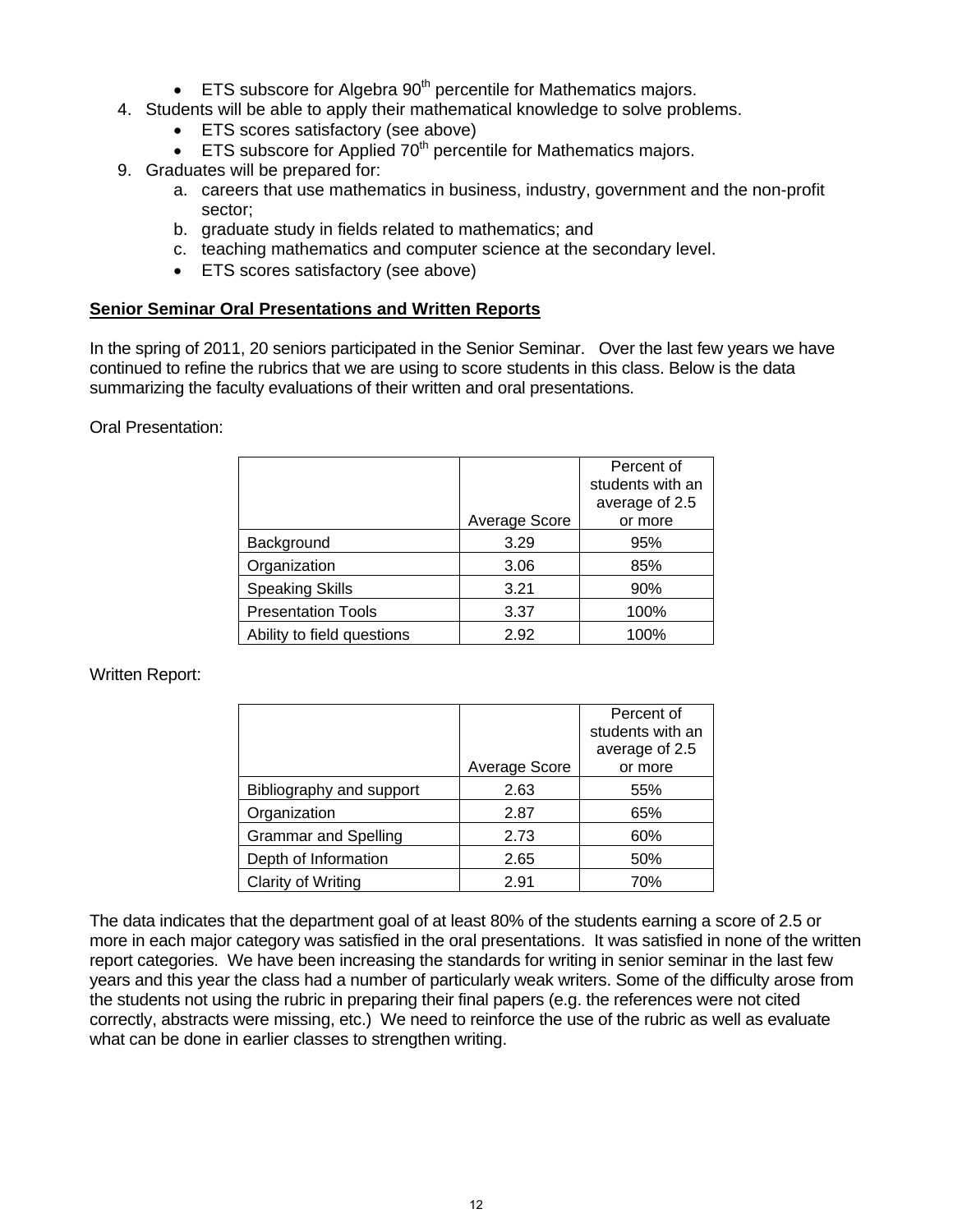## Computer Information Systems

## Oral Presentation:

|                            |               | Percent of       |
|----------------------------|---------------|------------------|
|                            |               | students with an |
|                            |               | average of 2.5   |
|                            | Average Score | or more          |
| Background                 | 3.10          | 83%              |
| Organization               | 2.73          | 67%              |
| <b>Speaking Skills</b>     | 2.88          | 67%              |
| <b>Presentation Tools</b>  | 3.23          | 100%             |
| Ability to field questions | 2.56          | 100%             |

## Written Report:

|                             |               | Percent of<br>students with an<br>average of 2.5 |
|-----------------------------|---------------|--------------------------------------------------|
|                             | Average Score | or more                                          |
| Bibliography and support    | 2.21          | 33%                                              |
| Organization                | 2.58          | 50%                                              |
| <b>Grammar and Spelling</b> | 2.29          | 50%                                              |
| Depth of Information        | 2.29          | 67%                                              |
| <b>Clarity of Writing</b>   | 2.65          | 67%                                              |

## Computer Science

Oral Presentation:

|                            |               | Percent of       |
|----------------------------|---------------|------------------|
|                            |               | students with an |
|                            |               | average of 2.5   |
|                            | Average Score | or more          |
| Background                 | 3.33          | 100%             |
| Organization               | 3.18          | 86%              |
| <b>Speaking Skills</b>     | 3.28          | 100%             |
| <b>Presentation Tools</b>  | 3.34          | 100%             |
| Ability to field questions | 3.59          | 100%             |

## Written Report:

|                             |               | Percent of<br>students with an<br>average of 2.5 |
|-----------------------------|---------------|--------------------------------------------------|
|                             | Average Score | or more                                          |
| Bibliography and support    | 2.63          | 55%                                              |
| Organization                | 2.83          | 60%                                              |
| <b>Grammar and Spelling</b> | 2.74          | 60%                                              |
| Depth of Information        | 2.60          | 45%                                              |
| Clarity of Writing          | 2.86          | 65%                                              |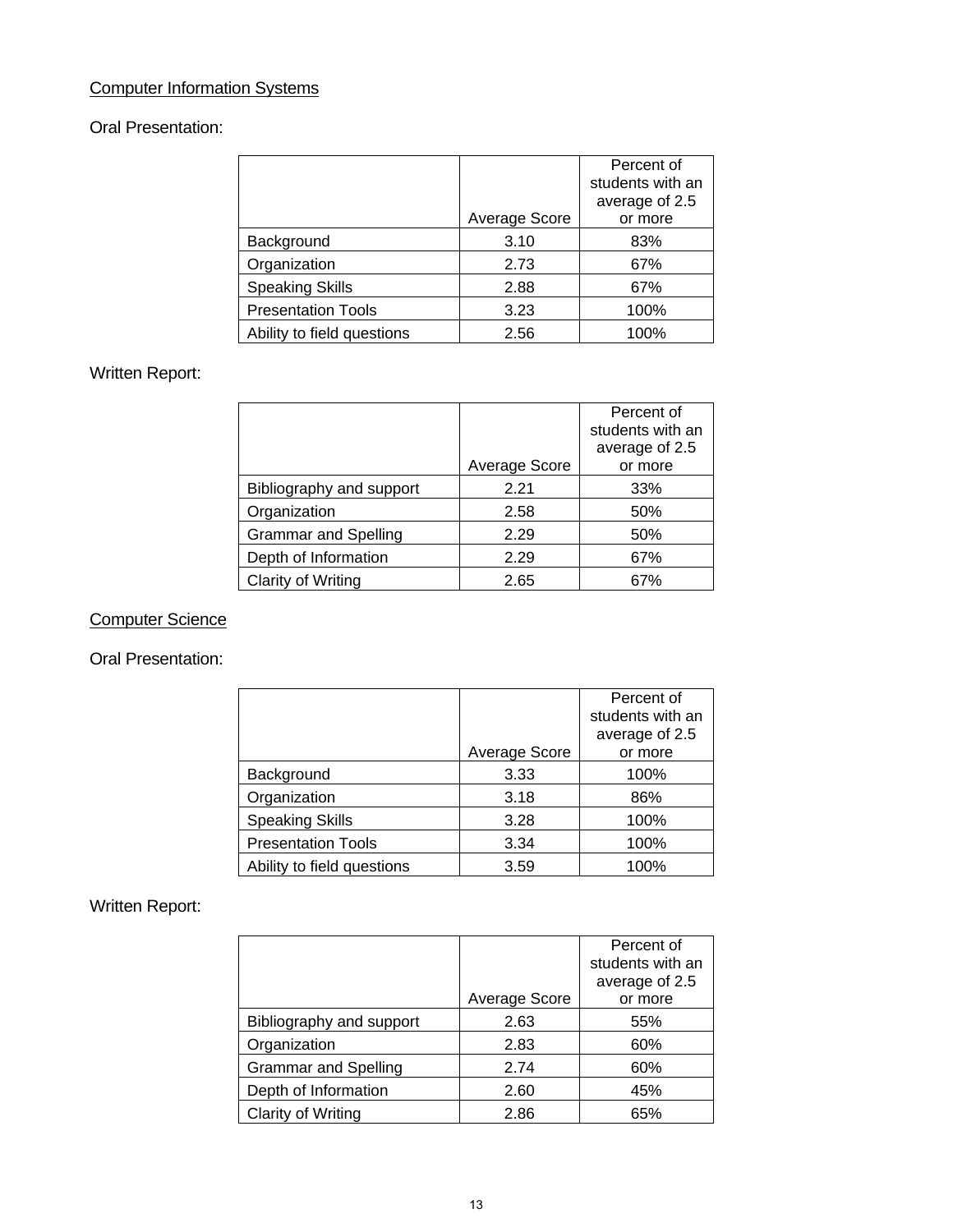## **Mathematics**

Oral Presentation:

|                            |               | Percent of       |
|----------------------------|---------------|------------------|
|                            |               | students with an |
|                            |               | average of 2.5   |
|                            | Average Score | or more          |
| Background                 | 3.33          | 100%             |
| Organization               | 3.17          | 100%             |
| <b>Speaking Skills</b>     | 3.33          | 100%             |
| <b>Presentation Tools</b>  | 3.45          | 100%             |
| Ability to field questions | 2.52          | 100%             |

## Written Report:

|                             |               | Percent of<br>students with an<br>average of 2.5 |
|-----------------------------|---------------|--------------------------------------------------|
|                             | Average Score | or more                                          |
| Bibliography and support    | 2.79          | 71%                                              |
| Organization                | 3.05          | 71%                                              |
| <b>Grammar and Spelling</b> | 2.89          | 71%                                              |
| Depth of Information        | 2.96          | 57%                                              |
| Clarity of Writing          | 3.20          | 86%                                              |

Looking a longitudinal data, the scores have been fairly consistent, but the effect of the faculty raising the standards on written reports is evident.

| <b>Oral Presentation</b>   | 2010-11 | 2009-10 | 2008-09 | 2007-08 | 2006-07 | 2005-06 | 2004-05 |
|----------------------------|---------|---------|---------|---------|---------|---------|---------|
| Background                 | 95%     | 100%    | 88%     | 94%     | 94%     | 80%     | 92%     |
| Organization               | 85%     | 100%    | 94%     | 94%     | 94%     | 80%     | 92%     |
| Oral presentation skills   | 90%     | 100%    |         |         |         |         |         |
| <b>Presentation Tools</b>  | 100%    | 100%    | 94%     | 88%     | 94%     | 80%     | 83%     |
| Ability to field questions | 100%    | 100%    | 100%    | 81%     | 94%     | 80%     | 92%     |

| <b>Written Report</b>       | 2010-11 | 2009-10 | 2008-09 | 2007-08 | 2006-07 | 2005-06 | 2004-05 |
|-----------------------------|---------|---------|---------|---------|---------|---------|---------|
| Bibliography and support    | 55%     | 88%     | 75%     | 69%     | 88%     | 60%     | 82%     |
| Organization                | 65%     | 63%     | 88%     | 100%    | 94%     | 87%     | 91%     |
| <b>Grammar and Spelling</b> | 60%     | 81%     | 75%     | 94%     | 88%     | 73%     | 91%     |
| Depth of Information        | 50%     | 88%     | 88%     | 81%     | 88%     | 60%     | 82%     |
| Clarity of Writing          | 70%     | 81%     | 69%     | 94%     | 94%     | 80%     | 82%     |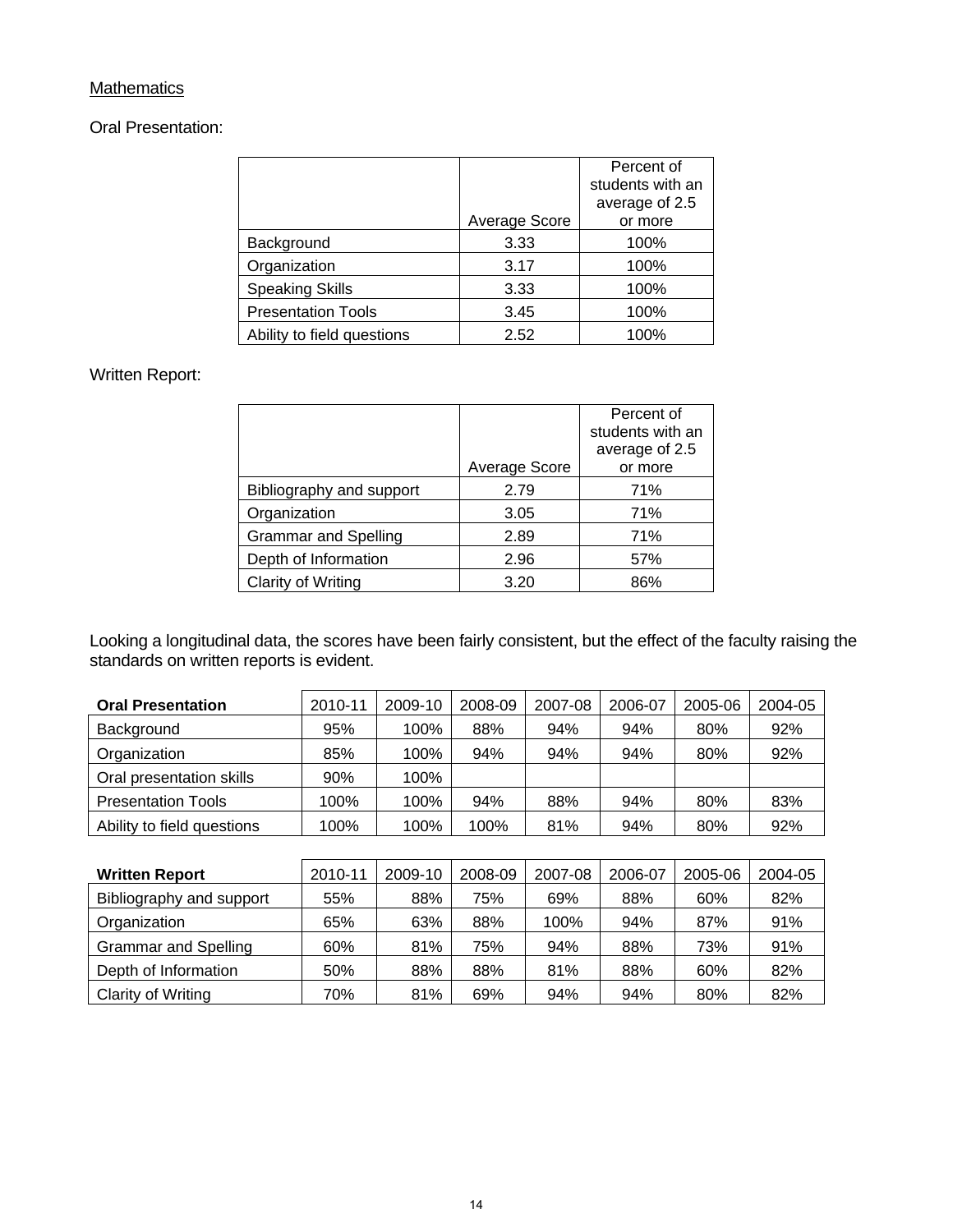Summary of Program Learning Outcome Information from the Senior Seminar Scores:

Computer Information Systems Program Learning Outcomes:

- 4. Students will be able to speak about their work with precision, clarity and organization.
	- Goal of 80% of the students scoring a 2.5 or higher was met in three of the five categories.
- 5. Students will be able to write about their work with precision, clarity and organization.
	- Goal of 80% of the students scoring a 2.5 or higher was met in none of the five categories.

## Computer Science Program Learning Outcomes*:*

- 4. Students will be able to speak about their work with precision, clarity and organization.
	- Goal of 80% of the students scoring a 2.5 or higher was met in all five categories.
- 5. Students will be able to write about their work with precision, clarity and organization.
	- Goal of 80% of the students scoring a 2.5 or higher was met in none of the five categories.

## Mathematics Program Learning Outcomes:

- 5. Students will be able to speak about their work with precision, clarity and organization.
	- Goal of 80% of the students scoring a 2.5 or higher was met in all five categories.
- 6. Students will be able to write about their work with precision, clarity and organization.
	- Goal of 80% of the students scoring a 2.5 or higher was met in one of the five categories (with three additional categories above 70%)

It is clear that we need to continue to work on the abilities of our students to write. We have just begun to use the rubrics for writing and presentations in other classes in the curriculum. This should help to build their capacities and familiarity with our expectations.

#### **Alumni Survey**

In the spring of 2010, the department surveyed alumni who had graduated in the last 15 years. The response rate on the survey was 31.7% with the majority (80.9%) of the respondents having graduated in the last decade. A detailed summary analysis of the data can be found in Appendix: 2010 Alumni Survey Results Summary of our department's Program Review. This appendix summarizes the information contained in roughly 130 pages of SPSS output.

#### Demographic Information:

The data indicates that the majority of our alumni entered PLNU as freshmen (80%) and almost all worked part-time, with 27.4% of them working 16 hours per week or more. 50% of this group of respondents are in graduate school or have completed a graduate degree. But they also report that only half started graduate school immediately after graduating, so it is expected that this percentage will rise over time.

## Curriculum:

Our department has instituted three changes in the last five years that seem to have had an impact on developing critical skills in our graduates:

- Increasing the expectations for written and oral presentations in senior seminar (this is in addition to the writing and oral presentations that are threaded throughout our curriculum)
- Requiring all seniors in our department to take the senior seminar class
- Requiring an "integrative experience" (internship, year-long service learning project or yearlong honor research project) of all of our majors.

This has a direct impact on five skills listed in the table below. The question on the survey is listed above the table.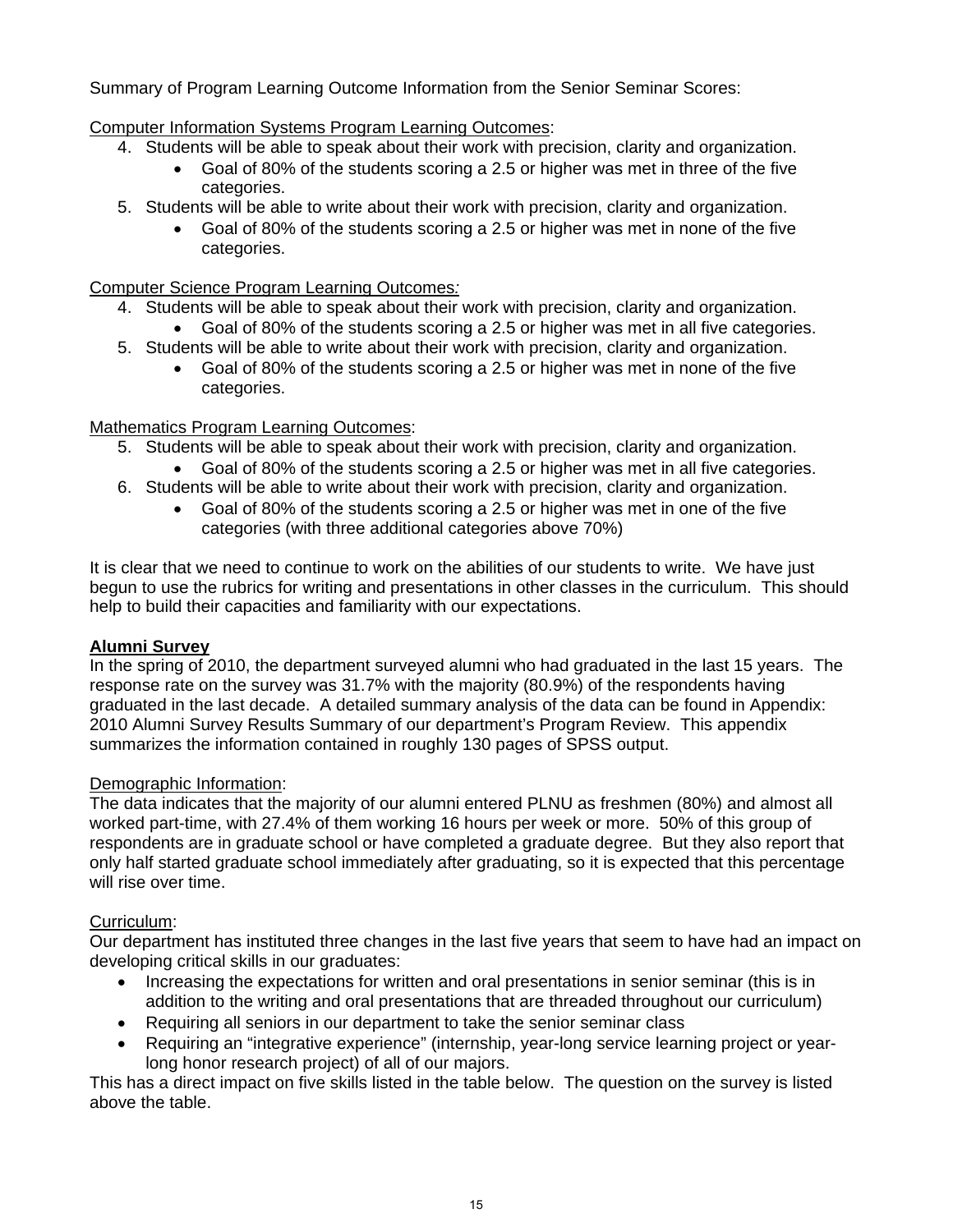|                          |           | Very much<br>enhanced | Much<br>enhanced | Enhanced | <b>Not</b><br>enhanced<br>and N/A |
|--------------------------|-----------|-----------------------|------------------|----------|-----------------------------------|
| Think analytically and   | 2000-2004 | 53.8%                 | 26.9%            | 15.4%    | 3.8%                              |
| logically                | 2005-2009 | 64.0%                 | 36.0%            | $0.0\%$  | $0.0\%$                           |
| Write effectively in the | 2000-2004 | 11.5%                 | 23.1%            | 42.3%    | 23.1%                             |
| discipline               | 2005-2009 | 16.0%                 | 36.0%            | 36.0%    | 12.0%                             |
| Effective oral           | 2000-2004 | 3.8%                  | 23.1%            | 46.2%    | 26.9%                             |
| communication            | 2005-2009 | 12.0%                 | 12.0%            | 60.0%    | 16.0%                             |
| Solve problems using     | 2000-2004 | 19.2%                 | 46.2%            | 26.9%    | 7.7%                              |
| technology               | 2005-2009 | 32.0%                 | 56.0%            | 8.0%     | 4.0%                              |
| Integrate knowledge from | 2000-2004 | 15.4%                 | 34.6%            | 38.5%    | 11.5%                             |
| different sources        | 2005-2009 | 8.0%                  | 52.0%            | 32.0%    | 8.0%                              |

#### **Please tell us if your departmental course work enhanced your abilities in the listed areas:**

Base on survey results it appears that our curricular changes have increased students growth in these important skills.

We also asked alumni about their preparation for the next step in their professional development.

#### **How well did the undergraduate curriculum prepare you for:**

|                                            | Well or higher | ΟK    | Poorly  |
|--------------------------------------------|----------------|-------|---------|
| Work in the field (if went into the field) | 85.2%          | 14.8% | $0.0\%$ |
| Graduate school                            | 76.5%          | 5.9%  | 17.6%   |
| Teaching                                   | 80.0%          | 20.0% | $0.0\%$ |

Overall, our alumni believe that they were well prepared. Further investigation indicates that the students (3) who said that they were "poorly" prepared for graduate school are all mathematics majors who are employed as teachers and appear to be getting education-related masters degrees while working full-time. The hypothesis is that the "lack of preparation" may be in education coursework and not mathematics.

#### **Spiritual Life and Service**

There is no significant difference based on graduation date reflected in how our alumni respond to questions about whether or not their experience at PLNU enhanced their spiritual life and their cultural awareness. Over 95% of the respondents said that their relationship to Christ, the desire to engage in a life of service and their value for all people was enhanced while at PLNU.

We have seen an increase in students in our department becoming involved in extra-curricular activities. This is an encouraging sign of their increasing participation in the larger PLNU community.

## 2000-2004 2005-2009 None 12.0% 30.8% 12.0% 1-5 hours 1.5 and 1.5 hours 1.5 and 1.5 and 1.5 and 1.5 and 1.6 and 1.7 and 1.7 and 1.8 and 1.8 and 1.8 and 1. 5-15 hours 23.1% 24.0% 16 or more hours 1 3.8% 1 4.0%

#### **How many hours per week were you involved in extracurricular activities?**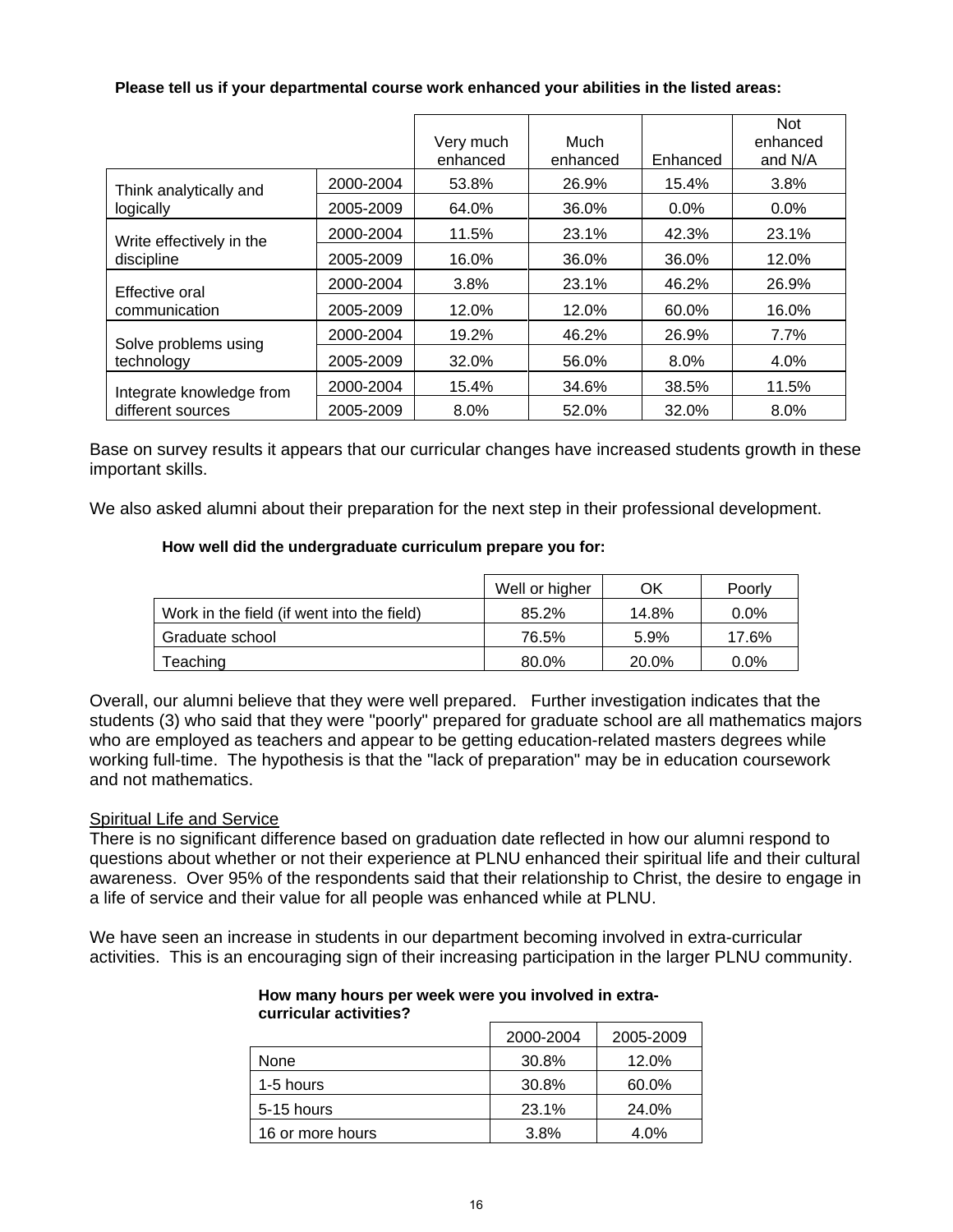## Employment:

Current employment information is listed below. It is clear that our alumni are finding jobs in a variety of fields. Of the alumni surveyed, only 2 reported that they were without work and seeking employment.

|                                                         | 2000-2004 | 2005-2009 |
|---------------------------------------------------------|-----------|-----------|
| Computer industry                                       | 24.0%     | 30.4%     |
| Business (not in a computer related job)                | 12.0%     | 8.7%      |
| Teaching                                                | 36.0%     | 21.7%     |
| Industrial mathematics (actuary,<br>mathematician, etc) | $0.0\%$   | 4.3%      |
| )ther                                                   | 28.0%     | 34.8%     |

#### **What category best describes your current job?**

Summary of the Program Learning Outcomes Information from the Alumni Survey (note that we did not disaggregate survey responses by major)

#### Computer Information Systems Program Learning Outcomes:

- 4. Students will be able to apply their technical knowledge to solve problems.
- 5. Students will be able to speak about their work with precision, clarity and organization.
- 6. Students will be able to write about their work with precision, clarity and organization.

#### Computer Science Program Learning Outcomes*:*

- 4. Students will be able to apply their technical knowledge to solve problems.
- 5. Students will be able to speak about their work with precision, clarity and organization.
- 6. Students will be able to write about their work with precision, clarity and organization.

#### Mathematics Program Learning Outcomes:

- 4. Students will be able to apply their mathematical knowledge to solve problems.
- 5. Students will be able to use technology to solve problems.
- 6. Students will be able to speak about their work with precision, clarity and organization.
- 7. Students will be able to write about their work with precision, clarity and organization.

Data from the Alumni Survey says that our graduates believe that their coursework in our department has enhanced:

- Their ability to write effectively (88% for those who graduated in 2005-09, 77% for those who graduated in 2000-04)
- Their ability to communicate orally in the discipline (84% for those who graduated in 2005-09, 73% for those who graduated in 2000-04)
- Their ability to solve problems using technology (96% for those who graduated in 2005-09, 92% for those who graduated in 2000-04)

#### Computer Information Systems Program Learning Outcomes:

- 8. Graduates will be prepared for:
	- a. careers that use computer information systems in business, industry, government and the non-profit sector ; and
	- b. graduate study in fields related to computer information systems.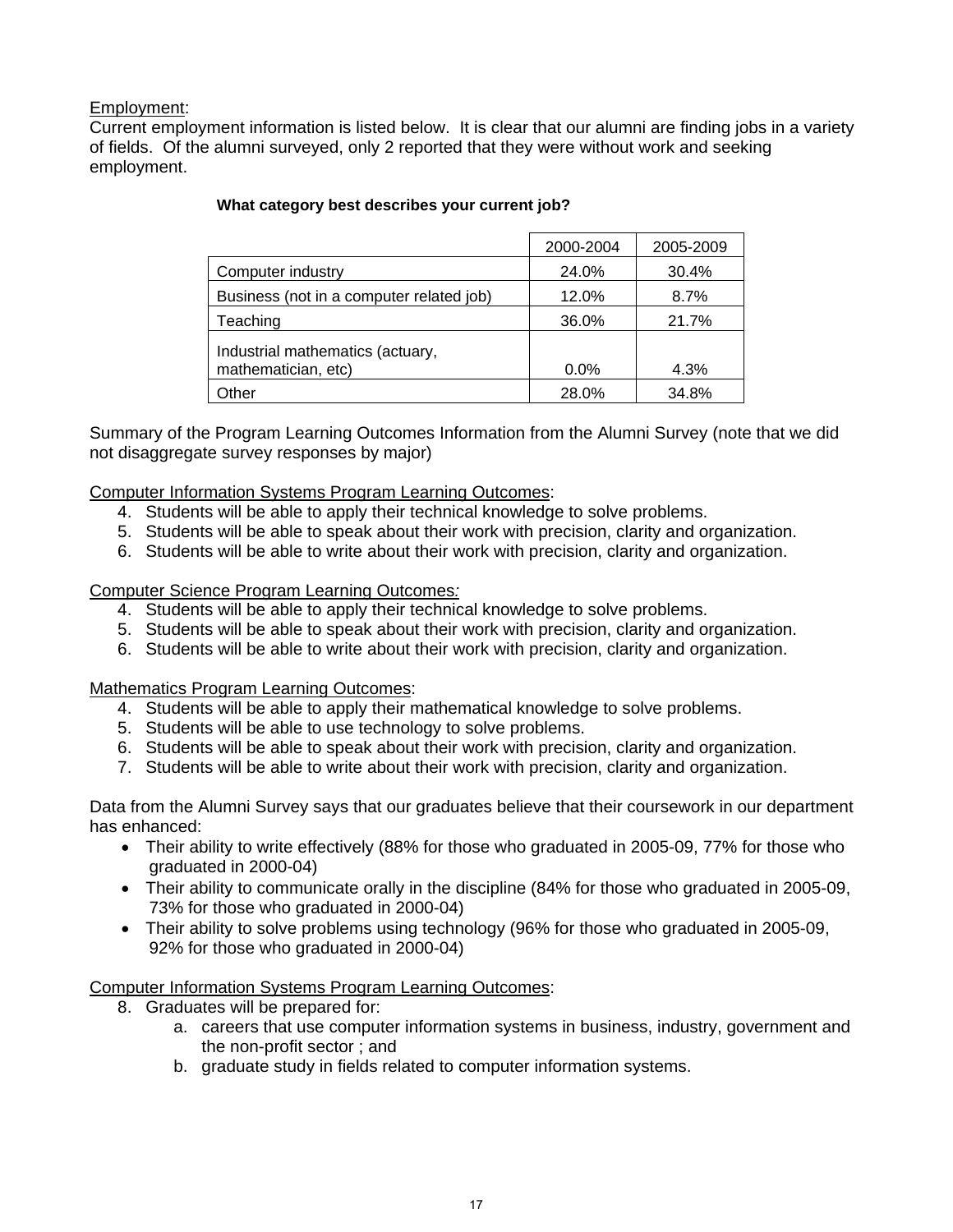#### Computer Science Program Learning Outcomes*:*

- 8. Graduates will be prepared for:
	- a. careers that use computer science in business, industry, government and the non-profit sector ; and
	- b. graduate study in fields related to computer science.

#### Mathematics Program Learning Outcomes:

- 9. Graduates will be prepared for:
	- a. careers that use mathematics in business, industry, government and the non-profit sector;
	- b. graduate study in fields related to mathematics; and
	- c. teaching mathematics and computer science at the secondary level.

Data from the Alumni Survey says that our graduates believe that they are well prepared for careers, teaching and graduate school (see details in the narrative above).

#### **Signature Assignment Assessment for the Majors**

This year we focused on refining out assessment efforts for GE and Liberal Studies classes (see section below). However, we did begin the use of one signature assignment and the associated rubric.

#### MTH242: Proof Writing Assignment

The students were given a signature assignment in proof writing near the end of the course. They were assessed in four areas with 1 being a low score and 4 representing outstanding.

|                             |               | Percent of       |
|-----------------------------|---------------|------------------|
|                             |               | students with an |
|                             |               | average of 2.5   |
|                             | Average Score | or more          |
| <b>Statement of Problem</b> | 4.00          | 100%             |
| Logic                       | 4.00          | 100%             |
| Symbolism                   | 3.43          | 100%             |
| Justification               | 3.00          | 86%              |

The criteria for success of 80% scoring over 2.5 in each area was met.

#### **Assessment for Service Courses**

#### Liberal Studies:

As part of our department's involvement in the preparation of multiple subject (elementary school) teachers, we have been assessing MTH213 and MTH223. Assessment is done via specific questions placed on the final exam. The problems align with Liberal Studies learning outcomes. In the spring of 2011 the department worked on building a standard set of questions to be inserted into the finals for each class. The scale for these problems runs from 0-4 with 4 being the best.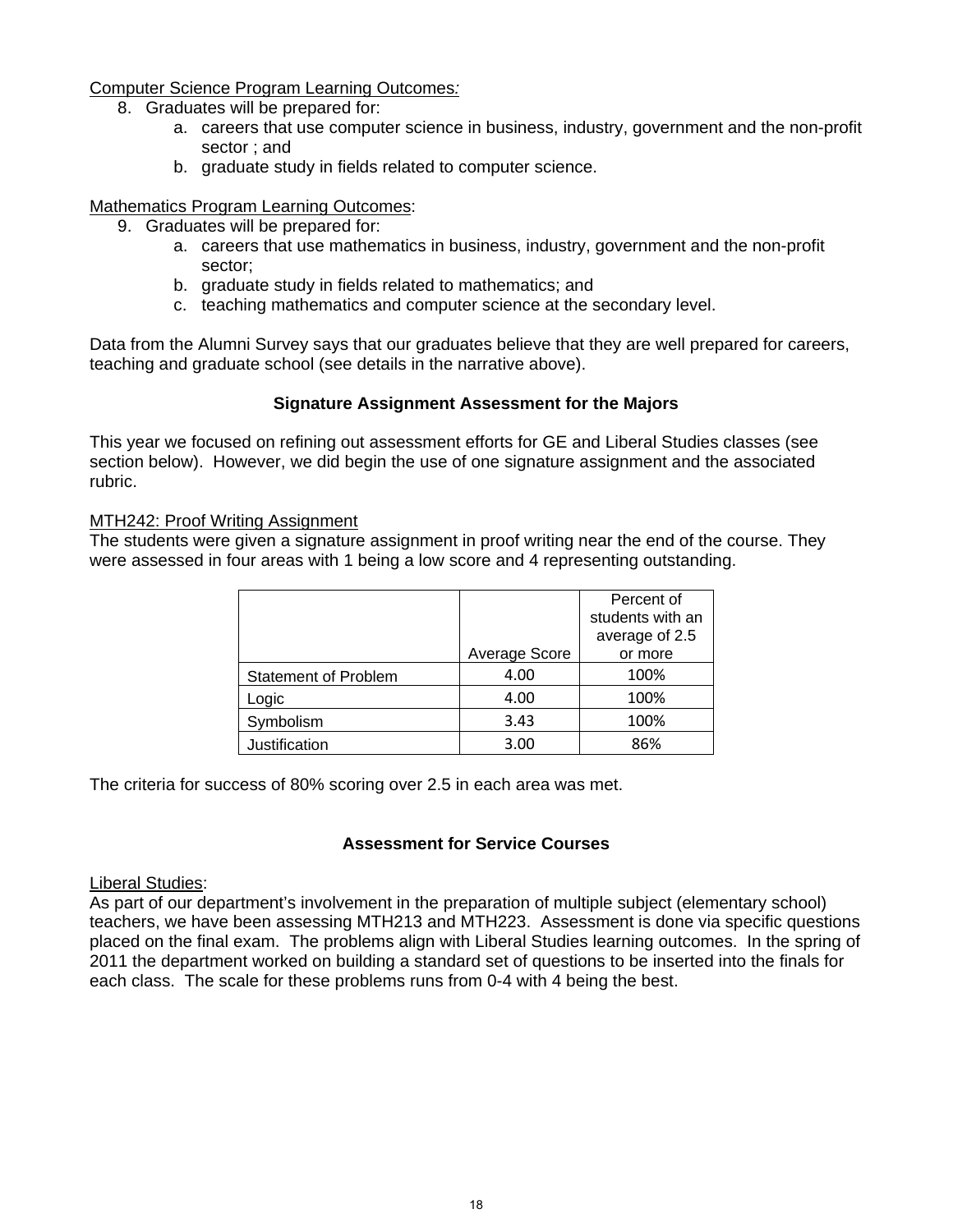#### **MTH213**

|                  |                          | Students will be able to | Students will be able  |  |  |  |  |  |  |  |
|------------------|--------------------------|--------------------------|------------------------|--|--|--|--|--|--|--|
|                  | Students will be able to | demonstrate a facility   | to apply concepts from |  |  |  |  |  |  |  |
|                  | demonstrate a facility   | with operations on the   | number theory to       |  |  |  |  |  |  |  |
|                  | with operations on the   | rational numbers (1b,    | solve problems (1a,    |  |  |  |  |  |  |  |
|                  | integers (1b, 1c).       | $1c$ ).                  | $1b, 1c$ ).            |  |  |  |  |  |  |  |
| <b>Fall 2008</b> | 3.40                     | 2.96                     | 3.16                   |  |  |  |  |  |  |  |
| <b>Fall 2009</b> | 3.96                     | 3.67                     | 3.00                   |  |  |  |  |  |  |  |
| <b>Fall 2010</b> | 3.78                     | 4.00                     | 3.66                   |  |  |  |  |  |  |  |

#### **MTH223**

|             | Students will be able to<br>construct geometric<br>figures using a<br>compass and straight<br>edge (1b, 1c). | Students will be able to<br>select and use the<br>appropriate units for<br>computing length, area<br>and volume (1b, 1c). | Students will be able<br>to distinguish between<br>the appropriate uses<br>of probability and<br>statistics to solve<br>problems (1a, 1b, 1c). |  |  |
|-------------|--------------------------------------------------------------------------------------------------------------|---------------------------------------------------------------------------------------------------------------------------|------------------------------------------------------------------------------------------------------------------------------------------------|--|--|
| Spring 2009 | 4.00                                                                                                         | 3.11                                                                                                                      | 3.78                                                                                                                                           |  |  |
| Spring 2010 | 2.32                                                                                                         | 3.25                                                                                                                      | 3.86                                                                                                                                           |  |  |
| Spring 2011 | 3.29                                                                                                         | 3.03                                                                                                                      | 1.81                                                                                                                                           |  |  |

Based on this longitudinal data, the students appear to be mastering basic concepts. It was clear as we were grading that the students are having trouble mastering basic probability. We need to look at both the curriculum and at the way that the question used in the spring of 2011 was phrased.

#### Calculus for General Education:

The department teaches two calculus general education classes, MTH144 and MTH164. We use the same learning outcomes for all GE classes but the questions used for the calculus classes are different from the questions used for MTH303 Problem Solving (see below). In the spring of 2011, the department worked on creating standardized questions to ask on exams. Before the spring of 2011, a variety of questions were asked on exams. Note that some of the variability of the longitudinal data is due to the lack of a standardized set of questions. The rubric is scored on 0-4 points with 4 being the highest. Reviewing the students' answers to the second problem in the spring of 2011, indicates that we need to make some adjustments to the wording of the problem.

|               |                  | Students will be able to<br>formulate a mathematical<br>model from a verbal<br>description of a problem. | Students will be able it<br>solve non-routine<br>problems using logic and<br>quantitative techniques. | Students will be able to<br>construct solutions to<br>problems using<br>computational<br>techniques. |  |  |
|---------------|------------------|----------------------------------------------------------------------------------------------------------|-------------------------------------------------------------------------------------------------------|------------------------------------------------------------------------------------------------------|--|--|
| <b>MTH144</b> | Spring 2010      | 3.27                                                                                                     | 3.17                                                                                                  | 3.37                                                                                                 |  |  |
| <b>MTH144</b> | Spring 2011      | 2.05                                                                                                     | 1.88                                                                                                  | 3.10                                                                                                 |  |  |
| <b>MTH164</b> | <b>Fall 2009</b> | 2.92                                                                                                     | 2.85                                                                                                  | 1.62                                                                                                 |  |  |
| <b>MTH164</b> | <b>Fall 2010</b> | 2.48                                                                                                     | 2.52                                                                                                  | 1.24                                                                                                 |  |  |

Note that our desire is that on average the students are performing at the satisfactory (2) or higher level. A review of the data indicates that the lower scores may be a function of the wording of some of the questions asked. This will be tracked moving forward with the standardized questions.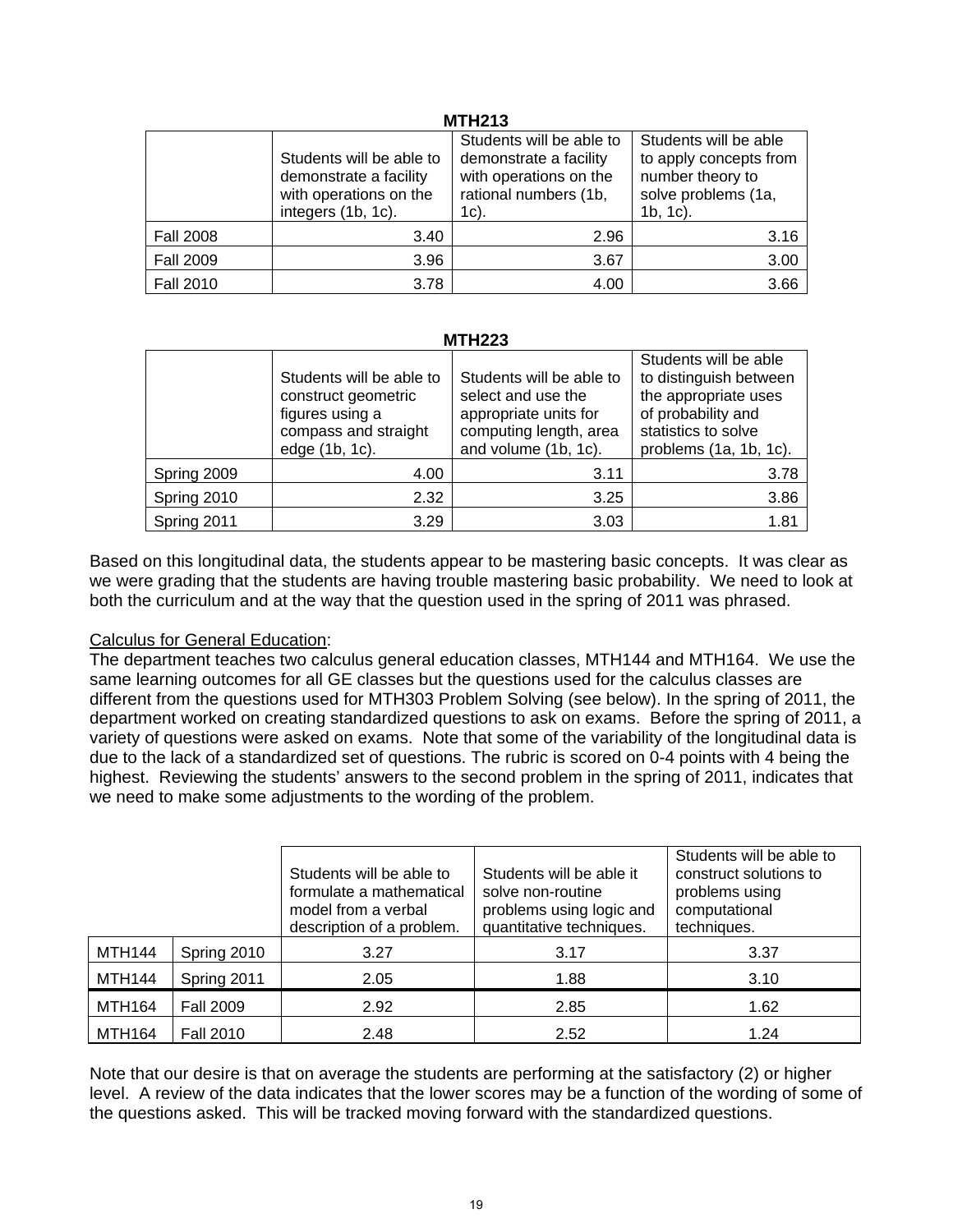## Problem Solving for General Education:

The students in majors that do not require calculus typically take MTH303 Problem Solving to meet their general education requirement. In the spring of 2011 we standardized the questions that would be asked in all problem solving courses for assessment purposes (before that date, the classes were not standardized across sections).

|               |                  | Students will be able to<br>formulate a mathematical<br>model from a verbal<br>description of a problem. | Students will be able it<br>solve non-routine<br>problems using logic and<br>quantitative techniques. | Students will be able to<br>construct solutions to<br>problems using<br>computational<br>techniques. |
|---------------|------------------|----------------------------------------------------------------------------------------------------------|-------------------------------------------------------------------------------------------------------|------------------------------------------------------------------------------------------------------|
| <b>MTH303</b> | <b>Fall 2007</b> | 2.19                                                                                                     | 3.14                                                                                                  | 2.22                                                                                                 |
| <b>MTH303</b> | Spring 2008      | 3.32                                                                                                     | 2.82                                                                                                  | 3.42                                                                                                 |
| <b>MTH303</b> | <b>Fall 2008</b> | 3.63                                                                                                     | 3.30                                                                                                  | 3.50                                                                                                 |
| <b>MTH303</b> | Spring 2009      | 3.37                                                                                                     | 3.07                                                                                                  | 2.93                                                                                                 |
| <b>MTH303</b> | <b>Fall 2009</b> | 2.78                                                                                                     | 2.78                                                                                                  | 3.22                                                                                                 |
| <b>MTH303</b> | Spring 2010      | 3.16                                                                                                     | 3.26                                                                                                  | 3.61                                                                                                 |
| <b>MTH303</b> | <b>Fall 2010</b> | 3.28                                                                                                     | 2.73                                                                                                  | 3.55                                                                                                 |
| <b>MTH303</b> | Spring 2011      | 2.66                                                                                                     | 2.79                                                                                                  | 2.96                                                                                                 |

Note that the students on average are consistently performing in our target range of satisfactory (2) or higher.

In addition to scoring student work in problem solving, we also administer an attitudinal survey about the course. This survey is aligned with some of our course goals. The results for the surveys are given below.

## Survey:

The students were given a five point scale ranging from strongly agree to strongly disagree and asked to respond to the following questions:

- 1. In this class we have been directly involved in problem solving activities.
- 2. This class has contributed to my ability to solve different types of problems.
- 3. This class has expanded my methods of exploration in problem solving.
- 4. This class has contributed to my ability to make educated guesses and check their correctness by analyzing their implications.
- 5. This class has helped me to understand major concepts, methods and applications of critical thinking.
- 6. This class has helped me to see the importance of problem solving in our modern society.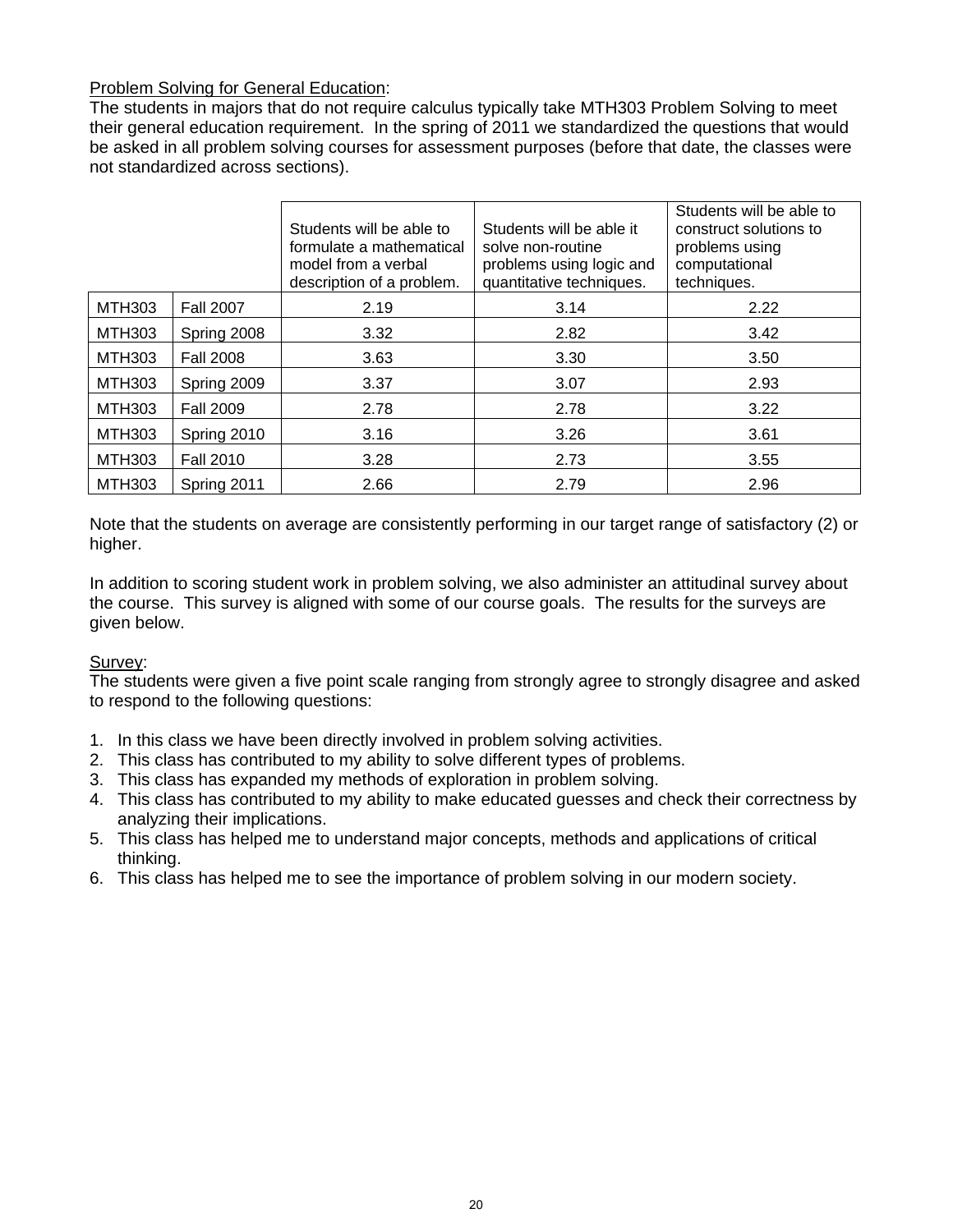

| Fall 2010 Questions                                         | Agree/<br>Strongly<br>Agree | <b>Neutral</b> | Disagree/<br>Strongly<br><b>Disagree</b> |
|-------------------------------------------------------------|-----------------------------|----------------|------------------------------------------|
| Q1: Involved in problem solving activities                  | 91%                         | 5%             | 4%                                       |
| Q2: Contributed to problem solving ability                  | 71%                         | 18%            | 11%                                      |
| Q3: Expanded methods of exploration                         | 76%                         | 13%            | 11%                                      |
| Q4: Ability to make educated guesses and analyze            | 65%                         | 21%            | 13%                                      |
| Q5: Concepts, applications and methods of critical thinking | 67%                         | 23%            | 10%                                      |
| Q6: See importance of problem solving                       | 71%                         | 17%            | 12%                                      |

## **Spring 2011 (179 responses):**

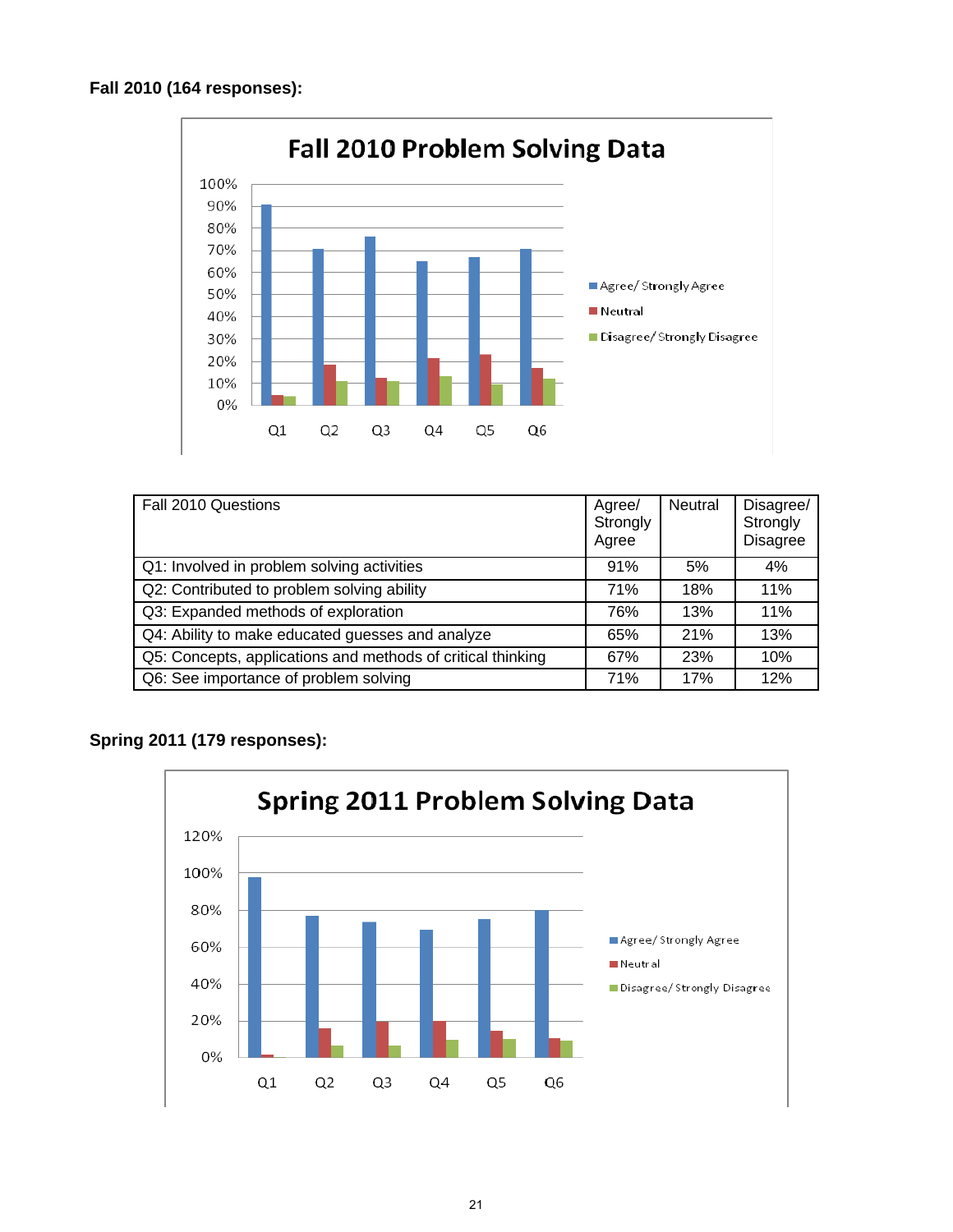| Spring 2011 Questions                                       | Agree/<br>Strongly<br>Agree | Neutral    | Disagree/<br>Strongly<br><b>Disagree</b> |
|-------------------------------------------------------------|-----------------------------|------------|------------------------------------------|
| Q1: Involved in problem solving activities                  | 98%                         | 2%         | 1%                                       |
| Q2: Contributed to problem solving ability                  | 77%                         | 16%        | 7%                                       |
| Q3: Expanded methods of exploration                         | 74%                         | 20%        | 7%                                       |
| Q4: Ability to make educated guesses and analyze            | 70%                         | <b>20%</b> | 10%                                      |
| Q5: Concepts, applications and methods of critical thinking | 75%                         | 15%        | 10%                                      |
| Q6: See importance of problem solving                       | 80%                         | 11%        | 9%                                       |

This data indicates that based on student perceptions, our course objectives are on some level being achieved. This pattern of responses is very consistent across the years (see the most recent five years of longitudinal data below). There have been some slightly lower scores in recent years for questions four and five and we need to watch that trend. We have made curricular changes to emphasize more financial management (savings, loans, retirement plans, credit cards and budgeting) and certainly those topics lead to less "educated guessing" than some of the other material covered in the course.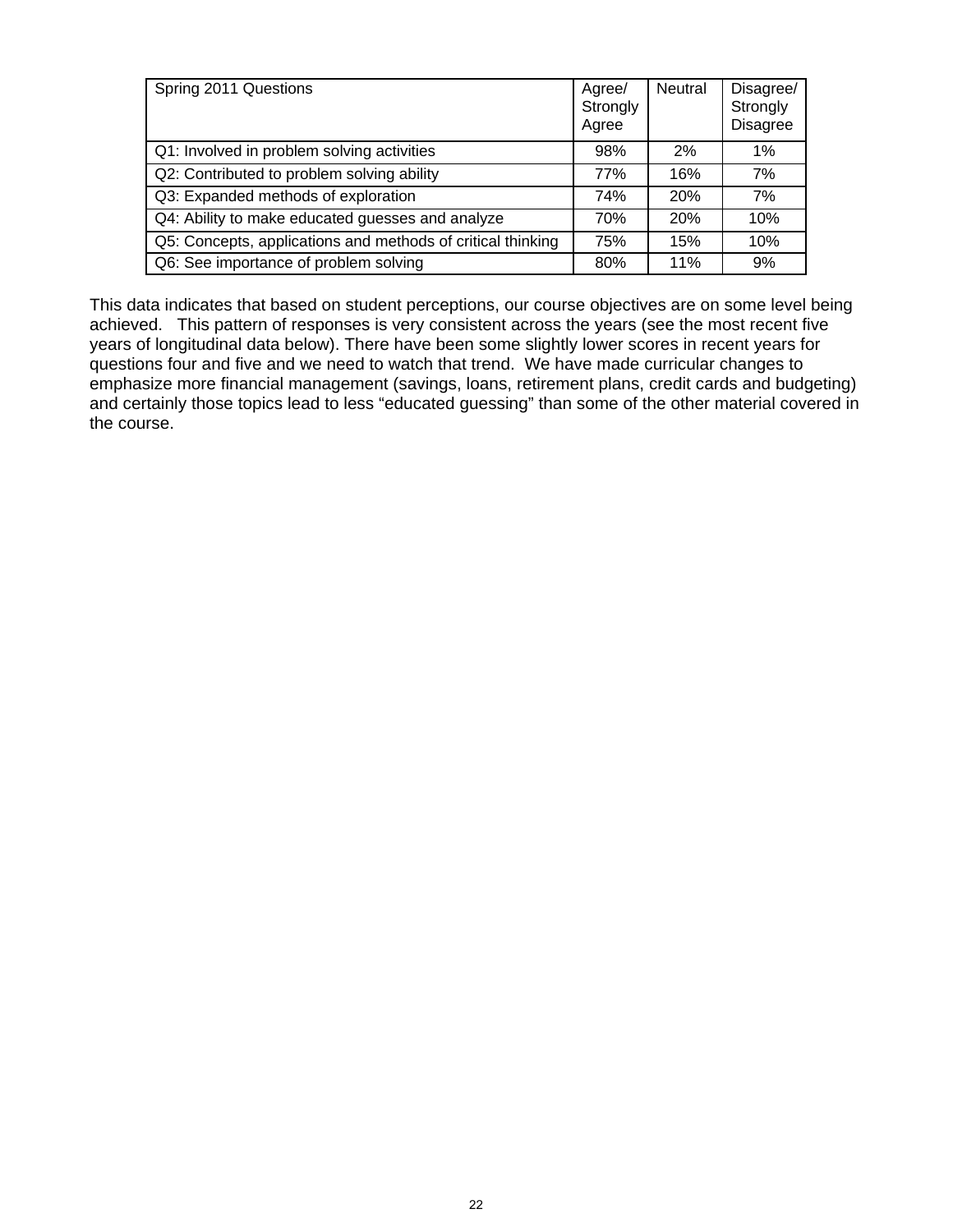## **Most Recent Five Year of Longitudinal Problem Solving Data (Agree and Strongly Agree)**

|                                                                |         | 2006-07   |         | 2007-08   |         | 2008-09   |         | 2009-10   | 2010-11 |           |  |
|----------------------------------------------------------------|---------|-----------|---------|-----------|---------|-----------|---------|-----------|---------|-----------|--|
|                                                                | Fall 06 | Spring 07 | Fall 07 | Spring 08 | Fall 08 | Spring 09 | Fall 09 | Spring 10 | Fall 10 | Spring 11 |  |
| Q1: Involved in problem<br>solving activities                  | 97%     | 98%       | 95%     | 99%       | 95%     | 99%       | 96%     | 97%       | 91%     | 98%       |  |
| Q2: Contributed to problem<br>solving ability                  | 82%     | 82%       | 82%     | 93%       | 86%     | 93%       | 86%     | 82%       | 71%     | 77%       |  |
| Q3: Expanded methods of<br>exploration                         | 82%     | 80%       | 76%     | 89%       | 81%     | 89%       | 82%     | 76%       | 76%     | 74%       |  |
| Q4: Ability to make educated<br>guesses and analyze            | 75%     | 80%       | 75%     | 82%       | 76%     | 82%       | 78%     | 71%       | 65%     | 70%       |  |
| Q5: Concepts, applications and<br>methods of critical thinking | 76%     | 79%       | 81%     | 86%       | 84%     | 86%       | 78%     | 68%       | 67%     | 75%       |  |
| Q6: See importance of problem<br>solving                       | 79%     | 79%       | 85%     | 86%       | 79%     | 86%       | 82%     | 81%       | 71%     | 80%       |  |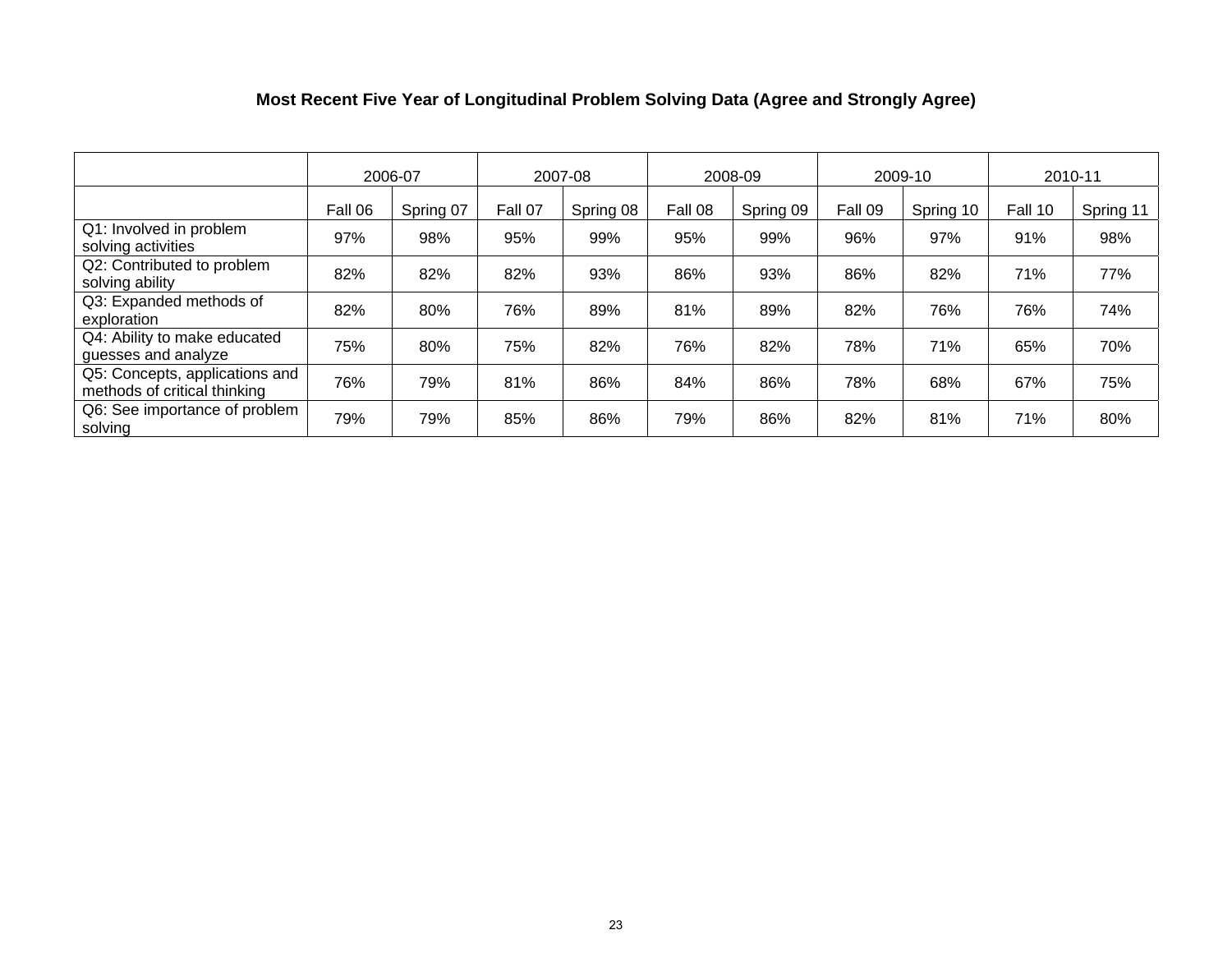#### **LEARNING OUTCOMES ASSESSMENT PLAN DEPARTMENT OF MATHEMATICAL, INFORMATION AND COMPUTER SCIENCES Updated Spring 2011**

#### **COMPUTER INFORMATION SYSTEMS MAJOR**

**Department Learning Outcome (Teach):** *Graduates will have a coherent and broad-based knowledge of the discipline of Computer Information Systems.* 

Means of assessment (annual): Require students to take the ETS Major Field Test in Computer Science as the mid-term exam in ISS481, Senior Seminar in Information Systems.

Criteria of success:  $50\%$  of our students achieve above the  $25<sup>th</sup>$  percentile on the exam.

#### **Program Learning Outcomes (Teach):**

1. Students will be able to write correct and robust software.

Means of Assessment (annual): CSC254 Signature Assignment (assignment and rubric to be developed)

Criteria for Success: *To be determined.* 

2. Students will analyze the interaction between hardware and software.

Means of Assessment (every 2 years): CSC314 Signature Assignment (assignment and rubric to be developed)

Criteria for Success: *To be determined.* 

3. Students will use information management as a tool to support decision making in business environments.

Means of Assessment (every 2 years): ISS414 Signature Assignment (assignment and rubric to be developed)

Criteria for Success: *To be determined.* 

**Department Learning Outcome (Shape):** *Students will develop characteristics necessary to be effective members of the communities where they work and live.* 

#### **Program Learning Outcomes (Shape):**

4. Students will be able to apply their technical knowledge to solve problems.

Means of Assessment (every 2 years): ISS414 Signature Assignment (assignment and rubric to be developed)

Criteria for Success: *To be determined.* 

5. Students will be able to speak about their work with precision, clarity and organization.

Means of Assessment (annual): Each student will be required to give a 20-minute oral presentation on a topic in their field as a part of their participation in the Senior Seminar. The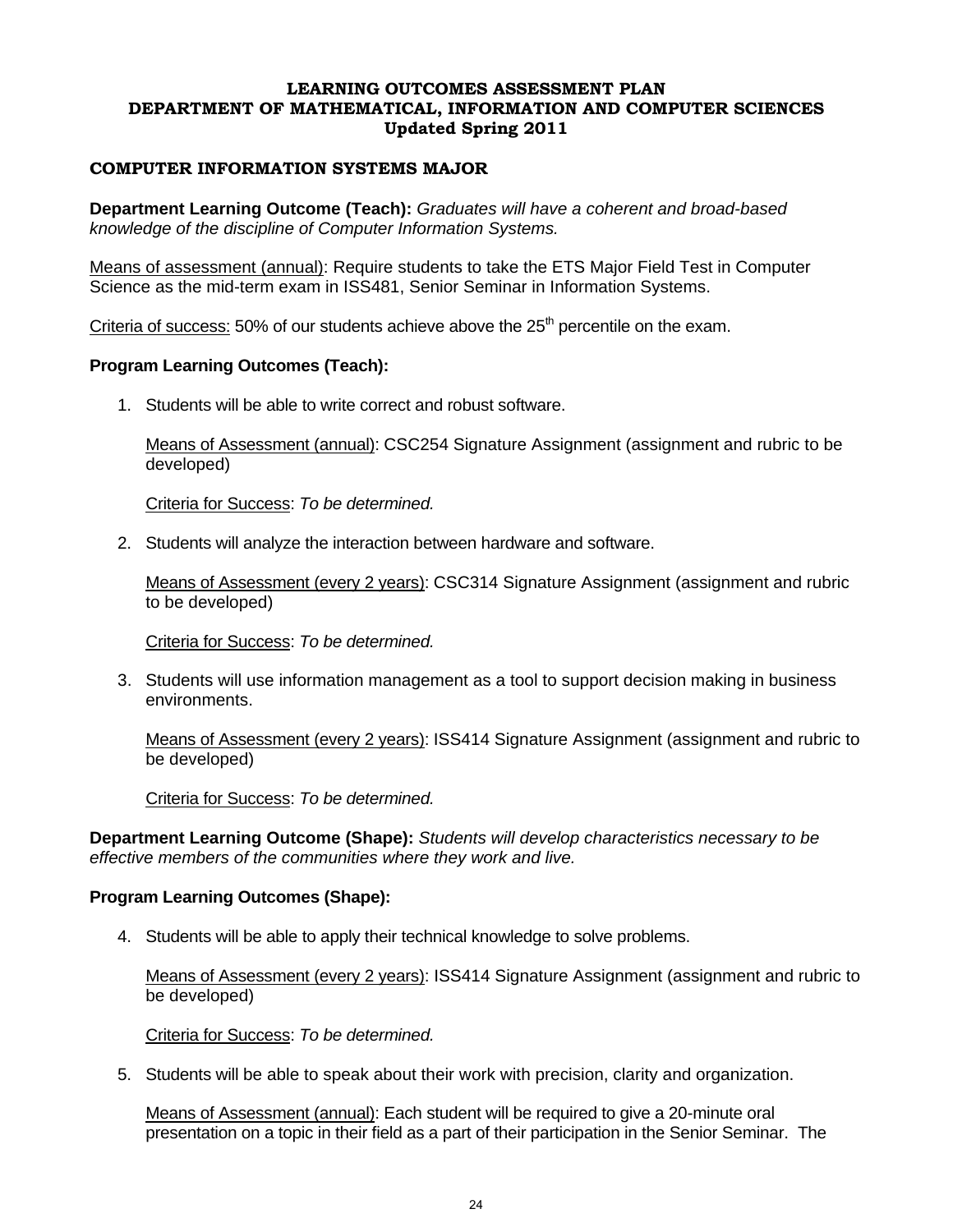audience for this talk will include department faculty, fellow students and possibly some alumni. The students will be given the evaluation criteria in advance of their presentation and will be rated by the faculty using a rubric with a scale of 4 (outstanding) to 1 (unsatisfactory) in the following areas:

- Command of background material
- Organization
- Oral presentation skills (added as part of the new rubric in the spring of 2010)
- Use of presentation tools
- Ability to field questions from the audience

Criteria of Success: 80% of the students should have an average score of at least 2.5 in each of the major areas.

6. Students will be able to write about their work with precision, clarity and organization.

Means of Assessment (annual): Each student will be required to write a paper on a topic in their field as a part of their participation in the Senior Seminar. The audience for this talk will include department faculty, fellow students and possibly some alumni. The students will be given the evaluation criteria in advance of their presentation and will be rated by the faculty using a rubric with a scale of 4 (outstanding) to 1 (unsatisfactory) in the following areas:

- Bibliography and other supporting documentation
- **•** Organization
- Grammar and spelling
- Depth of information
- Clarity of writing

Criteria of Success: 80% of the students should have an average score of at least 2.5 in each of the major areas.

7. Students will collaborate effectively in teams.

Means of Assessment (annual): CSC324 Signature Assignment (assignment and rubric to be developed).

Criteria for Success: *To be determined.* 

**Department Learning Outcome (Send):** *We believe that work is an act of service. Graduates will be prepared to serve a complex world through their technical and professional abilities.* 

#### **Program Learning Outcomes (Send)**:

8. Computer Information Systems graduates will be adequately prepared for entry into graduate school or jobs in the computing profession.

Means of assessment (annual): Require students to take the ETS Major Field Test in Computer Science as the mid-term exam for the capstone course, Computer Science 481, Senior Seminar in Computer Science.

Criteria of success:  $50\%$  of our students achieve above the  $50<sup>th</sup>$  percentile on the exam.

Means of assessment (every 5 years): Alumni will be surveyed every five years. They will be asked at least the following questions: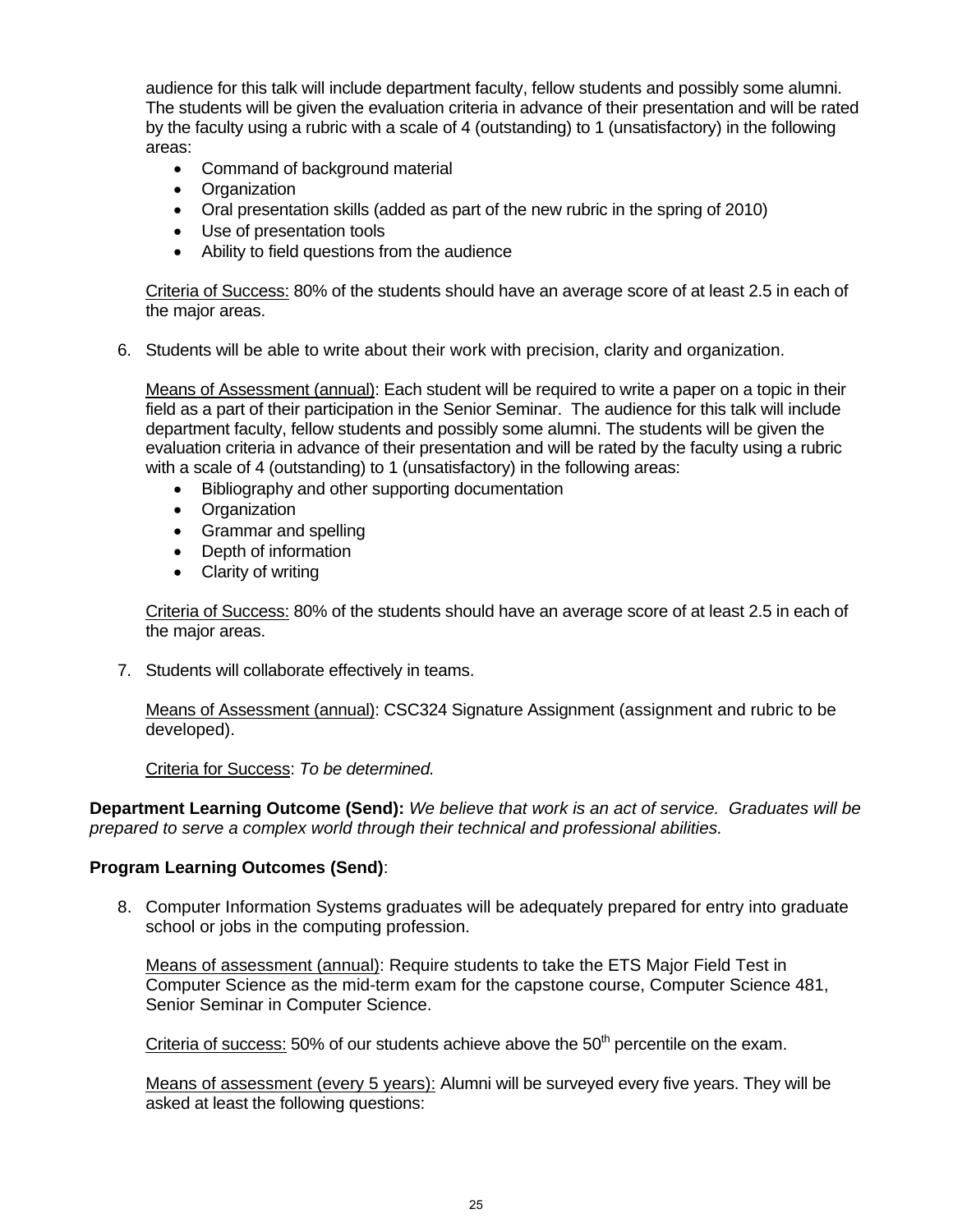- If you have a job in Computer Science: On a scale of 1 to 5, 1 being outstanding and 5 being poor, how well do you think that the undergraduate Computer Science curriculum at PLNU prepared you for your work in the field?
- If you are going to graduate school or went to graduate school: On a scale of 1 to 5, 1 being outstanding and 5 being poor, how well do you think that the undergraduate Computer Science curriculum at PLNU prepared you for graduate school?

Criteria of success**:** An average response of 2 for each question.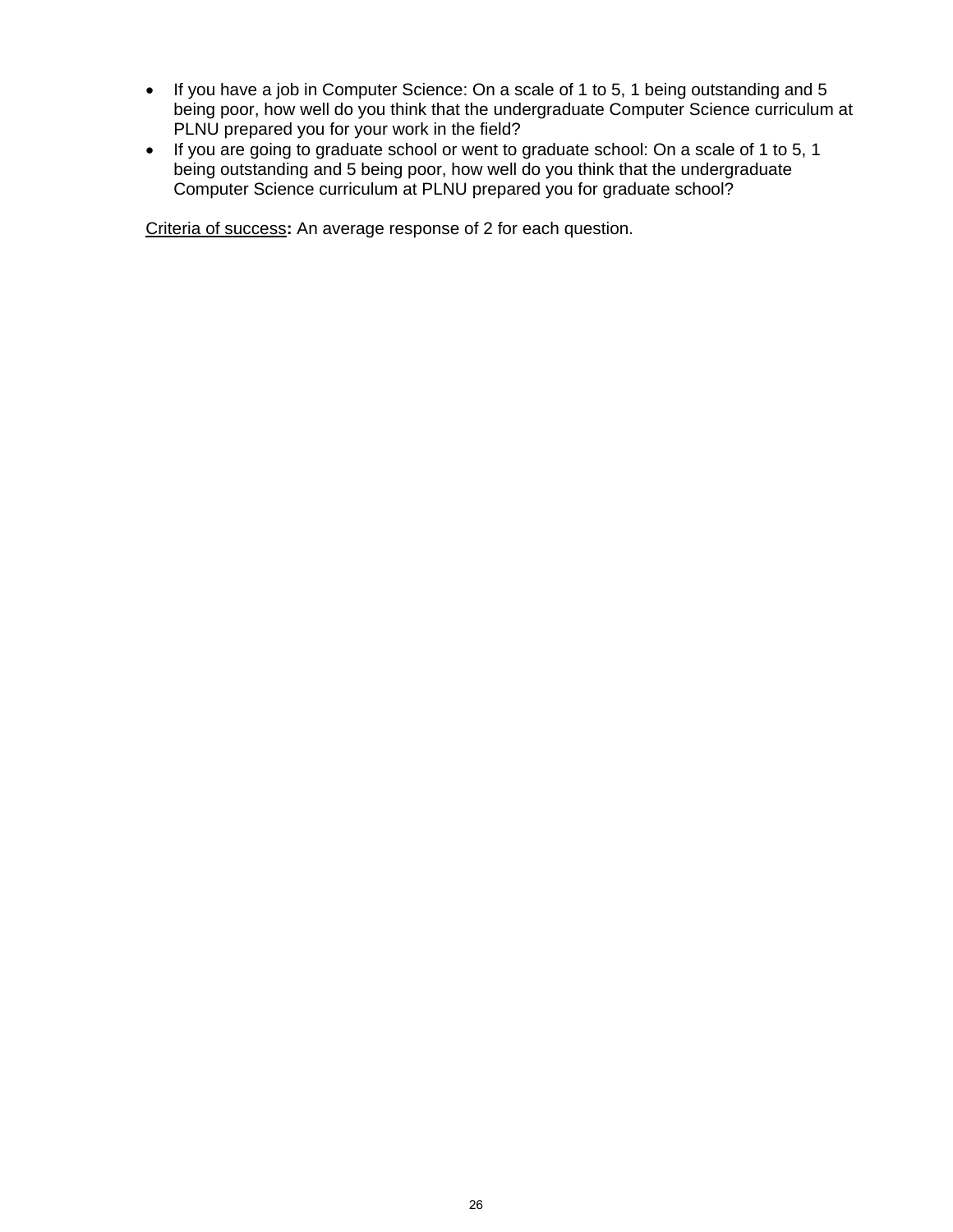#### **COMPUTER SCIENCE MAJOR**

**Department Learning Outcome (Teach):** *Graduates will have a coherent and broad-based knowledge of the discipline of computing.* 

Means of assessment (annual): Require students to take the ETS Major Field Test in Computer Science as the mid-term exam for the capstone course, Computer Science 481, Senior Seminar in Computer Science.

Criteria of success:  $50\%$  of our students achieve above the  $50<sup>th</sup>$  percentile on the exam.

#### **Program Learning Outcomes (Teach):**

1. Students will be able to write correct and robust software.

Means of Assessment (annual): CSC254 Signature Assignment (assignment and rubric to be developed)

Criteria for Success: *To be determined.* 

2. Students will use the theory of algorithms and computation to solve problems.

Means of Assessment (annual): ETS Major Field Test in Computer Science: Structures and Algorithms subscore

Criteria for Success: *To be determined.* 

3. Students will analyze the interaction between hardware and software.

Means of Assessment (annual): ETS Major Field Test in Computer Science: Computer Organization, Architecture and Operating Systems subscore and CSC314 Signature Assignment (assignment and rubric to be developed).

Criteria for Success: *To be determined.* 

**Department Learning Outcome (Shape):** *Students will develop characteristics necessary to be effective members of the communities where they work and live.* 

#### **Program Learning Outcomes (Shape):**

4. Students will be able to apply their technical knowledge to solve problems.

Means of Assessment (every 2 years): CSC493 Signature Assignment (assignment and rubric to be developed)

Criteria for Success: *To be determined.* 

5. Students will be able to speak about their work with precision, clarity and organization.

Means of Assessment (annual): Each student will be required to give a 20-minute oral presentation on a topic in their field as a part of their participation in the Senior Seminar. The audience for this talk will include department faculty, fellow students and possibly some alumni. The students will be given the evaluation criteria in advance of their presentation and will be rated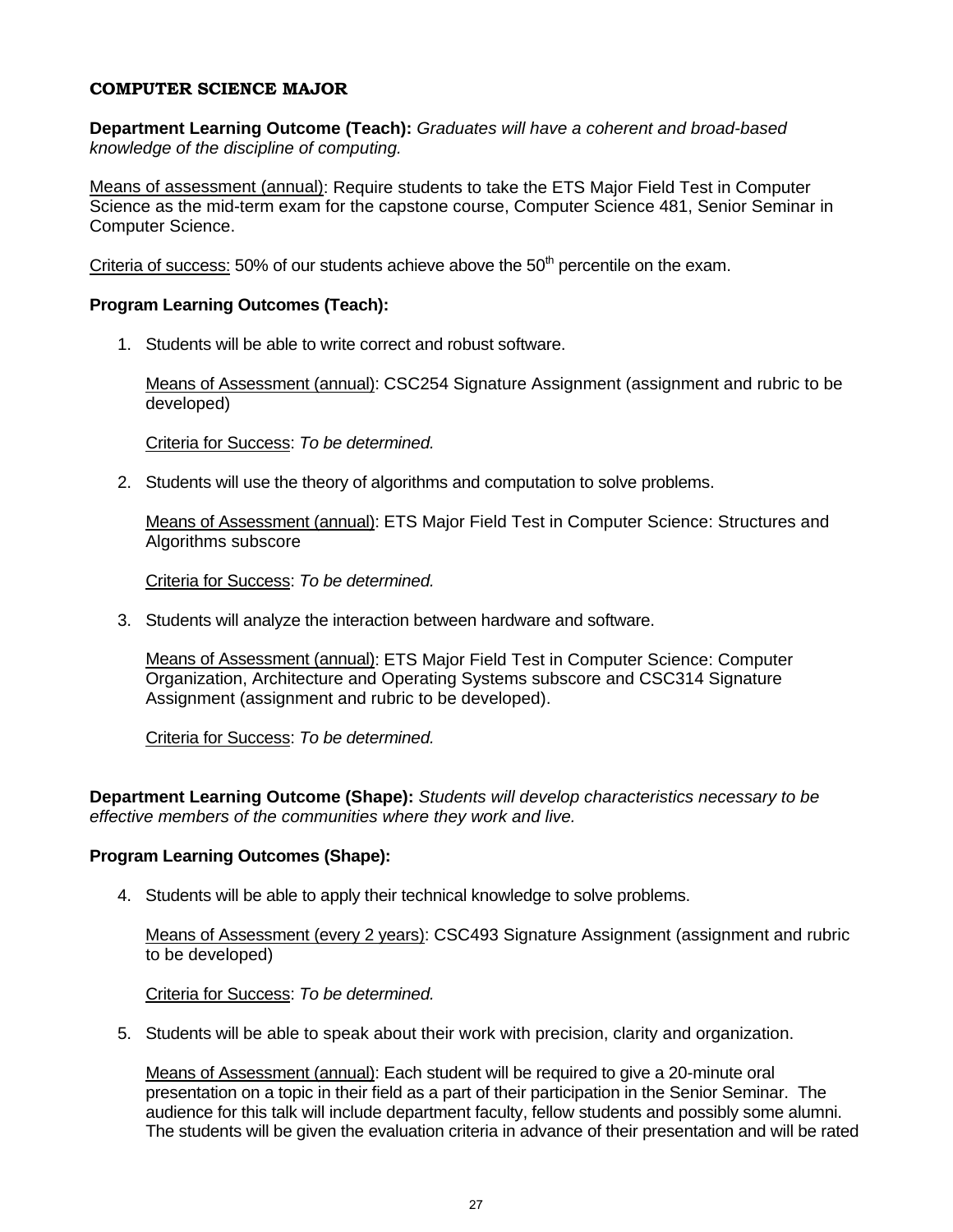by the faculty using a rubric with a scale of 4 (outstanding) to 1 (unsatisfactory) in the following areas:

- Command of background material
- Organization
- Oral presentation skills (added as part of the new rubric in the spring of 2010)
- Use of presentation tools
- Ability to field questions from the audience

Criteria of Success: 80% of the students should have an average score of at least 2.5 in each of the major areas.

6. Students will be able to write about their work with precision, clarity and organization.

Means of Assessment (annual): Each student will be required to write a paper on a topic in their field as a part of their participation in the Senior Seminar. The audience for this talk will include department faculty, fellow students and possibly some alumni. The students will be given the evaluation criteria in advance of their presentation and will be rated by the faculty using a rubric with a scale of 4 (outstanding) to 1 (unsatisfactory) in the following areas:

- Bibliography and other supporting documentation
- Organization
- Grammar and spelling
- Depth of information
- Clarity of writing

Criteria of Success: 80% of the students should have an average score of at least 2.5 in each of the major areas.

7. Students will collaborate effectively in teams.

Means of Assessment (annual): CSC324 Signature Assignment (assignment and rubric to be developed).

Criteria for Success: *To be determined.* 

**Department Learning Outcome (Send):** *We believe that work is an act of service. Graduates will be prepared to serve a complex world through their technical and professional abilities.* 

#### **Program Learning Outcomes (Send)**:

8. Computer Science graduates will be adequately prepared for entry into graduate school or jobs in the computing profession.

Means of assessment (annual): Require students to take the ETS Major Field Test in Computer Science as the mid-term exam for the capstone course, Computer Science 481, Senior Seminar in Computer Science.

Criteria of success:  $50\%$  of our students achieve above the  $50<sup>th</sup>$  percentile on the exam.

Means of assessment (every 5 years): Alumni will be surveyed every five years. They will be asked at least the following questions:

• If you have a job in Computer Science or Computer Information Systems: On a scale of 1 to 5, 1 being outstanding and 5 being poor, how well do you think that the undergraduate Computer Information Systems curriculum at PLNU prepared you for your work in the field?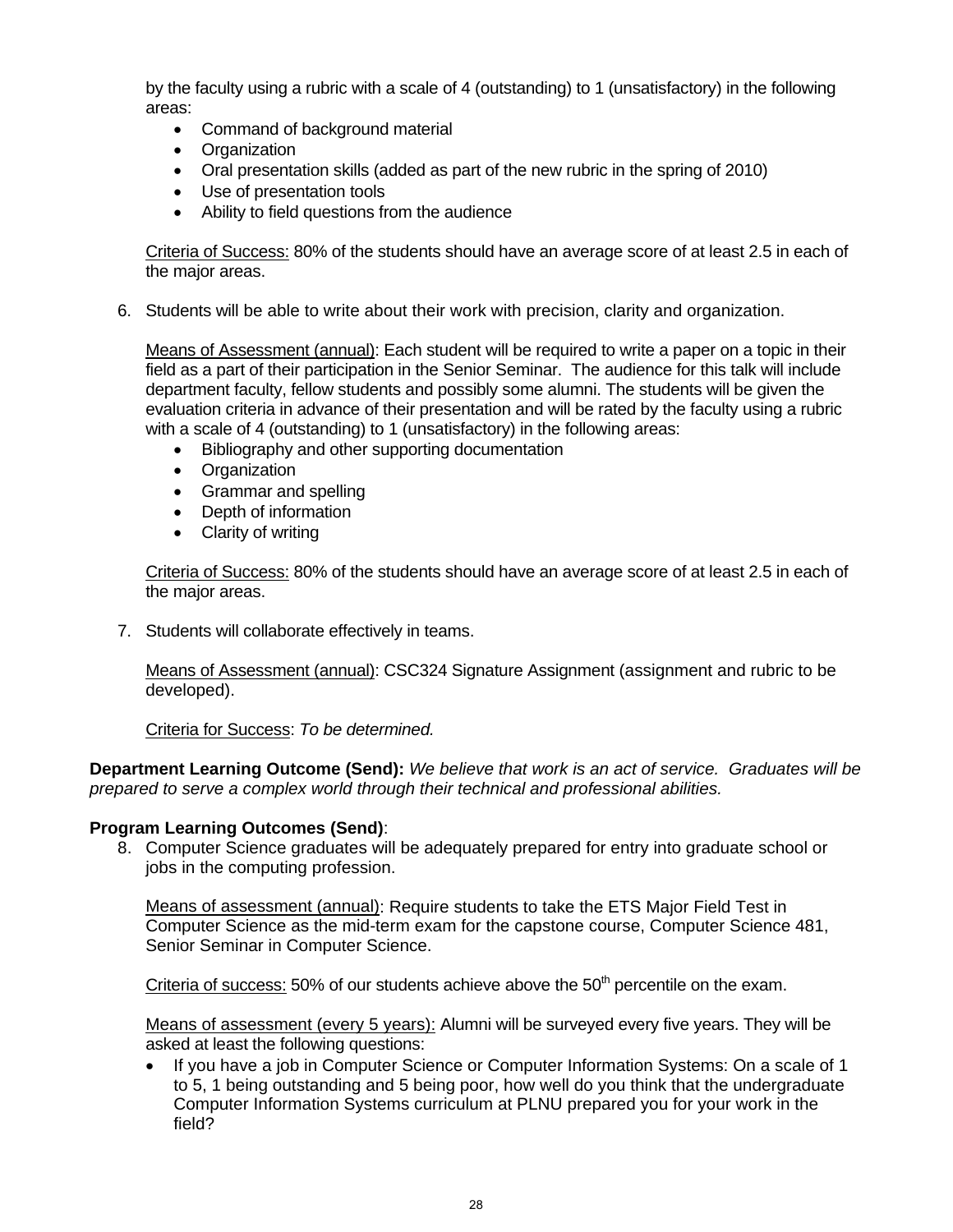• If you are going to graduate school or went to graduate school: On a scale of 1 to 5, 1 being outstanding and 5 being poor, how well do you think that the undergraduate Computer Information Systems curriculum at PLNU prepared you for graduate school?

Criteria of success**:** An average response of 2 for each question.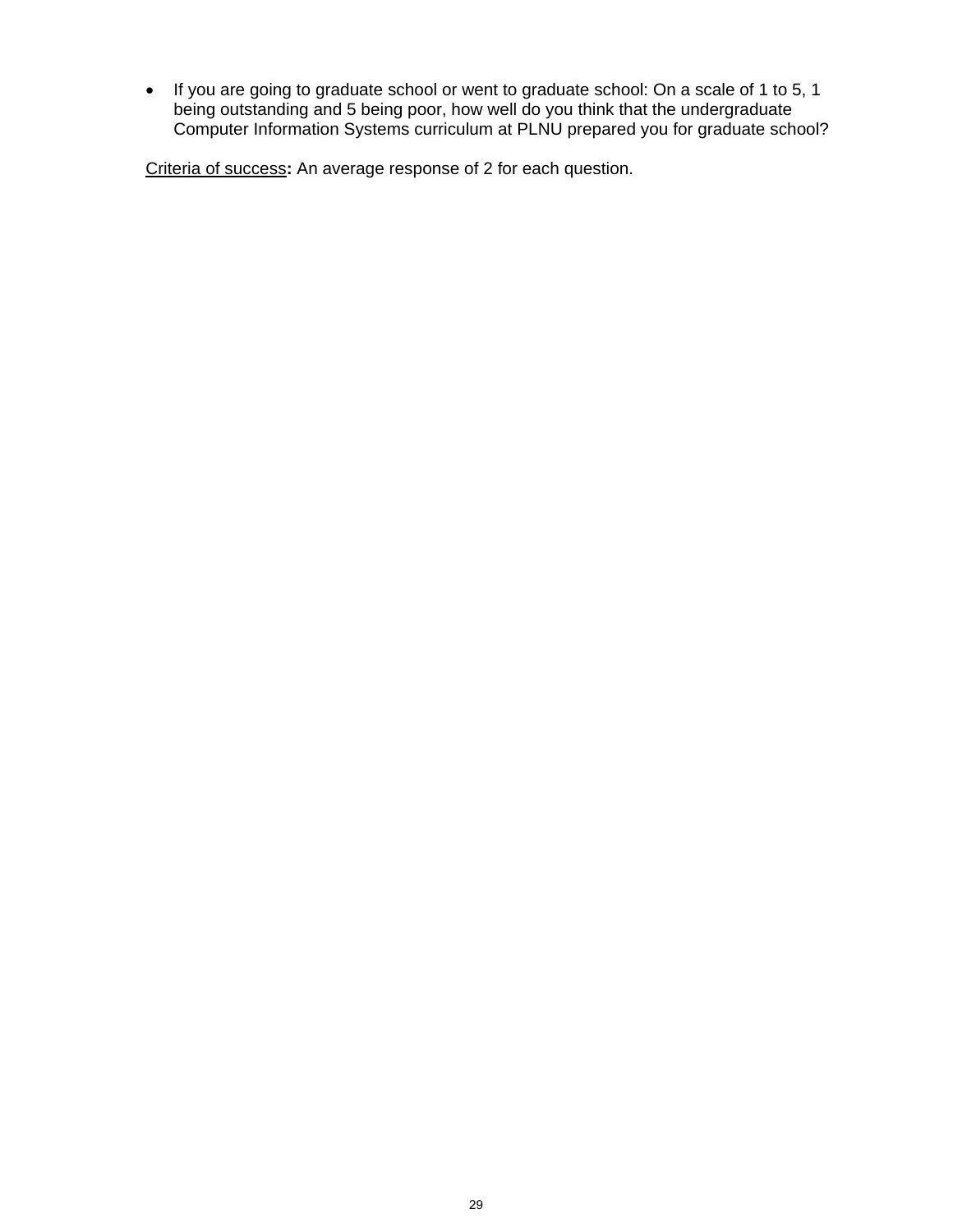#### **MATHEMATICS MAJOR**

**Department Learning Outcome (Teach):** *Graduates will have a coherent and broad-based knowledge of the discipline of mathematics.* 

Means of assessment (annual): Require students to take the ETS Major Field Test in Mathematics as the mid-term exam for the capstone course, Mathematics 481, Senior Seminar in Mathematics.

Criteria of success:  $50\%$  of our students achieve above the  $50<sup>th</sup>$  percentile on the exam.

#### **Program Learning Outcomes (Teach):**

1. Students will be able to demonstrate facility with analytical concepts.

Means of Assessment (annual): ETS Major Field Test in Mathematics: Calculus subscore

Criteria for Success: *To be determined.* 

2. Students will be able to write proofs.

Means of Assessment (annual): MTH242 Signature Assignment

Criteria for Success: 80% of the students to score a 2.5 or higher (on a scale of 1-4) in each of the four areas:

- Statement of the problem
- Logic
- Symbolism
- **•** Justification
- 3. Students will be able to demonstrate facility with algebraic structures.

Means of Assessment (annual): ETS Major Field Test in Mathematics: Algebra subscore

Criteria for Success: *To be determined.* 

**Department Learning Outcome (Shape):** *Students will develop characteristics necessary to be effective members of the communities where they work and live.* 

#### **Program Learning Outcomes (Shape):**

4. Students will be able to apply their mathematical knowledge to solve problems.

Means of Assessment (annual): ETS Major Field Test in Mathematics: Applied subscore

Criteria for Success: *To be determined.* 

5. Students will be comfortable using technology to solve problems.

Means of Assessment (annual): MTH382 Signature Assignment (assignment and rubric to be developed)

Criteria for Success: *To be determined.*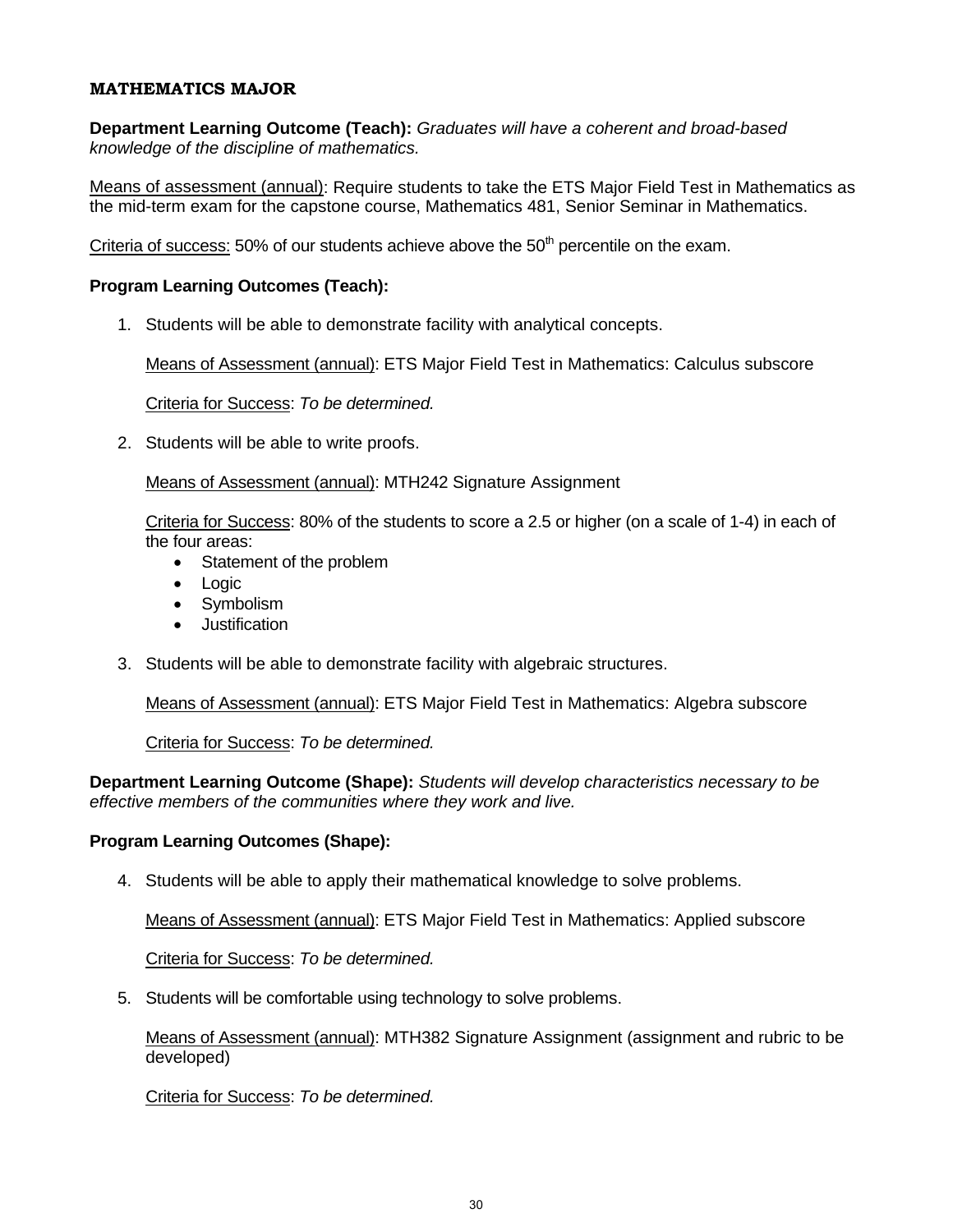6. Students will be able to speak about their work with precision, clarity and organization.

Means of Assessment (annual): Each student will be required to give a 20-minute oral presentation on a topic in their field as a part of their participation in the Senior Seminar. The audience for this talk will include department faculty, fellow students and possibly some alumni. The students will be given the evaluation criteria in advance of their presentation and will be rated by the faculty using a rubric with a scale of 4 (outstanding) to 1 (unsatisfactory) in the following areas:

- Command of background material
- Organization
- Oral presentation skills (added as part of the new rubric in the spring of 2010)
- Use of presentation tools
- Ability to field questions fro m the audience

Criteria of Success: 80% of the students should have an average score of at least 2.5 in each of the major areas.

7. Students will be able to write about their work with precision, clarity and organization.

Means of Assessment (annual): Each student will be required to write a paper on a topic in their field as a part of their participation in the Senior Seminar. The audience for this talk will include department faculty, fellow students and possibly some alumni. The students will be given the evaluation criteria in advance of their presentation and will be rated by the faculty using a rubric with a scale of 4 (outstanding) to 1 (unsatisfactory) in the following areas:

- Bibliography and other supporting documentation
- Organization
- Grammar and spelling
- Depth of information
- Clarity of writing

Criteria of Success: 80% of the students should have an average score of at least 2.5 in each of the major areas.

8. Students will collaborate effectively in teams.

Means of Assessment (annual): MTH352 Signature Assignment (assignment and rubric to be developed).

Criteria for Success: *To be determined.* 

**Department Learning Outcome (Send):** *We believe that work is an act of service. Graduates will be prepared to serve a complex world through their technical and professional abilities.* 

#### **Program Learning Outcome (Send):**

9. Mathematics graduates will be adequately prepared for graduate study, teaching and careers using Mathematics.

Means of assessment (annual): Require students to take the ETS Major Field Test in Mathematics as the mid-term exam for the capstone course, Mathematics 481, Senior Seminar in Mathematics.

Criteria of success:  $50\%$  of our students achieve above the  $50<sup>th</sup>$  percentile on the exam.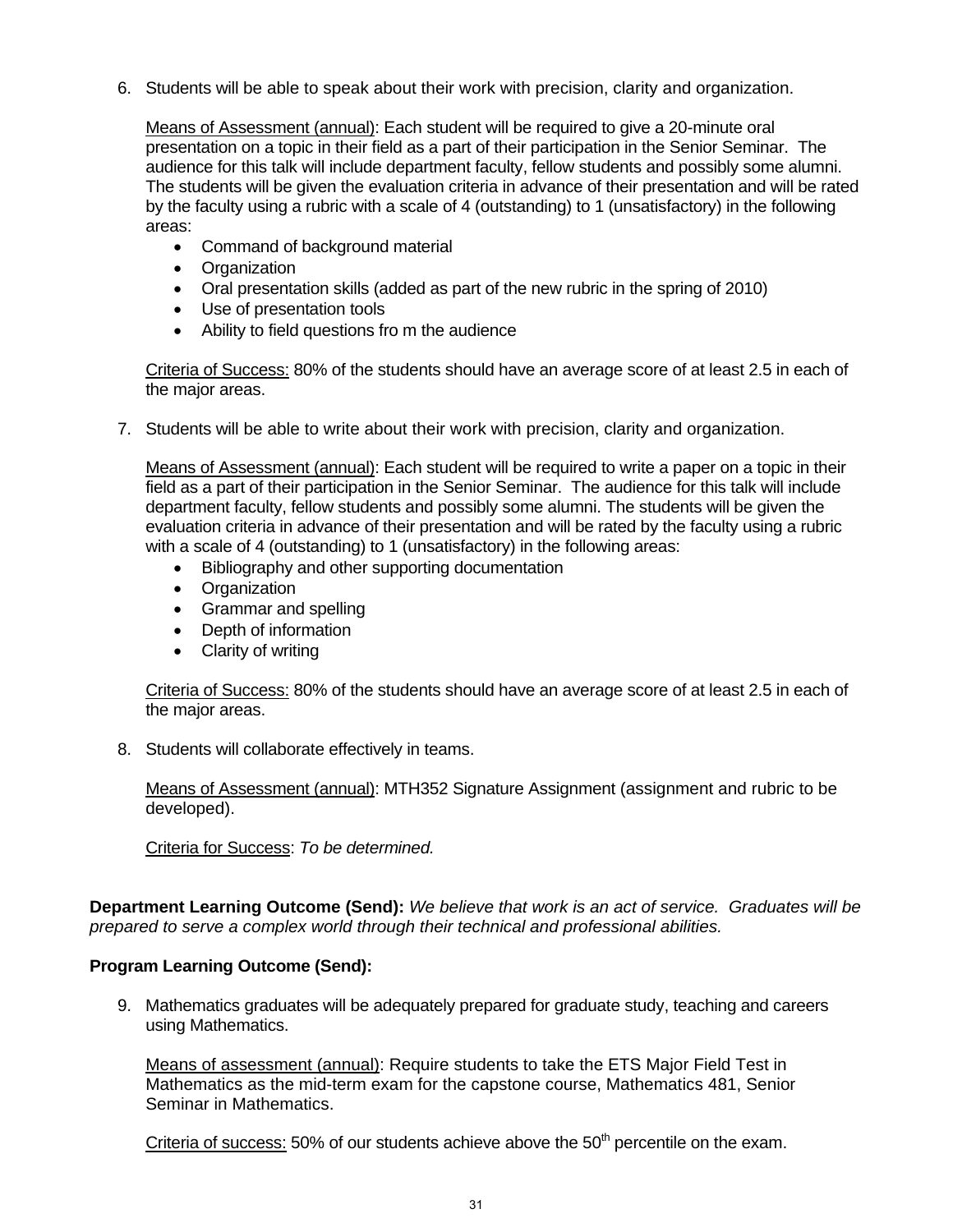Means of assessment (annual): Fieldwork evaluations of prospective teachers in EDU304. The students are rated in several areas of competence using a three point rubric (weak =1, acceptable  $=2$  and strong  $=3$ ). From these scores an overall rating is computed by taking the mean.

Criteria of success**:** 50% of the students will have an average score of 2.5 or higher.

Means of assessment (every 5 years): Alumni will be surveyed every five years. They will be asked at least the following questions:

- 1. If you have a job in industry: On a scale of 1 to 5, 1 being outstanding and 5 being poor, how well do you think that the undergraduate Mathematics curriculum at PLNU prepared you for your work in the field?
- 2. If you are going to graduate school or went to graduate school: On a scale of 1 to 5, 1 being outstanding and 5 being poor, how well do you think that the undergraduate Mathematics curriculum at PLNU prepared you for graduate school?
- 3. If you are in a teaching credential program or working as a teacher: On a scale of 1 to 5, 1 being outstanding and 5 being poor, how well do you think that the undergraduate Mathematics curriculum at PLNU prepared you for teaching?

Criteria of success**:** An average response of 2 for each question.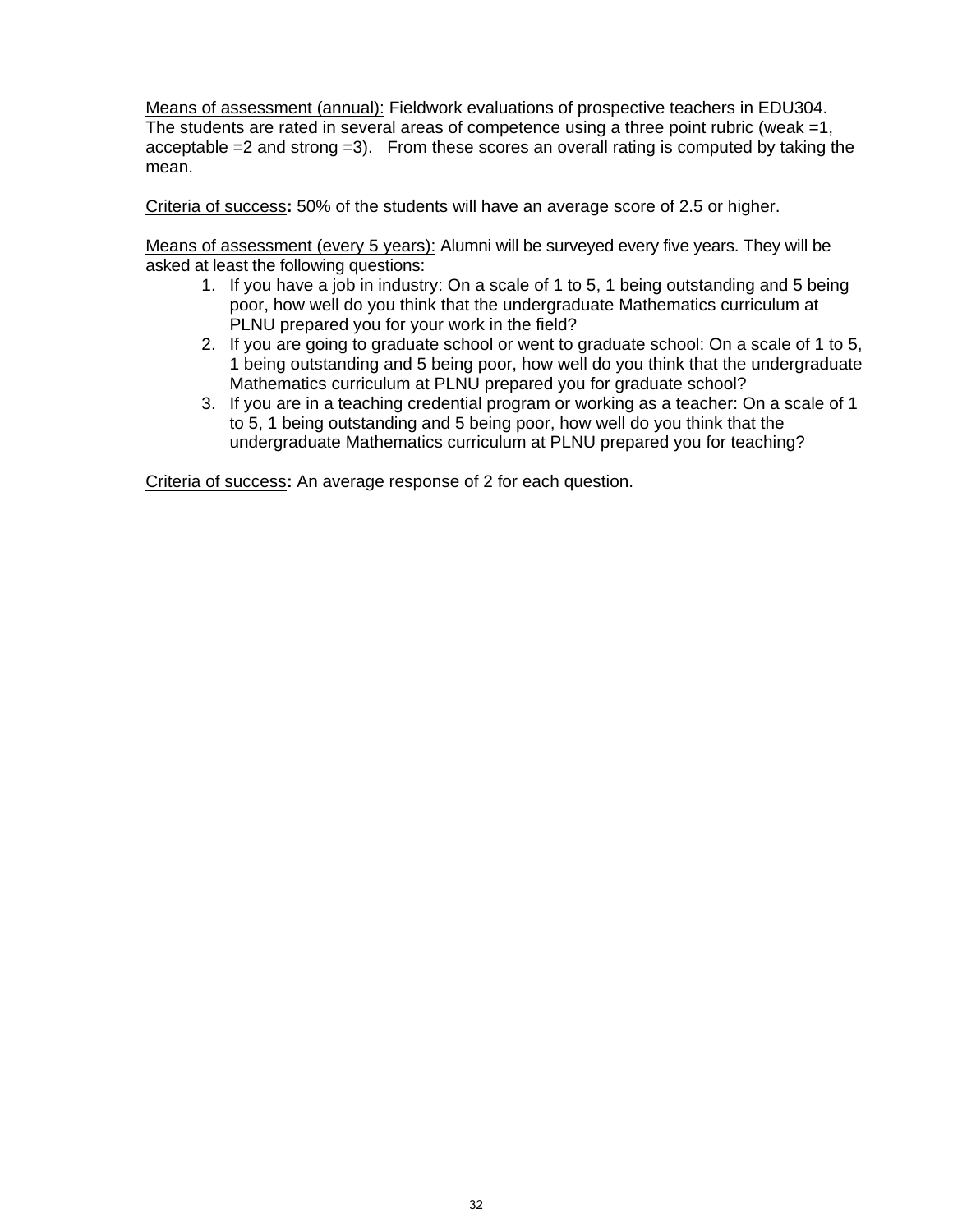## **Senior Seminar Oral Presentation Rubric (4/16/11)**

| <b>Criteria</b>                      |        | Outstanding                                                                                                            |        | <b>High Satisfactory</b>                                                          |                             | <b>Low Satisfactory</b>                                                                         | <b>Unsatisfactory</b>    |                                                                                        |
|--------------------------------------|--------|------------------------------------------------------------------------------------------------------------------------|--------|-----------------------------------------------------------------------------------|-----------------------------|-------------------------------------------------------------------------------------------------|--------------------------|----------------------------------------------------------------------------------------|
|                                      |        | Clearly knows material and<br>key facts by memory                                                                      | $\Box$ | Clearly knows key facts with a<br>few memory slips                                | L                           | Reads some information;<br>knows some facts from memory                                         | $\Box$                   | Reads sentences from slides                                                            |
|                                      | $\Box$ | Expands on PPT slides                                                                                                  | $\Box$ | Some expansion on PPT slides                                                      | $\Box$                      | No expansion of PPT slide<br>content                                                            | $\Box$                   | Dependent on notes                                                                     |
| Command of<br>background<br>material | $\Box$ | Content appropriate for<br>audience                                                                                    | $\Box$ | Partial audience adaptation of<br>content                                         | L                           | Little audience adaptation of<br>content                                                        | $\Box$                   | Lacks audience adaptation of<br>content                                                |
|                                      | $\Box$ | Clear and concise outline                                                                                              | $\Box$ | Clear outline                                                                     | L                           | Some sense of outline                                                                           | $\Box$                   | No clear outline                                                                       |
| Organization                         | $\Box$ | Relevant graphics and key text<br>items on slides                                                                      | $\Box$ | Too much information on slides<br>(not concise)                                   | $\Box$                      | Too much detailed information<br>on slides                                                      | $\Box$                   | Slides are in paragraphed; too<br>much detailed information on<br>one slide            |
|                                      |        | Presentation length is +/- 30<br>seconds of time limit                                                                 | $\Box$ | +/- 1 minute of time limit                                                        | Ш                           | $+/- 1:30$ of time limit                                                                        | $\Box$                   | +/- 2 minutes of time limit                                                            |
|                                      |        | Clearly has practiced several<br>times; smooth transitions                                                             | $\Box$ | Has practiced but transitions<br>are not smooth                                   | $\Box$                      | Has practiced presentation but<br>cannot verbally make<br>transitions between slides            | $\Box$                   | Clearly did not practice<br>presentation; Does not<br>anticipate content of next slide |
|                                      | $\Box$ | Engages audience in content<br>more than two times<br>(questions, examples, etc)                                       | $\Box$ | Engages audience twice in<br>content (questions, examples,<br>$etc.$ )            | $\mathcal{L}_{\mathcal{A}}$ | Engages audience once with<br>content (questions, examples,<br>$etc.$ )                         | $\Box$                   | No audience involvement<br>(questions, examples, etc.)                                 |
|                                      |        | Free of disfluencies (ah, uhm,<br>like, basically)                                                                     | $\Box$ | A few disfluencies (ah, umh, er,<br>like, basically)                              |                             | Many disfluencies (ah, umh, er,<br>like, basically)                                             | $\Box$                   | Disfluencies (ah, umh, er, like<br>basically) detract from<br>presentation             |
| Oral Presentation skills             |        | Is clearly heard in the room<br>and makes an uses inflection<br>for emphasis                                           | $\Box$ | Can be understood most of the<br>time and uses some inflection                    | $\Box$                      | Can sometimes be understood<br>and uses little inflection                                       | $\Box$                   | Can not be heard and/or<br>speaks in a monotone                                        |
|                                      |        | Engaged audience through<br>eye contact                                                                                |        | Some engagement of audience<br>through eye contact                                | $\mathcal{L}_{\mathcal{A}}$ | Infrequent eye contact                                                                          | П                        | Little audience awareness or<br>eye contact                                            |
|                                      |        | Engaged audience through<br>gestures                                                                                   | $\Box$ | Some engagement of audience<br>through gestures                                   | $\Box$                      | Distracting gestures or<br>mannerisms                                                           | $\Box$                   | Frequent distracting gestures<br>or mannerisms                                         |
|                                      | $\Box$ | PPT background is matched<br>to content, legible font,<br>seamless transitions                                         | $\Box$ | Appropriate PPT slide<br>backgrounds, transitions & font                          |                             | <b>Distracting PPT slide</b><br>backgrounds and transitions,<br>font hard to read               | $\Box$                   | No attention given to PPT slide<br>backgrounds and transitions,<br>font illegible      |
| Use of<br>Presentation<br>Tools      | $\Box$ | Graphics imbedded and<br>matched to topic, necessary<br>hyperlinks work                                                | $\Box$ | Most graphics imbedded and<br>matched to topic, most<br>necessary hyperlinks work | $\Box$                      | Some inappropriate graphics or<br>use of PPT embellishments,<br>necessary hyperlinks don't work | $\overline{\phantom{a}}$ | Distracting use of<br>embellishments, graphics not<br>connected to topic               |
| questions<br>Ability to<br>field     |        | Able to answer questions<br>clearly and without hesitation<br>and prepared material to<br>answer anticipated questions | $\Box$ | Can answer all questions with<br>some hesitation                                  | L                           | Able to answer half of the<br>questions with hesitation                                         | $\Box$                   | Unable to answer any<br>questions                                                      |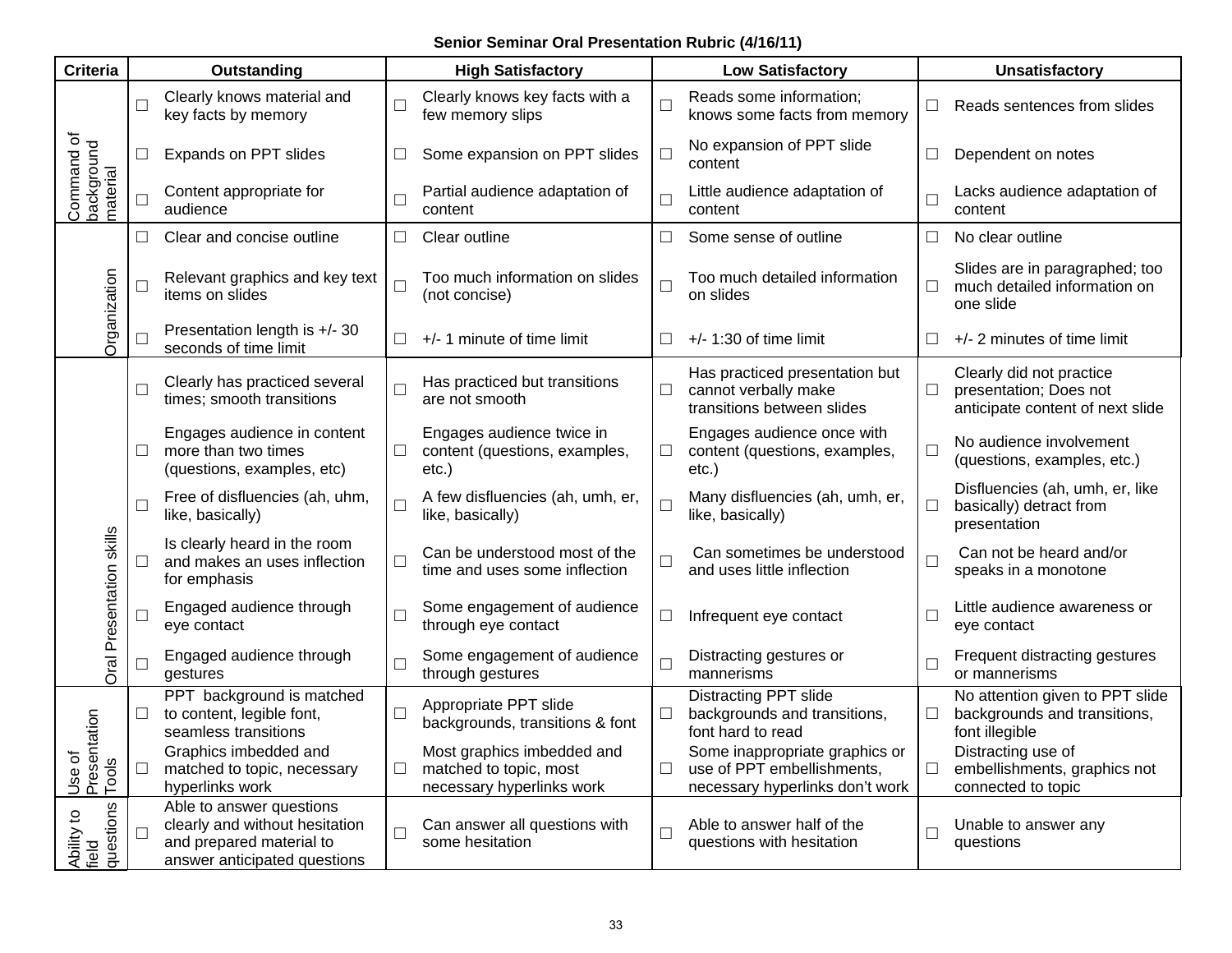## **Senior Seminar Written Presentation Rubric (5/6/11)**

| <b>Criteria</b>         |                                                                                | Outstanding                                                                                              |                                                                 | <b>High Satisfactory</b>                                                     |                                                            | <b>Low Satisfactory</b>                                                                |                                  | <b>Unsatisfactory</b>                                                        |  |  |
|-------------------------|--------------------------------------------------------------------------------|----------------------------------------------------------------------------------------------------------|-----------------------------------------------------------------|------------------------------------------------------------------------------|------------------------------------------------------------|----------------------------------------------------------------------------------------|----------------------------------|------------------------------------------------------------------------------|--|--|
| Bibliography and        | $\Box$                                                                         | Multiple references from<br>distinct reputable sources                                                   | $\overline{\phantom{a}}$                                        | Most references from distinct<br>reputable sources                           | $\Box$                                                     | Some references from<br>reputable sources                                              | $\Box$                           | No bibliography or all<br>references from untrusted sites<br>on the internet |  |  |
| supporting<br>documents | П                                                                              | References cited in the body of<br>the document                                                          | $\Box$                                                          | Some citation of references in<br>the body of the document                   | $\Box$                                                     | Limited citation of references in<br>the body of the document                          | $\Box$                           | No citation of references in the<br>body of the document                     |  |  |
|                         | $\Box$                                                                         | Conveys a central theme with<br>all ideas connected,<br>arrangement of ideas clearly<br>related to topic | $\Box$                                                          | Conveys a central idea or topic<br>with some ideas connected to<br>the topic | $\Box$                                                     | Attempts to focus on an idea or<br>topic with many ideas not<br>connected to the topic | $\Box$                           | Has little or no focus on central<br>idea or topic                           |  |  |
|                         | $\Box$                                                                         | Clear introduction, body (with<br>sections), and conclusion<br>includes summary and closure              | $\Box$                                                          | Includes introduction, body and<br>conclusion                                | $\Box$                                                     | Introduction, body, conclusion<br>detectable but not clear                             | $\Box$                           | Introduction, body or<br>conclusion absent                                   |  |  |
| Organization            | Includes both an abstract and<br>П<br>$\Box$<br>table of contents<br>complete) |                                                                                                          | Includes abstract and table of<br>contents (one partial and one | $\Box$                                                                       | Includes partial abstract and<br>partial table of contents | $\Box$                                                                                 | No abstract or table of contents |                                                                              |  |  |
|                         | □                                                                              | No use of first- person tense                                                                            | $\Box$                                                          | Few uses of the first- person<br>tense                                       | $\Box$                                                     | Several uses of the first-person<br>tense                                              | $\Box$                           | Written in first-person tense                                                |  |  |
| Grammar and<br>spelling | П                                                                              | No grammatical or spelling<br>errors                                                                     | Few grammatical and spelling<br>$\Box$<br>errors                |                                                                              | $\Box$                                                     | Some grammatical and spelling<br>errors                                                | $\Box$                           | Many grammatical and spelling<br>errors                                      |  |  |
|                         | $\Box$                                                                         | Appropriately synthesizes<br>information from multiple<br>□<br>distinct sources                          |                                                                 | Synthesis of information from<br>at least three distinct sources             | $\Box$                                                     | Synthesis of information from<br>at least two distinct sources                         | $\Box$                           | Summary reporting of<br>information without synthesis                        |  |  |
| nformation<br>Depth of  | ⊔                                                                              | Draws conclusions and<br>personal insights from<br>synthesis                                             | $\Box$                                                          | At least two personal insights<br>or conclusions stated                      | $\Box$                                                     | At least one personal insight or<br>conclusion stated                                  | $\Box$                           | No personal insights                                                         |  |  |
|                         | □                                                                              | Sentences flow                                                                                           | $\Box$                                                          | Good sentence structure                                                      | $\Box$                                                     | Occasional poor sentence<br>structure                                                  | $\Box$                           | Frequent poor sentence<br>structure                                          |  |  |
|                         | $\Box$                                                                         | Smooth transitions between<br>paragraphs                                                                 | $\Box$                                                          | Adequate transitions between<br>paragraphs                                   | $\Box$                                                     | <b>Transitions between</b><br>paragraphs unclear                                       | $\Box$                           | Lacked transitions between<br>paragraphs                                     |  |  |
| Clarity of writing      | $\Box$                                                                         | Any and all terms and<br>acronyms are defined                                                            | $\Box$                                                          | Most terms and acronyms are<br>defined                                       | $\Box$                                                     | Some terms and acronyms are<br>defined                                                 | $\Box$                           | Many terms and acronyms are<br>undefined                                     |  |  |
|                         | П                                                                              | Provides evidence to support<br>points                                                                   | $\Box$                                                          | Lacks support for some points                                                | $\Box$                                                     | Provides minimal support for<br>points                                                 | $\Box$                           | Ideas not supported                                                          |  |  |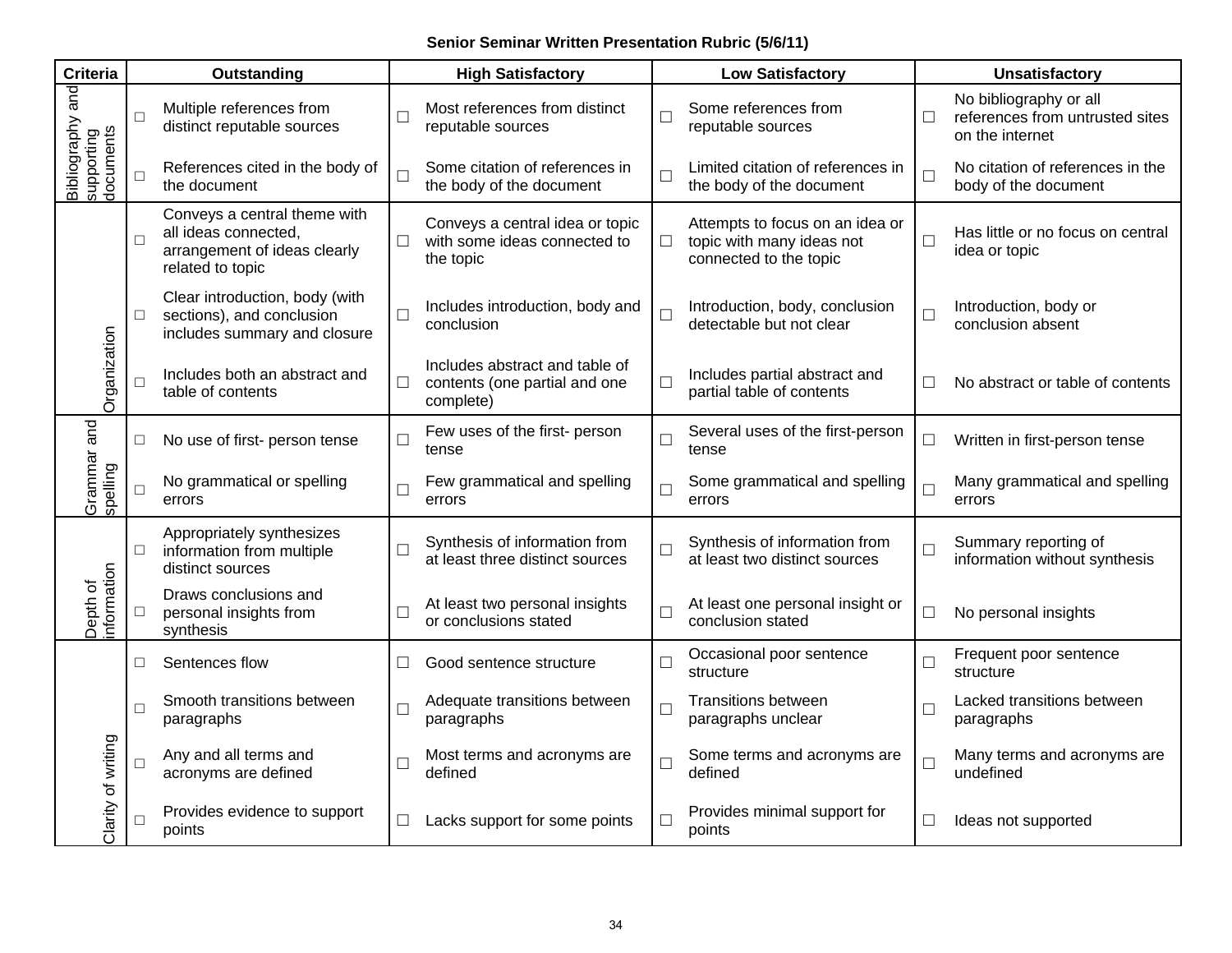|                       | Unsatisfactory | Low Satisfactory | Satisfactory        | <b>High Satisfactory</b> | Outstanding        |
|-----------------------|----------------|------------------|---------------------|--------------------------|--------------------|
| Students will be      | Completely     | Missed more than | Missed one key step | Made a minor error       | Completely correct |
| able to demonstrate   | incorrect      | one key step or  | or concept          |                          |                    |
| a facility with       |                | concept          |                     |                          |                    |
| operations on the     |                |                  |                     |                          |                    |
| integers $(1b, 1c)$ . |                |                  |                     |                          |                    |
| Students will be      | Completely     | Missed more than | Missed one key step | Made a minor error       | Completely correct |
| able to demonstrate   | incorrect      | one key step or  | or concept          |                          |                    |
| a facility with       |                | concept          |                     |                          |                    |
| operations on the     |                |                  |                     |                          |                    |
| rational numbers      |                |                  |                     |                          |                    |
| $(1b, 1c)$ .          |                |                  |                     |                          |                    |
| Students will be      | Completely     | Missed more than | Missed one key step | Made a minor error       | Completely correct |
| able to apply         | incorrect      | one key step or  | or concept          |                          |                    |
| concepts from         |                | concept          |                     |                          |                    |
| number theory to      |                |                  |                     |                          |                    |
| solve problems (1a,   |                |                  |                     |                          |                    |
| $1b, 1c)$ .           |                |                  |                     |                          |                    |

## MTH213 Liberal Studies Learning Outcomes Rubric

- **0** Unsatisfactory Completely Incorrect
- **1** Low Satisfactory Missed more than one key concept or step
- **2** Satisfactory Missed one key concept or step
- **3** High Satisfactory Made a minor error
- **4** Outstanding Completely correct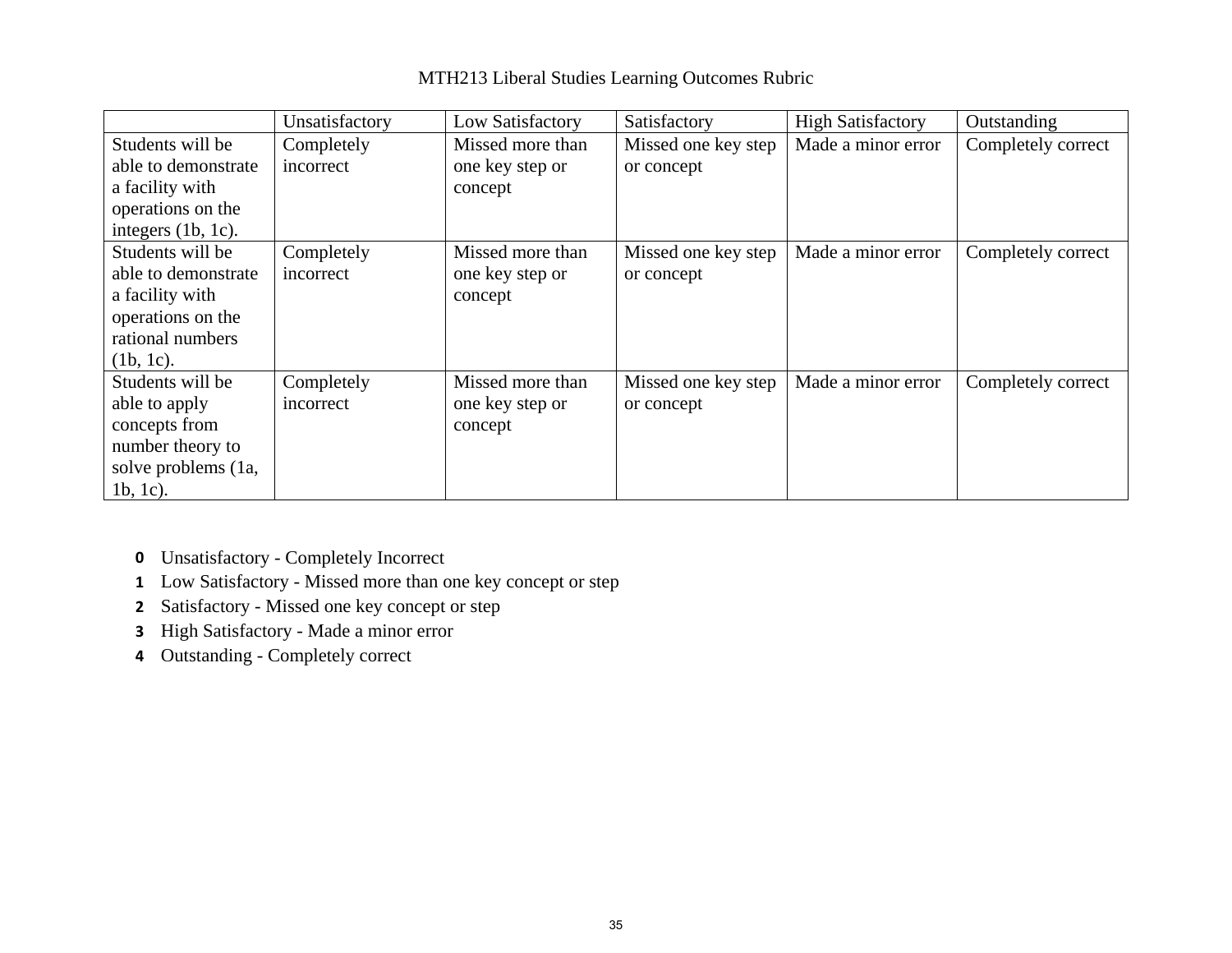|                     | Unsatisfactory | Low Satisfactory | Satisfactory        | <b>High Satisfactory</b> | Outstanding        |
|---------------------|----------------|------------------|---------------------|--------------------------|--------------------|
| Students will be    | Completely     | Missed more than | Missed one key step | Made a minor error       | Completely correct |
| able to construct   | incorrect      | one key step or  | or concept          |                          |                    |
| geometric figures   |                | concept          |                     |                          |                    |
| using a compass and |                |                  |                     |                          |                    |
| straight edge (1b,  |                |                  |                     |                          |                    |
| 1c).                |                |                  |                     |                          |                    |
| Students will be    | Completely     | Missed more than | Missed one key step | Made a minor error       | Completely correct |
| able to compute     | incorrect      | one key step or  | or concept          |                          |                    |
| area and volume     |                | concept          |                     |                          |                    |
| (1b, 1c).           |                |                  |                     |                          |                    |
| Students will be    | Completely     | Missed more than | Missed one key step | Made a minor error       | Completely correct |
| able to use         | incorrect      | one key step or  | or concept          |                          |                    |
| probability and     |                | concept          |                     |                          |                    |
| statistics to solve |                |                  |                     |                          |                    |
| problems $(1a, 1b,$ |                |                  |                     |                          |                    |
| $1c$ ).             |                |                  |                     |                          |                    |

## MTH223 Liberal Studies Learning Outcomes Rubric

- **0** Unsatisfactory Completely Incorrect
- **1** Low Satisfactory Missed more than one key concept or step
- **2** Satisfactory Missed one key concept or step
- **3** High Satisfactory Made a minor error
- **4** Outstanding Completely correct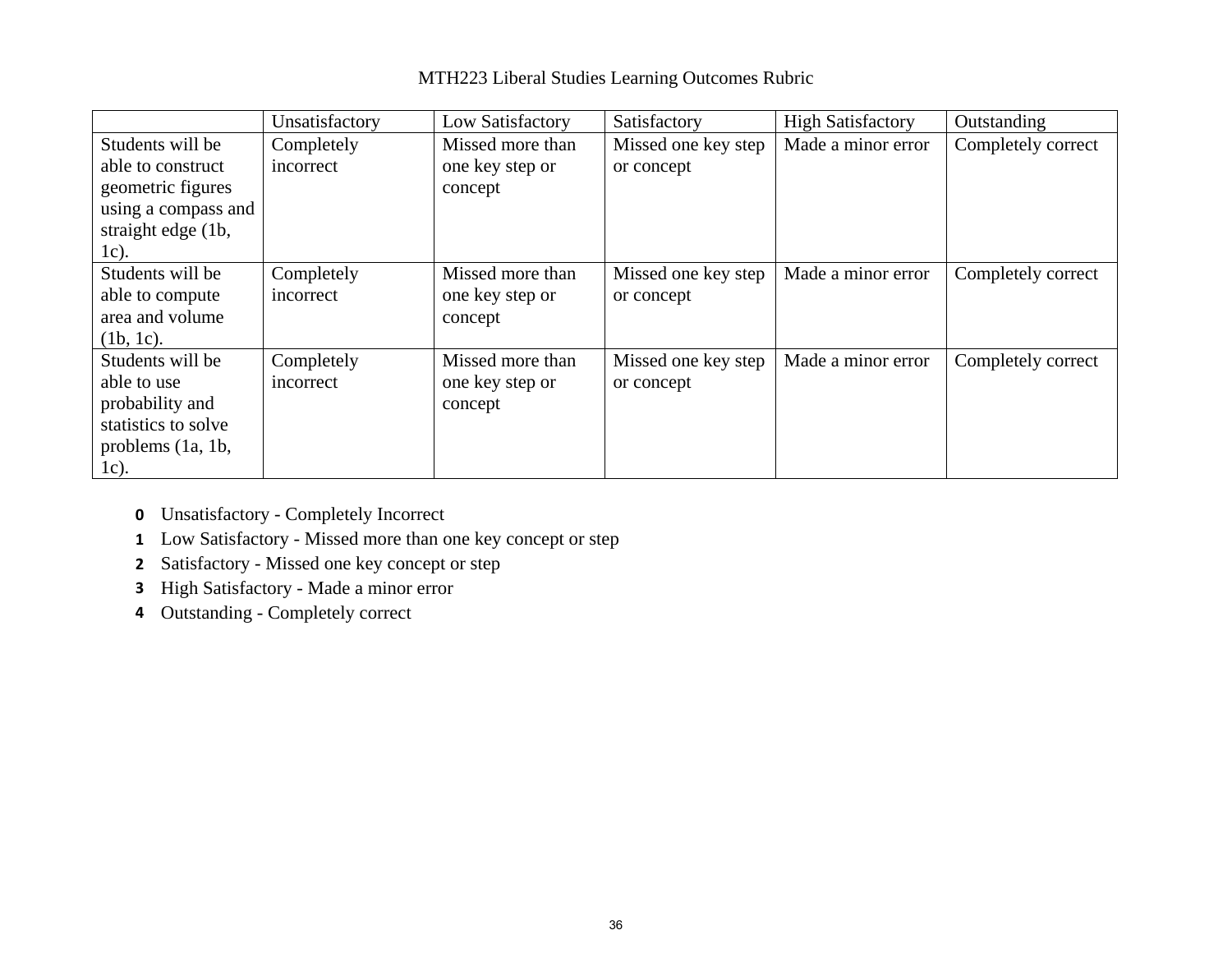#### MTH242 Proof Rubric

|                  | Unsatisfactory       | Low Satisfactory      | <b>High Satisfactory</b> | Outstanding          |  |
|------------------|----------------------|-----------------------|--------------------------|----------------------|--|
| Statement of the | Can not determine    | Misses one part of    | Makes one minor          | Understands what is  |  |
| Problem          | what is given and    | the hypothesis or     | error in identifying     | given and what is to |  |
|                  | what needs to be     | the conclusion        | hypothesis or            | be proved            |  |
|                  | proved               |                       | conclusion               |                      |  |
| Logic            | Proof has major      | Proof misses more     | Proof has the main       | Statements flow      |  |
|                  | flaws that make it   | than one major        | flow of the logic        | logically from one   |  |
|                  | invalid.             | element.              | correct but misses       | another              |  |
|                  |                      |                       | one major element        |                      |  |
| Symbolism        | There are many       | There are more than   | There are two or         | All symbols are      |  |
|                  | errors in the use of | two errors in         | fewer minor errors       | used correctly       |  |
|                  | symbolic notation    | symbolic notation     | in symbolic notation     |                      |  |
|                  |                      |                       | (e.g. missing)           |                      |  |
|                  |                      |                       | parentheses)             |                      |  |
| Justification    | There are several    | There is one major    | There are two or         | Every logical step   |  |
|                  | errors in the        | mistake in            | fewer minor errors       | has the appropriate  |  |
|                  | justification        | justification or more | in justification for     | reason (theorem,     |  |
|                  |                      | than two minor        | the steps.               | definition, lemma,   |  |
|                  |                      | errors.               |                          | $etc.$ )             |  |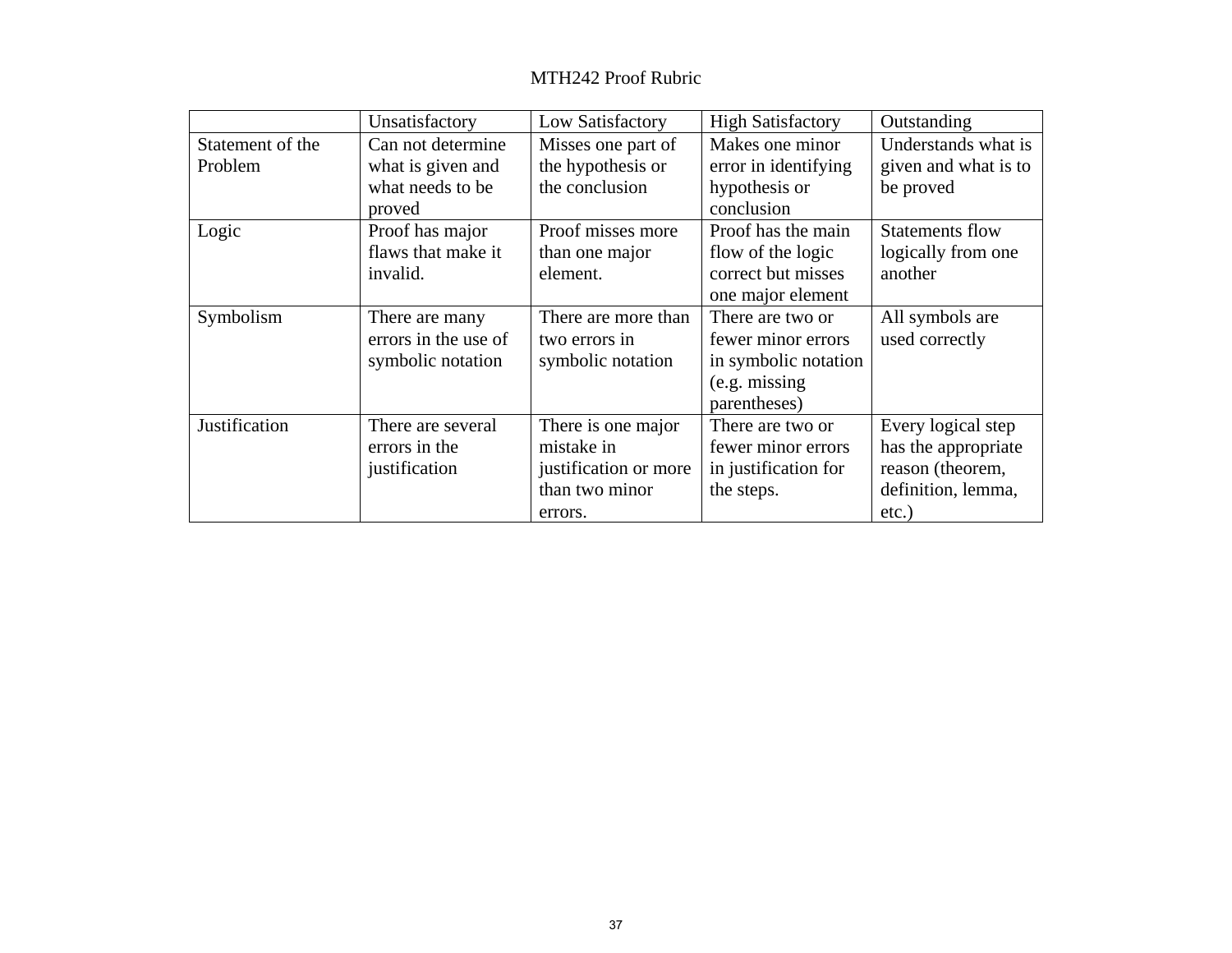## General Education Mathematics Rubric (MTH144, MTH164, MTH303)

|                     | Unsatisfactory | Low Satisfactory | Satisfactory        | <b>High Satisfactory</b> | Outstanding        |
|---------------------|----------------|------------------|---------------------|--------------------------|--------------------|
| Students will be    | Completely     | Missed more than | Missed one key step | Made a minor error       | Completely correct |
| able to formulate a | incorrect      | one key step or  | or concept          |                          |                    |
| mathematical model  |                | concept          |                     |                          |                    |
| from a verbal       |                |                  |                     |                          |                    |
| description of a    |                |                  |                     |                          |                    |
| problem.            |                |                  |                     |                          |                    |
| Students will be    | Completely     | Missed more than | Missed one key step | Made a minor error       | Completely correct |
| able it solve non-  | incorrect      | one key step or  | or concept          |                          |                    |
| routine problems    |                | concept          |                     |                          |                    |
| using logic and     |                |                  |                     |                          |                    |
| quantitative        |                |                  |                     |                          |                    |
| techniques.         |                |                  |                     |                          |                    |
| Students will be    | Completely     | Missed more than | Missed one key step | Made a minor error       | Completely correct |
| able to construct   | incorrect      | one key step or  | or concept          |                          |                    |
| solutions to        |                | concept          |                     |                          |                    |
| problems using      |                |                  |                     |                          |                    |
| computational       |                |                  |                     |                          |                    |
| techniques.         |                |                  |                     |                          |                    |

**0** Unsatisfactory - Completely Incorrect

- **1** Low Satisfactory Missed more than one key concept or step
- **2** Satisfactory Missed one key concept or step
- **3** High Satisfactory Made a minor error
- **4** Outstanding Completely correct